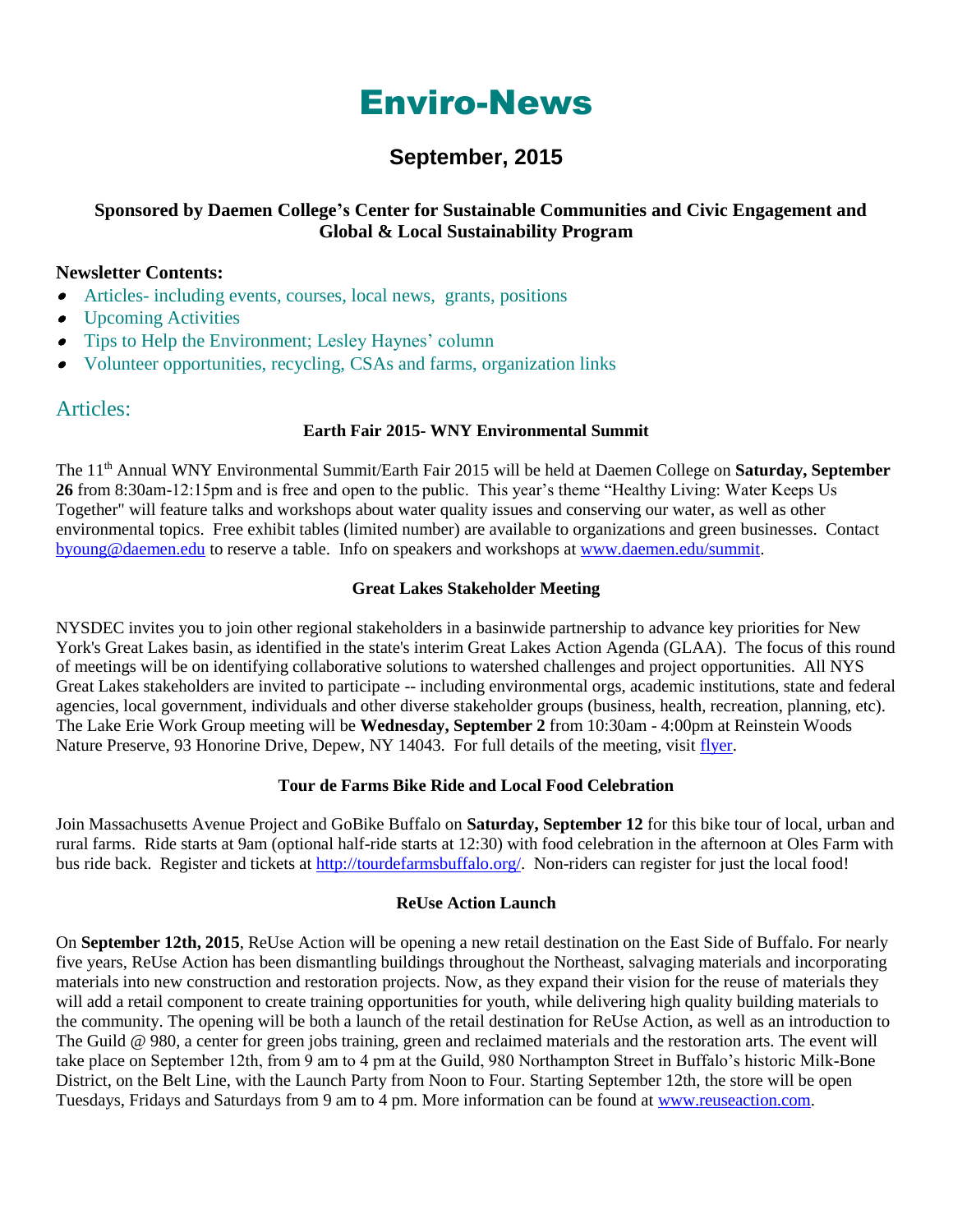#### **Penn Dixie Nature Cruise**

The 25th Penn Dixie Nature Cruise is set for **September 12**. Boarding for the cruise will begin at 8:30 AM at the entrance to the Erie Basin Marina, departure is promptly at 9 AM, and return to the dock at 12 Noon. The cruise will provide views from the harbor, Lake Erie, the Niagara River, the locks, and the Black Rock Canal as we travel along the Buffalo waterfront. This will be a great opportunity to view the 410-ft. tall wind turbines that have been installed on the former Bethlehem Steel site and other changes being made on the Buffalo waterfront. Experts in aquatic biology, birding, fisheries, and geology will provide information on the formation of the lake and river, the fishing, birding opportunities, and features along the waterfront. Cost of the cruise for Penn Dixie members - \$27 adults, \$24 children and non-member adults - \$30, children \$27. Registration forms may be downloaded from [www.penndixie.org](http://www.penndixie.org/) or call (716) 627-4560.

# **WNY Citizen Science Conference**

A two-day WNY Citizen Science Conference is open to the public. On **Friday, September 18**, you can participate in a tour of Tonawanda and Love Canal from 3:45-9pm, but need to visit [www.airhugger.org](http://www.airhugger.org/) for details and registration. On **Saturday, September 19**, you can hear updates and find out how the recent federal and civil actions against the company are helping us in WNY. The event features many speakers and vendors demonstrating environmental monitoring tools so you can test your air, soil or water and find out what's in your backyard. The September 19th event is 10am-5pm at Sheridan Parkside Community Center, 169 Sheridan Parkside Dr Tonawanda, NY 14150. Register early and get a free raffle ticket at [www.airhugger.org.](http://www.airhugger.org/)

# **Great Lakes Beach Sweep Volunteer Opportunities**

Volunteers can help clean up our local shores on **Saturday, September 19th** from 10am to noon. Many locations are available. For locations south of Buffalo and participation in data collection, contact Sharen Trembath, info at [http://greatlakesbeachsweep.org/.](http://greatlakesbeachsweep.org/) Buffalo Niagara Riverkeeper coordinates general clean up locations around the city and suburbs and registration is available at [http://bnriverkeeper.org/cleanup/.](http://bnriverkeeper.org/cleanup/)

Over 6,800 volunteers participated in the 2014 New York State Beach Cleanup to clean 245 miles of shoreline and record data. We hope that our shorelines will continue to show the results of their efforts for a long time to come. In total, the Great Lakes Beach Sweep contributed to the removal and documentation of 92,677 lbs. of trash from 27 New York State counties. The 2014 data reveal the following Dirty Dozen as most commonly collected: cigarette butts (49773), small plastic  $\langle 2526 \rangle$ , plastic bottle caps (26249), food wrappers (25139), foam pieces  $\langle 2513 \rangle$ , plastic plastic beverage bottles (16711), glass <=2.5cm (16008), straw stirrers (15487), metal bottle caps (8858), beverage cans (8037), glass beverage bottles (7777) and other plastic bags (7646).

# **Climate Justice Rally**

Join others for a Rally in Niagara Square to raise awareness about climate justice. The event will be **Thursday, September 24** at 5pm with pre-rally festivities beginning at 4pm. Pre-rally events include music, dance, skits and song. The event is sponsored by Sierra Club Niagara Group and Interfaith Climate Justice Committee and is timed to help celebrate the presence of Pope Francis speaking to the US Congress and United Nations.

# **Paws in the Park**

Register for the 22nd Annual Paws in the Park fundraiser for the Erie County SPCA on **September 26** at Beaver Island State Park. This year's Paws in the Park will feature demos and activities in addition to the walk. Check out the event schedule [HERE!](http://www.yourspca.org/page.redir?target=http%3a%2f%2fwww.kintera.org%2ffaf%2fhelp%2fhelpEventInfo.asp%3fievent%3d1138422&srcid=19281&srctid=1&erid=4297978&trid=6c904835-43f1-41d1-bec1-6146d40e755a)

# **Learn Bird and Wildlife-friendly Management Techniques for your Property**

There will be a Allegany Region Forest Habitat Workshop on **Saturday, September 26, 2015** at NYSDEC Little Valley Maintenance Center, 5191 Route 353, Little Valley, NY 14755. Register by **September 21** to Suzanne Treyger at [streyger@audubon.org](mailto:streyger@audubon.org) or (607) 254-2122. Arrive at 8:30 a.m. for registration and refreshments. The workshop is from  $9:00 - 11:30$  a.m., followed by lunch and a field trip to view forest habitat from 11:45 a.m. to 2:00 p.m. Free refreshments and lunch will be provided.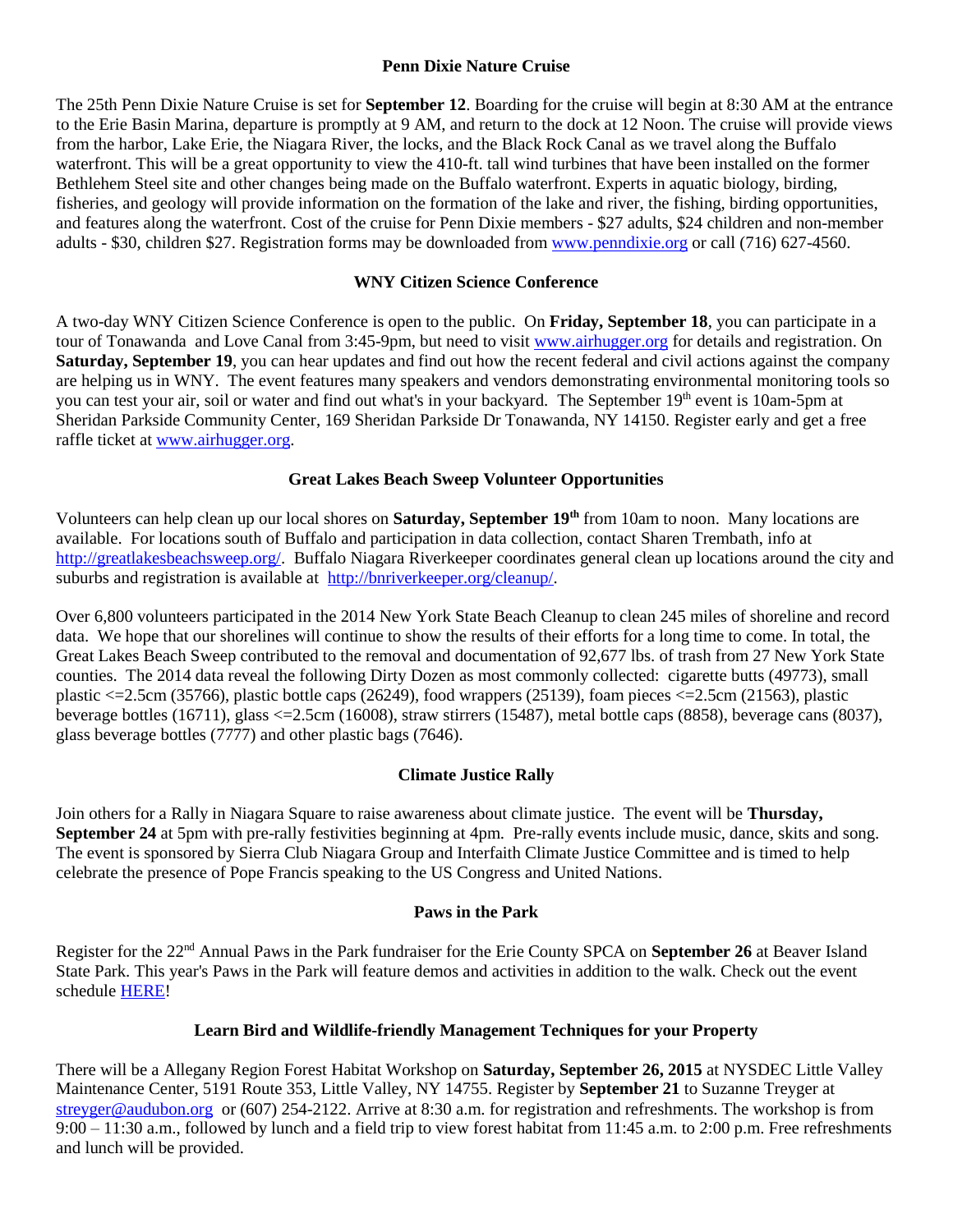#### **WNY Land Conservancy Inaugural Gala**

The WNY Land Conservancy will host its Inaugural Gala the evening of **Wednesday, September 30, 2015** from 6 to 9pm, at the historic Saturn Club on Delaware Avenue in Buffalo. Reservations to the gala include an open bar with cocktails, hors d'oeurves, dinner, and dessert. The night will also feature gypsy jazz music by The Hot Club of Buffalo and an exciting live auction by Buffalo's own Cash Cunningham! [Click here for more information or to pay for](http://r20.rs6.net/tn.jsp?f=001rDrJWEX52jmzY4zOEgvKY5sq_p39pzjrqiY5F0do7VBEO0bFp7qPwanksPr2by-IdMR9h3CYaMiB7UOcad0jq6uN5dwkiL1GDiPoNTjK_OxniFwFzid_b6DVP5GdB0gjDISiPsPJnbOdrzDlqf81IX0GTj8ACtv58xKf0IRNXpwG0Wayn9SSrSDmpsaBygLz8v-xFamehDgWWB9v-GAqo1KUbWhIGqNWUPc5bDueUWFDwtRJ61aKkUoMawqFjzKiBcUbMiqUZeoLrYVF6Dpk6J7INhpYCT4b20rhXkm93gpBWIEz9Nsv64ybhkTOl1ky&c=LJcLv9FazaYkCXBpGOEXMiBF3NP3xqEqrQMZNQc1DPJA8Sn-aSQ4nw==&ch=6q7UWMW-MmayiC2YlkPgE5CxotCuma3S0Jw6jrzs2j5A8_l_7AWx0A==)  [reservations.](http://r20.rs6.net/tn.jsp?f=001rDrJWEX52jmzY4zOEgvKY5sq_p39pzjrqiY5F0do7VBEO0bFp7qPwanksPr2by-IdMR9h3CYaMiB7UOcad0jq6uN5dwkiL1GDiPoNTjK_OxniFwFzid_b6DVP5GdB0gjDISiPsPJnbOdrzDlqf81IX0GTj8ACtv58xKf0IRNXpwG0Wayn9SSrSDmpsaBygLz8v-xFamehDgWWB9v-GAqo1KUbWhIGqNWUPc5bDueUWFDwtRJ61aKkUoMawqFjzKiBcUbMiqUZeoLrYVF6Dpk6J7INhpYCT4b20rhXkm93gpBWIEz9Nsv64ybhkTOl1ky&c=LJcLv9FazaYkCXBpGOEXMiBF3NP3xqEqrQMZNQc1DPJA8Sn-aSQ4nw==&ch=6q7UWMW-MmayiC2YlkPgE5CxotCuma3S0Jw6jrzs2j5A8_l_7AWx0A==)

### **ReTree WNY Fall Plantings**

Tree requests are open for this fall's planting. If you haven't requested trees yet, please [CLICK HERE](http://www6.wd-gis.com/COBTREE/UserForms/CommunityOutreachSignUp.aspx) to enter your request by **September 11**. There will be Bare Root Tree Planting Training: University Heights Tool Library & Block Club Tree Planting Training on Saturday, October 31, 2015 at 9am at 5 W Northrup Pl, Buffalo, NY 14214. Tree pick-up is 7am–7pm at 1120 Seneca Street, Buffalo, NY 14210.

#### **Niagara River Greenway Commission Accepting Public Comments**

The Niagara River Greenway Commission will meet on Tuesday, September 15, 2015 to determine the consistency of the forty-sixth round of projects. The meeting will take place at 3 p.m. at The Niawanda Park Pavilion, 600 Niagara Street, Tonawanda, NY 14150. The general meeting will be preceded at 2 p.m. by the Executive Committee meeting. The projects under consideration are: City of Buffalo –Jesse Kregal-Shoreline Connector, City of Buffalo- LaSalle Park Design and Waterfront Access, Town of Niagara- Splash Pad at Veteran's Memorial Park. Public comment on these projects is now being accepted through **September 4, 2015** and the projects are posted on line at [www.niagaragreenway.org.](http://www.niagaragreenway.org/) Comments may be submitted to [Angela.Berti@parks.ny.gov.](mailto:Angela.Berti@parks.ny.gov)

#### **DEC Seeks Input on Proposal Related to Niagara River Area of Concern**

According to a recent study by U.S. Fish and Wildlife Service (USFWS), fish tumors associated with exposure to toxic chemicals are no longer occurring at an elevated rate in the Niagara River. Based on the study's results, DEC is proposing to submit a beneficial use impairment removal proposal to U.S. Environmental Protection Agency (EPA). The public is invited to submit input on the draft proposal for the Niagara River Area of Concern. Currently, there are seven beneficial use impairments that exist in the Niagara River Area of Concern as a result of chemical, physical or biological disturbances to the ecosystem. Fish tumors or other deformities are one of the impairments, based on the results of two studies conducted in the 1980s that showed higher than normal tumor rates in the river's fish. [Draft](http://links.govdelivery.com/track?type=click&enid=ZWFzPTEmbWFpbGluZ2lkPTIwMTUwODE5LjQ4MjMwMDExJm1lc3NhZ2VpZD1NREItUFJELUJVTC0yMDE1MDgxOS40ODIzMDAxMSZkYXRhYmFzZWlkPTEwMDEmc2VyaWFsPTE2ODg2MTQwJmVtYWlsaWQ9YnlvdW5nQGRhZW1lbi5lZHUmdXNlcmlkPWJ5b3VuZ0BkYWVtZW4uZWR1JmZsPSZleHRyYT1NdWx0aXZhcmlhdGVJZD0mJiY=&&&103&&&http://www.dec.ny.gov/lands/102819.html) may be viewed at DEC's website and you can submit input via e-mail by **September 11, 2015** to: Mark Filipski at [greatlakes@dec.ny.gov.](mailto:greatlakes@dec.ny.gov)

#### **World on Your Plate Forum-Save the Date**

Every October World on Your Plate (WOYP) holds a conference focusing on food, nutrition, environment, farming, & politics. Our events will be held this year at Daemen College on **October 9** (evening) and **October 10** will celebrate the International Year of the Soil. Keynote speakers are of national and international fame. This year's featured speakers are Jonathan Bloom (America Wasteland) and Rowen White (Seed Savers). There will be a wide variety of workshops related to food on social justice, health, politics, food production or preservation. Friday evening snacks & Jonathan Bloom; Saturday's local vendors, information tables, raffles, music & refreshments add fun & liveliness to the event. Rowen White will present after lunch on Saturday. Daemen staff prepares a scrumptious vegetarian, organic lunch from local foods. All this included in your registration! Come join the fun, browse, learn a lot, eat well and enjoy good company & networking! \$25 preregistered or \$30 at the door, FREE to students with preregistrations (bring id), Scholarships available. For more info: contact Eveline Hartz at [aehartz@roadrunner.com](mailto:aehartz@roadrunner.com) or contact Sharon Benz at 716-839-8524.

#### **Enchanted Forest at Beaver Meadow Audubon Center**

Reservations are open for Enchanted Forest at Beaver Meadow Audubon Center which will be held **October 9-11** from 6- 9pm with timed entries. The event features an evening visit with the animals, (portrayed by costumed interpreters) who call Beaver Meadow home. Fun for the whole family, the Enchanted Forest is an experience you will remember for a lifetime! Pre-registration is required. Please call 585-457-3228 to register. \$8 per person; \$7 for BAS members.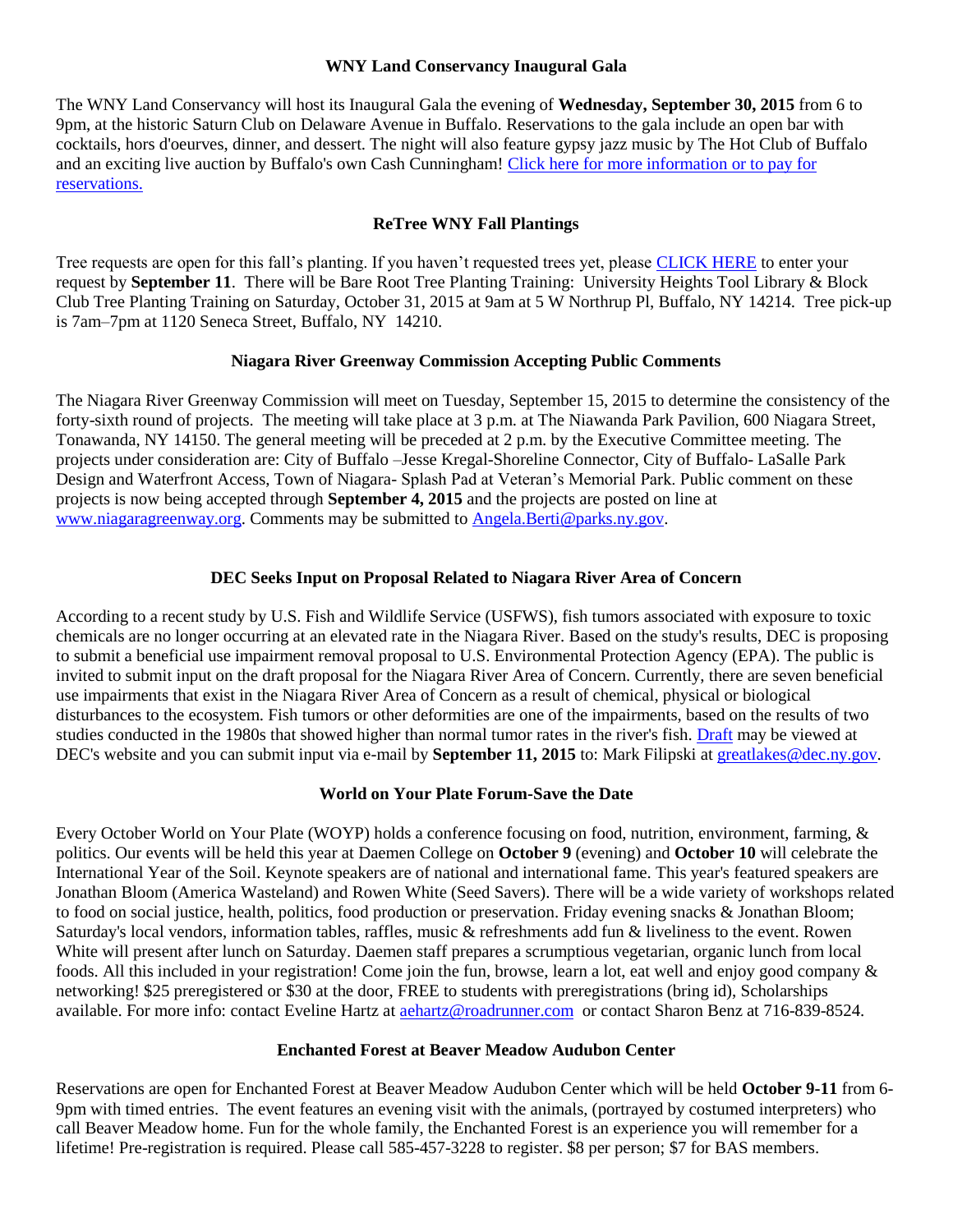#### **River Academy Registration Open**

Fall River Academy begins on **Saturday, September 12.** This field-based Saturday morning training series provides a comprehensive introduction to our Niagara River watershed. The course covers current, local environmental problems and progressive solutions, including topics such as living infrastructure design, local water quality issues, and habitat restoration using native plants. Participants will experience field trips to project areas throughout the watershed, hands-on workshops and environmental service learning experiences. River Academy provides an exciting opportunity for professionals and citizens seeking to deepen their understanding of local watershed issues, students in need of hands-on field experience, and teachers seeking professional development. In addition, Riverkeeper is partnering with Erie Community College North Campus to offer college course credit for River Academy. Enrolled students should contact ECC to register.

To sign up for the Fall River Academy certificate program (non course credit), visit **[bnriverkeeper.org/riveracademy](http://r20.rs6.net/tn.jsp?f=001Tr2n-yz_CXacYEJ0oq5hQFQ2OykAmRRac9OW68n9RzDlhtocAT3dUTGpWsbtPDSFmVHott2NcErX3eos1BGk-ytcqEY2pB_mBeWja61wF7pO7VBKHVXREZj1jrBTOI2fId6neTKTzxwgWOYx7JGf2fFxqbPk2rbJTj-BphZp0iTWv-JRGCrjR0takkcDy_nW&c=4ivxcE0JkRRcuMNhSwswB0mXrNFuZwSTVGJSFUyFw5V8NqQ_V_5LrA==&ch=1P4CCuV9XF9nB5qHXDgHO0UbYX6Lr8StfEIxOVeo-SqbFxCPIP77dA==)**. Riverkeeper tuition is \$50 per class or \$250 for the full semester (September 12 - December 19). Need-based, partial tuition scholarships are available. For more information about River Academy, contact Ba Zan Lin at [\(716\) 852-7483 x](tel:%28716%29%20852-7483%20x%2026)  [26,](tel:%28716%29%20852-7483%20x%2026)[blin@bnriverkeeper.org.](mailto:blin@bnriverkeeper.org) River Academy is supported by the HSBC Water Programme.

# **CSC Webinar: Building Clean and Resilient Local Power - NY Prize Update and Microgrid Case Studies**

This webinar will be **September 10** from 10:30am to noon. New York State is taking exciting steps toward transforming its energy system and supporting communities in examining the emissions and resiliency of their power supplies. Launched in August of 2014, NY Prize is a \$40 million competition to help communities create microgrids that aims to improve the reliability of local power, reduce costs, and lower greenhouse gas emissions. This Climate Smart Communities webinar will provide an update on the three-stage NY Prize process. In addition, the webinar will explore the value of microgrids through case studies on systems in New York State, some of which incorporate renewable energy. The presenters will also discuss the role that local governments can play in supporting the development of microgrids to increase clean and resilient power in their communities. To join the webinar, Go to [https://meetny.webex.com/meetny/j.php?MTID=m2275c7f3584b94660e2e289fe6a5a0fd.](https://meetny.webex.com/meetny/j.php?MTID=m2275c7f3584b94660e2e289fe6a5a0fd)If a password is required, enter the meeting password: NYSDEC1. Additional Information about the webinar series: [info](http://www.dec.ny.gov/energy/76910.html)

# **Dry Stone Wall Workshop**

Learn how to build a dry stone wall at Singer Farms during a two-day 'hands on' workshop on **Saturday and Sunday September 12 and 13**. No mortar makes for a beautiful, natural and weather tolerant structure, which is one of the oldest and simplest natural building techniques. World class stone mason Jason Hoffman will show us how it is done. [You can](http://clicks.aweber.com/y/ct/?l=FT4Po&m=3n24szxZIKbVEfX&b=lobI4r1CgB4o.SZjwG6ATA)  check [out his work here.](http://clicks.aweber.com/y/ct/?l=FT4Po&m=3n24szxZIKbVEfX&b=lobI4r1CgB4o.SZjwG6ATA) Cost is \$300, which includes lunch on both days and dinner on Saturday. Workshop will be held at Singer Farm Naturals, 6730 Lake Road, Appleton,NY 14008. For info, contact Vivianne Szulist at (716) 725-7953 or visi[t workshop.](http://singerfarmnaturals.com/ai1ec_event/dry-stone-walling-a-two-day-workshop/?instance_id=6156)

# **2nd International Meeting on the Biology and Conservation of Freshwater Bivalves**

An international meeting on freshwater bivalve biology and conservation will be held at the Hyatt Regency Hotel in downtown Buffalo from October 4-8 2015. Freshwater bivalves are a very important part of biodiversity, increasingly This event will bring together international experts in biology and conservation of freshwater bivalves that through a cycle of conferences and debates, will be able to create a network of knowledge with the final goal of develop collaborative projects and eventually global directives for the protection and conservation of this important group of fauna. For more info, visit<http://greatlakescenter.buffalostate.edu/conference>

#### **Buffalo Bike Share**

Need a bike to get around downtown or UB? Buffalo Bike Share has different options to provide you with easy access to a bicycle. Check out their location map at [https://buffalo.socialbicycles.com/#map.](https://buffalo.socialbicycles.com/#map) You can sign up online at the site and book your next reservation.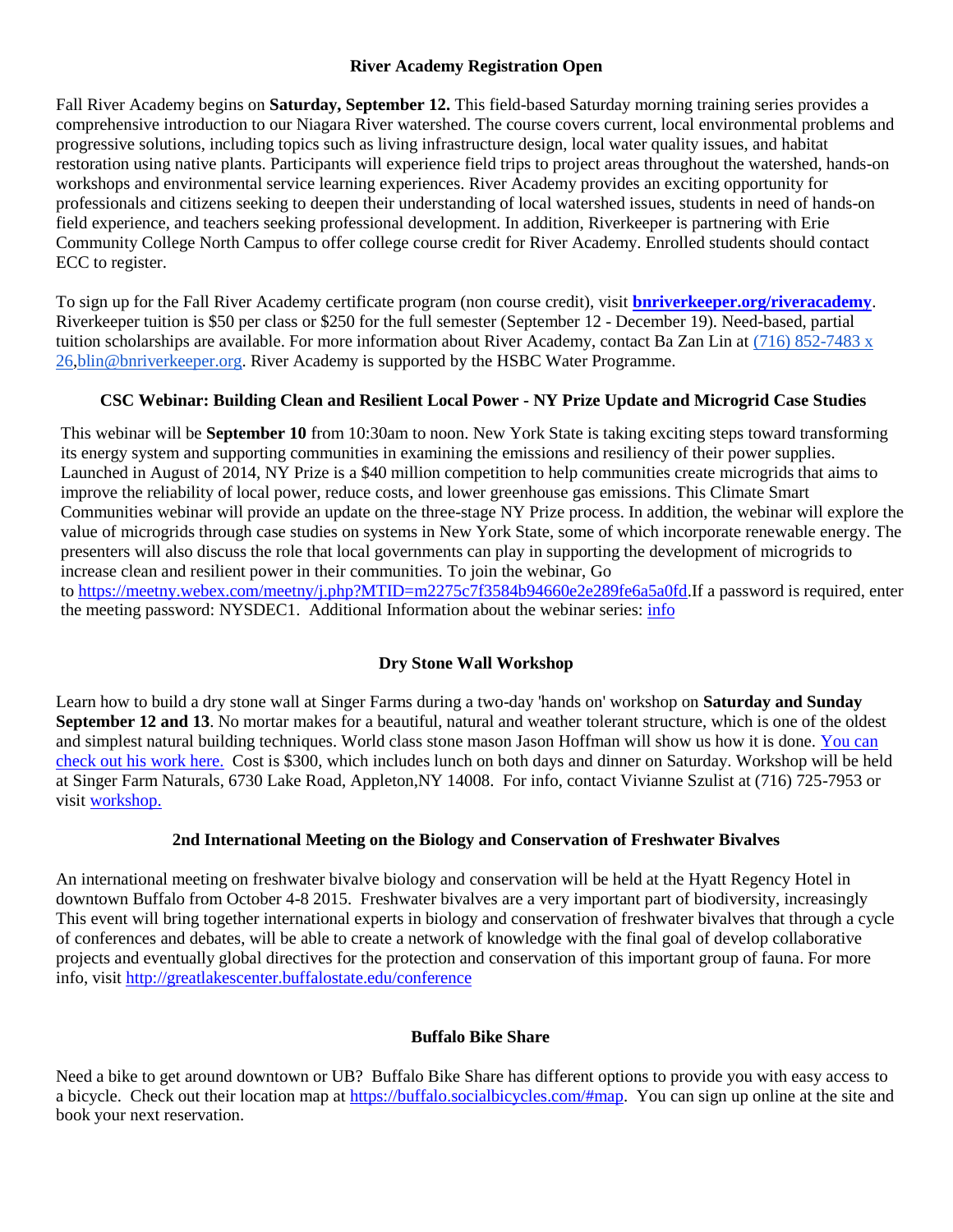#### **Climate Smart Communities - Compact of Mayors Challenge**

The Compact of Mayors is a global coalition of mayors and city officials that have pledged to reduce greenhouse gas emissions and enhance resilience to climate change. President Obama has challenged all mayors to commit to a climate action and has set a goal of at least 100 U.S. cities signing onto the compact by the end of November. Two New York cities – New York City and Climate Smart Community Rochester – have already signed on.

The Office of Climate Change encourages all Climate Smart Communities to consider joining the Compact. The Compact requirements are consistent with the Climate Smart Communities, and many Climate Smart Communities have already met many or all of the Compact requirements. For more info, see [http://www.compactofmayors.org.](http://links.govdelivery.com/track?type=click&enid=ZWFzPTEmbWFpbGluZ2lkPTIwMTUwOTAxLjQ4NjE0MzkxJm1lc3NhZ2VpZD1NREItUFJELUJVTC0yMDE1MDkwMS40ODYxNDM5MSZkYXRhYmFzZWlkPTEwMDEmc2VyaWFsPTE2ODkyNTc4JmVtYWlsaWQ9YnlvdW5nQGRhZW1lbi5lZHUmdXNlcmlkPWJ5b3VuZ0BkYWVtZW4uZWR1JmZsPSZleHRyYT1NdWx0aXZhcmlhdGVJZD0mJiY=&&&103&&&http://www.compactofmayors.org)

#### **Buffalo Tours Season Ongoing**

Buffalo Tours offers numerous guided tours of our regional architectural treasures, neighborhoods and landscapes. For a full listing and reservations, visit [http://explorebuffalo.org/.](http://explorebuffalo.org/)

### **Gardening Courses for Fall-Registration Available**

The Buffalo & Erie County Botanical Gardens will offer their popular horticulture classes this fall, beginning in September. Classes meet from 11am-1pm on select Saturday. A reduced cost is available for the series or registrants can select individual courses. To view the schedule and/or register, visit [www.buffalogardens.com/collections/adults](http://www.buffalogardens.com/collections/adults)

### **Save The Date! Buffalo LISC Community Development Awards**

The Buffalo LISC Community Development Awards recognize both individuals and organizations who have made significant contributions to comprehensive community development in the Buffalo Metro area through their leadership, innovation, and collaboration. The Awards breakfast will be held on **Thursday October 1st 2015** at The Foundry Hotel & Banquet at 1738 Elmwood at 8:30am. Visit the [Buffalo LISC website](http://buffalolisc.cmail20.com/t/r-l-fluyhik-ikodiltky-c/) for additional information.

#### **NYS Ornithological Association 68th Annual Meeting and New State York Birders Conference**

This year's NYS Ornithological Association annual meeting and New State York Birders Conference will be held **October 2-4, 2015** at the Holiday Inn, 205 Wolf Road, Albany, NY 12205. All birders and guests are welcome. [http://nybirds.org/index.html.](http://nybirds.org/index.html)

#### **2015 New York State Conference on the Environment**

The 2015 New York State Conference on the Environment will take place **October 15-17, 2015** at the beautiful Coltivare event center in Ithaca, NY. The annual New York State Conference on the Environment is the best way for you to explore the latest environmental trends, techniques, and approaches in New York State. You'll connect with people who care about what you do, explore new areas of environmental stewardship, and deepen your understanding of modern environmentalism in one of America's smartest communities. For info, visit [http://www.nysaccny.org/2015-conference-on-the-environment.](http://www.nysaccny.org/2015-conference-on-the-environment)

#### **New Building Energy Master Series Online Courses**

The Northeast Sustainable Energy Association, in partnership with Heatspring, is offering three excellent online courses this fall. All courses start **September 14**. Limited discounts are available. Course details and registration available at [http://nesea.org/BEMS.](http://nesea.org/BEMS)

#### **Online Boating Safety Course Available**

An "Online Boating Safety" course now provides an option to the 8 hour classroom-based course. Anyone born after 1996 needs a boating safety certificate before operating a motorboat. Info on the course is available at [http://parks.ny.gov/recreation/boating/boating-safety-class.aspx.](http://parks.ny.gov/recreation/boating/boating-safety-class.aspx)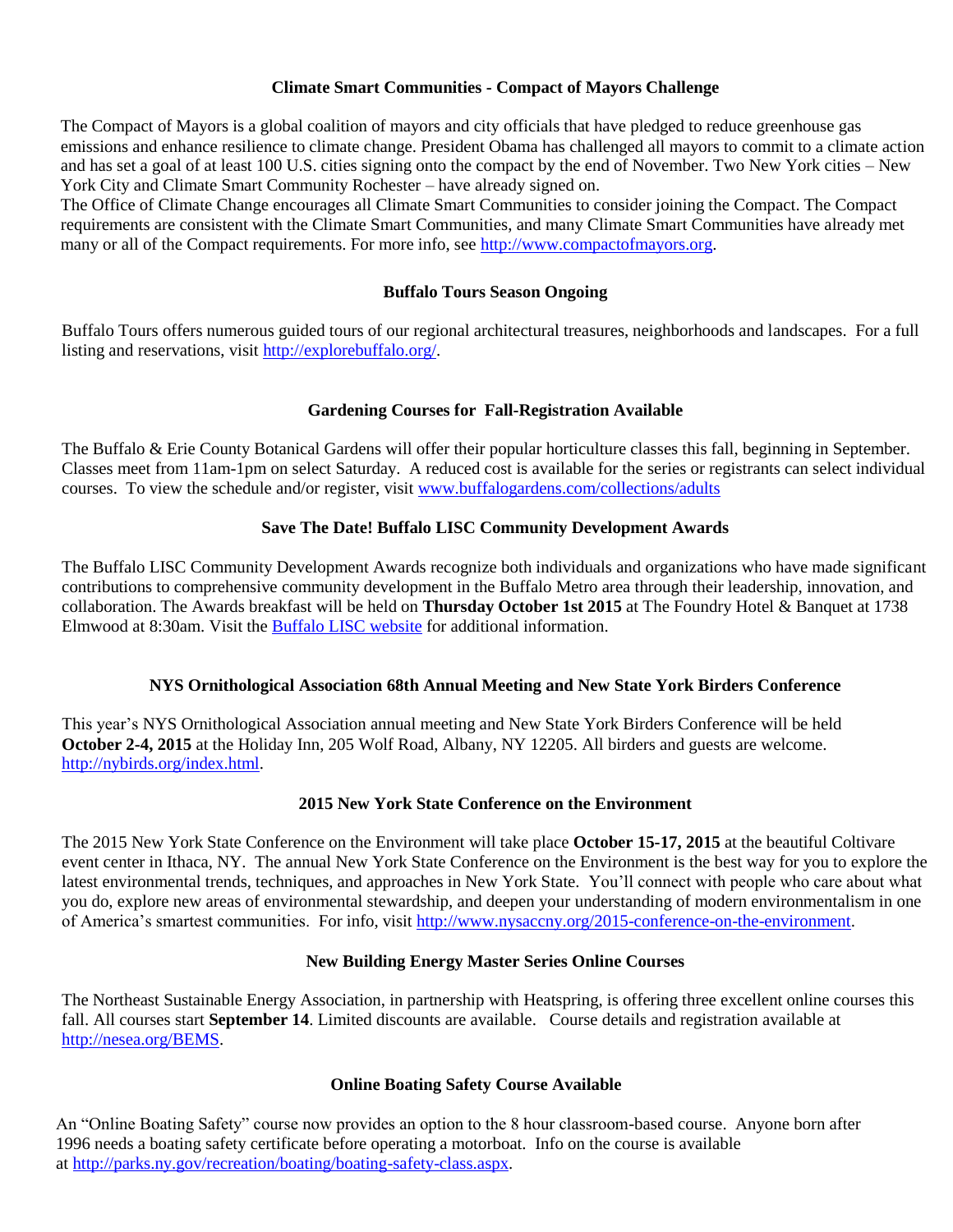#### **Food not Bombs**

Buffalo Food Not Bombs prepares shares a free vegan meal with anyone who is hungry at Lafayette Square on Mondays and Saturdays from 1 to 2 p.m. Volunteers are ALWAYS welcome! Food Not Bombs shares food as a form of political protest. Sharing food in a public place draws attention to the fact that society fails to provide food and housing for all people, while hundreds of billions of dollars are given to fund wars and state violence. Worldwide, roughly one third of food produced for human consumption is lost or wasted. For more info,<https://www.facebook.com/BuffaloFNB>

#### **Buffalo Zoo Opens Arctic Edge**

The Buffalo Zoo is opening their new \$14 million home for arctic animals. The 15,000 square foot exhibit will house the polar bears, lynx, grey wolves and bald eagles. It features saltwater pools with underwater viewing areas to allow visitors to see the swimming skills of one of our largest predators.

### **Aquarium of Niagara Special Programs**

Three different opportunities at the Aquarium of Niagara allow you to have a unique visit with interactions with marine wildlife. They offer "Meet a Seal", "Meet a Penguin" and "Behind the Scenes Tours". Age limits and advance reservations are required for these special programs. Call 716-285-3575, ext. 206 for reservations and more information.

### **Story of Stuff Project Releases Plastic Microbead Film**

The Story of Stuff Project released a new 2-minute Story of Stuff movie about plastic microbeads—the nasty little bits of plastic that companies have been putting in everything from body washes and hand soaps to toothpaste and make up. Visit their site [\(http://storyofstuff.org/\)](http://storyofstuff.org/) to view the film (and other films if new to you) to learn more about the environmental problems associated with these small pieces of plastic.

# **Infection is Killing Eastern US Snakes**

A "snake fungal disease," or SFD, has now been identified in at least 15 states. Eastern Massasaugas and timber rattlesnakes have had severe skin lesions and swelling with the infection affecting the snakes' muscles and bones. Other types of snakes suffer differently. Garter snakes, rat snakes, and ribbon snakes have all also succumbed to SFD, but the infection causes pneumonia and eye infections, and at least one garter snake also suffered a liver infection. Details about the fungus that causes SFD (*Ophidiomyces ophiodiicola*, or Oo) are lacking. Oo survives by eating keratin, the substance out of which human fingernailsand snake scales are made; mortality appears to be 100 percent. As snake populations are already negatively impacted by climate change and human development, this disease may be particularly devastating. For info, visit [here.](http://www.northeastparc.org/products/pdfs/NEPARC_SnakeFungalDiseaseFAQ.pdf)

#### **Teach the Wonderful World of Plants – Docent Training for Botanical Gardens**

Are you a lover of gardening and botany? Do you love to share your passion with others, enjoying learning and talking with the public? Consider becoming a docent at the Botanical Gardens educating visitors of all ages! Docent training begins September 10. The training program requires a weekly commitment (Thursdays excluding holidays from 9am-1pm) and will conclude on November 5 and a graduation ceremony will follow. A participation cost of \$25 is required for supply and printing fees. Registration is available at the door on the first class day, or in advance online. <http://www.buffalogardens.com/>

#### **Zoo Docents Needed**

Adult volunteers are needed as Buffalo Zoo docents. Training begins in January 2016 for 14 weeks from 9:30am to 3:30pm on Saturdays. Docents give tours and assist in educational programs offered by the zoo. Applications and interviews are required by December 10. Orientations will be held from 10am to 12pm on **October 17** and **November 21**. For more info about requirements or to register for an orientation, call (716) 995-6132.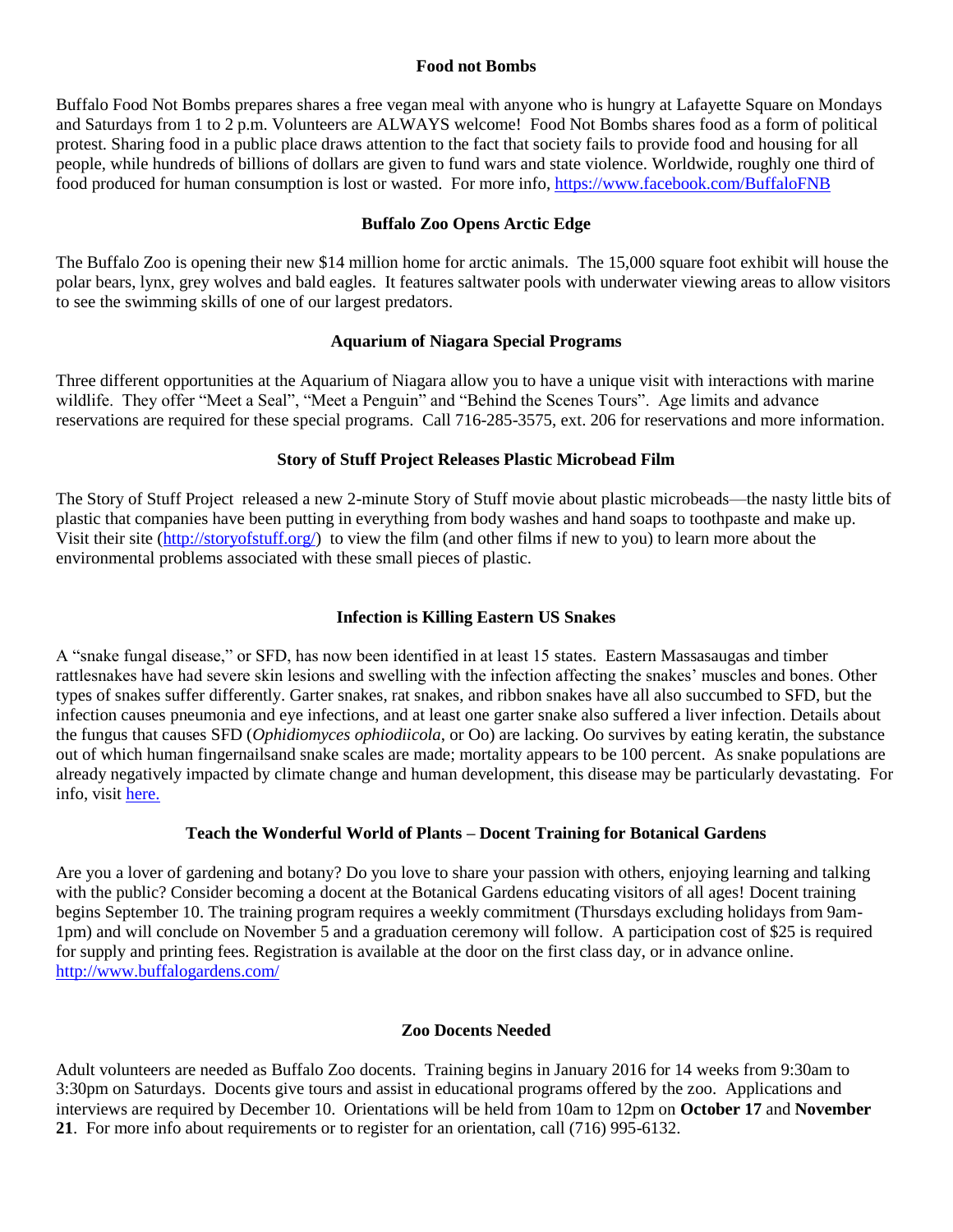# **Terracycle Takes on Keurig Cups**

Keurig cups and other single use coffee pods have created a major waste problem and a difficult recycling process. Terracycle has risen to the challenge and developed a system to recycle the various components of the cup. View a video at [recycle.](http://www.takepart.com/video/2015/07/29/ball-dan-harris?cmpid=tpenviro-eml-2015-08-01-germany)

### **NYS Legislature Passes Tax Breaks for Homeowners Installing Geothermal Heat Pumps**

The New York State Legislature has passed two measures to encourage New Yorkers to install geothermal heat pumps (GHPs). The bills would give building owners who install GHP systems the same tax breaks as currently offered for solar photovoltaic (PV) systems. GHP systems provide ultra-efficient heating, cooling and hot water for buildings by using the near constant temperature of the ground as a heat source in the winter and as a heat sink in the summer.

#### **Assisted Home Performance with ENERGY STAR®**

Want to improve your home's energy efficiency and comfort while saving money? Have a home energy assessment conducted by trained and experienced home performance contractors. The Assisted Home Performance with ENERGY STAR program makes it easy and affordable to make the smart investment in a more energy-efficient home, helping income-eligible homeowners across the State lower their energy bills and live more comfortably all year long. It provides those who qualify with a discount of the cost of eligible energy efficiency improvements up to \$5,000 per project for single-family homes. Apply  $Now$ 

### **Permaculture Videos-See it in Action**

An online video series allows you to see permaculture sites and gain a better understanding of what is involved. Check it out at [http://www.openpermaculture.com/experience-permaculture-site-visits.](http://www.openpermaculture.com/experience-permaculture-site-visits)

# **Pacific Institute for Climate Solutions Offers Online Climate Courses**

Climate Insights 101 is a short course series designed to provide users with an in-depth understanding of climate science and related issues. Climate Insights 101 is produced as a series of modules, each with several animated lessons. To learn more, visit: [courses.](http://pics.uvic.ca/education/climate-insights-101)

# **Hiking, Biking and More with ADK**

Are you looking for others for hiking and/or biking trips or other ways to enjoy the outdoors? Check out the Adirondack Mountain Club calendar for events. Their current newsletter is available at [newsletter.](http://adk-nfc.org/wp-content/uploads/2014/05/September-2015-ADIRONDACK-MOUNTAIN-CLUB.pdf)

#### **Cool Harvest Resource for Climate Change & Diet**

Cool Harvest is a food faith and climate program. Food is central to religious life – from rituals to sacraments to soup kitchens – and looking more carefully at our food choices can be a revealing exercise. CoolHarvest.org has tips and resources to walk you through this, so you can make healthier and more sustainable food choices for your congregation and community. You will also find climate table blessings, tips for hosting a "Cool Potluck" in your community, a guide for building your own raised beds, and much more. Visit<http://www.coolharvest.org/> for tips.

#### **Start a National Green Schools Chapter at Your School**

Now is the time to sign up for a National Green Schools Society Chapter for your school and students. Complete a [NGSS](http://r20.rs6.net/tn.jsp?f=001Vep-ufphYvE6PLPb2NQNB9hqQm2H36nBpJrSwLyLS8Z2njdMVNq9UtMHWLpkEO5_-VR0aIJHAmeOtgbkB8bx0MxyEvNR1nVLGSZ0jVsDs13J64FGaKX3DvunklSim8Z5WrLHGCh6HFf2yFS_znyGjVRmqbCLbB6dRHzxWLcTZc2M5fC-ayNNXnWTjFSPgCMEnLub3xdEq6nT-mi4STSJmg==&c=hcU-qn-oZli3GTjnMOL3wxiL3D5rtkL1qlMCdVhRoLtCR4nOSx1LGg==&ch=CBxiWmmXaFmA0i1XTRN391nrRuwqB48ln2q23q7YE2Lg-E235kWqvg==)  [Application](http://r20.rs6.net/tn.jsp?f=001Vep-ufphYvE6PLPb2NQNB9hqQm2H36nBpJrSwLyLS8Z2njdMVNq9UtMHWLpkEO5_-VR0aIJHAmeOtgbkB8bx0MxyEvNR1nVLGSZ0jVsDs13J64FGaKX3DvunklSim8Z5WrLHGCh6HFf2yFS_znyGjVRmqbCLbB6dRHzxWLcTZc2M5fC-ayNNXnWTjFSPgCMEnLub3xdEq6nT-mi4STSJmg==&c=hcU-qn-oZli3GTjnMOL3wxiL3D5rtkL1qlMCdVhRoLtCR4nOSx1LGg==&ch=CBxiWmmXaFmA0i1XTRN391nrRuwqB48ln2q23q7YE2Lg-E235kWqvg==) TODAY.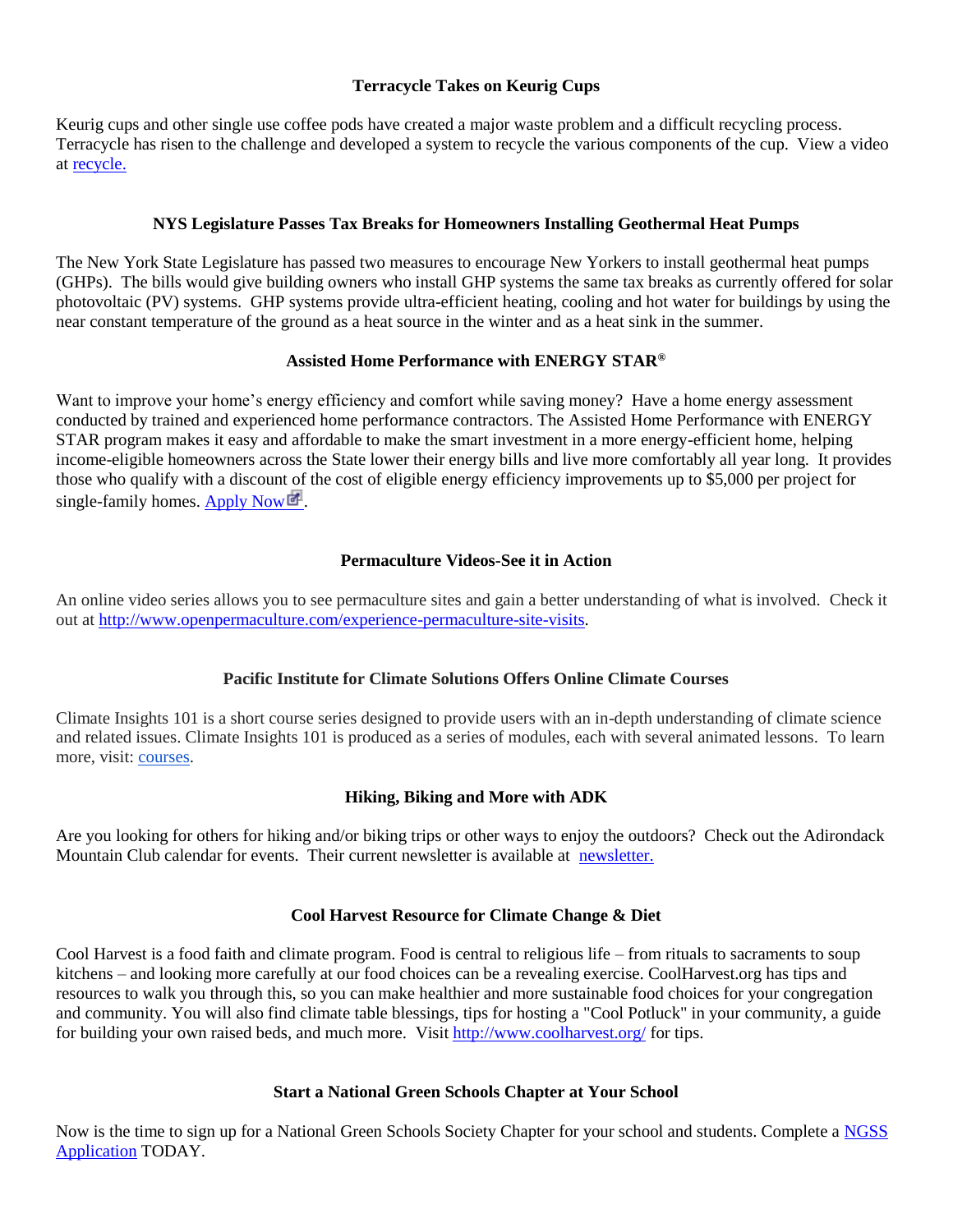#### **Science Case Study Teaching Conference**

The Fall Case Study Teaching in Science Conference will be held **September 18-19, 2015** at the Ramada Inn and Conference Center in Amherst. The conference offers sessions for both the beginner and advanced case study teacher and is formatted for college and high school teachers. It is relevant and recommended for all STEM teachers. The conference is open to anyone interested in science education, including high school teachers and international teachers. It also includes a poster session and we would be pleased if you submitted a proposal by September 1, 2015. To register visit [http://sciencecases.lib.buffalo.edu/cs/training/conference/.](http://sciencecases.lib.buffalo.edu/cs/training/conference/)

#### **Wilderness Management Distance Education Course**

This Wilderness Management Planning course is designed to meet the needs of a broad range of students from wilderness professionals, outdoor recreational planners and educators, to members of conservation groups and interested citizens. The course dates are October 5, 2015-January 29, 2016 with registration deadline of September 23. The course will explore basic planning theory, planning concepts, and effective plan writing. A substantial part of this discussion is the role of public participation in planning. It also discusses differences in planning among the four federal land management agencies, with a comparison of the philosophy and application of each. Info at [http://wmdep.wilderness.net/406\\_563.htm.](http://wmdep.wilderness.net/406_563.htm)

# **Teacher's Resources**

[Sustainability in Schools Simulation Game-](http://www.sustainabilityallianceaz.org/2015/03/sustainability-in-schools-simulation.html) The Education for Sustainability program under the Sustainability Alliance has designed a simulation game to show administrators and teachers how to identify sustainability related projects that make financial sense and weave them together into a coherent strategy that takes advantage of synergies. It also shows teachers how to use those projects in their curriculum.

[12 Pathways to Greening Your School](http://r20.rs6.net/tn.jsp?f=001KgI7TnhrpXIJi28BOl6ZV8etBpFiX_75D-mXHVQHvPHk-mLWVZDv4RvXqIk5XcqW8GxcnH6OoowMskty-J-vK7lSDP04XqoQDbd4HrqSlhfQiDZlqynVFZHHs2TlOl28rPi7aKlJlSjFLvKjc8CNIAy-G6ay86Orn1jMLMqCFWX72DQ7Jo8glgDwaQz6z_chEFWb5SWJUm8=&c=6BR5YuVWC1W6Jo3-7-EQVdjQiW_MTaVQeBkaocAGO-TrXfGLA-LTPQ==&ch=LFW3Om0ROQ3vzp6Sl5YW-l4fqojS5IwYPbWmSDJCBhyJy6ZHJWg0Ag==) is designed for you to use September - June (1-10) with two serving as year-round learning tools. But, you can put them in any order that aligns with your program. If you'd like to have access to all of these Pathways please become a [FREE MEMBER](http://r20.rs6.net/tn.jsp?f=001KgI7TnhrpXIJi28BOl6ZV8etBpFiX_75D-mXHVQHvPHk-mLWVZDv4VOw2uGS6I3VHIS_hKUuDdMadmSRo9dF5qMD5hYAM7EcJVpfvkqrRmE9R3A4Gc36otdI74tDxNOaSrMzqAbjwTNmcwStioBl3mekdwVnPE7lEODy_hzBBkw1zdi58nClf8PfnNlARuLlG3wr7I-Pw8A=&c=6BR5YuVWC1W6Jo3-7-EQVdjQiW_MTaVQeBkaocAGO-TrXfGLA-LTPQ==&ch=LFW3Om0ROQ3vzp6Sl5YW-l4fqojS5IwYPbWmSDJCBhyJy6ZHJWg0Ag==) NOW!

[Faces of EPA-](https://www.youtube.com/playlist?list=PLBhfkkujnoRD-7H1lYa5FQ10AFgsjbnlh)Learn about careers in the EPA and get to know EPA staff. The videos spotlight employees ranging from special agents, to ocean explorers, and others as they explain their career paths and passion for their work.

[Living Schoolyard Month](http://www.classroomscience.org/new-free-diy-lake-science-app) DIY Lake Science App-Investigate freshwater ecosystems where you live with this new DIY Lake Science App from UC Berkeley's Lawrence Hall of Science, funded by the National Science Foundation. The field adventures include making a viewscope to look for underwater plants and animals and crafting a Secchi disc used in measuring water clarity. The app also includes indoor activities.

[Project Localize](http://lexiconofsustainability.com/project-localize) is a customizable curriculum for students and teachers to explore sustainability locally while building knowledge and skills in research, math science, digital technologies, and art through project-based learning. Students participate in field trips to visit local food producers as they employ journalistic practice in gathering the information for their artwork.

[Dr. Seuss's The Lorax](http://go.usa.gov/3Z5bC) activity book is one of EPA's most highly sought after publications and is available for free to schools and classrooms around the country.

[Energy Research and Education](https://eispctools.anl.gov/) Mapping Tool is a free online mapping tool that allows users to map existing and potential energy resources in the 39 states in the eastern United States. Users can run site-suitability analyses for biomass, solar, water, wind, natural gas, geothermal, and nuclear power development, map existing energy resources and environmental characteristics that impact energy development, create a custom map of their region using an extensive database of mapping layers, and search over 2,000 related policies and incentives.

[Essential Lens: Analyzing Photographs Across the Curriculum](http://www.learner.org/resources/series223.html) is a multidisciplinary professional development resource for middle and high school teachers about photography's role in documenting history, change and hidden worlds. Climate change, environmental issues, microbiology, earth and space science, and history are among the subjects investigated through photography.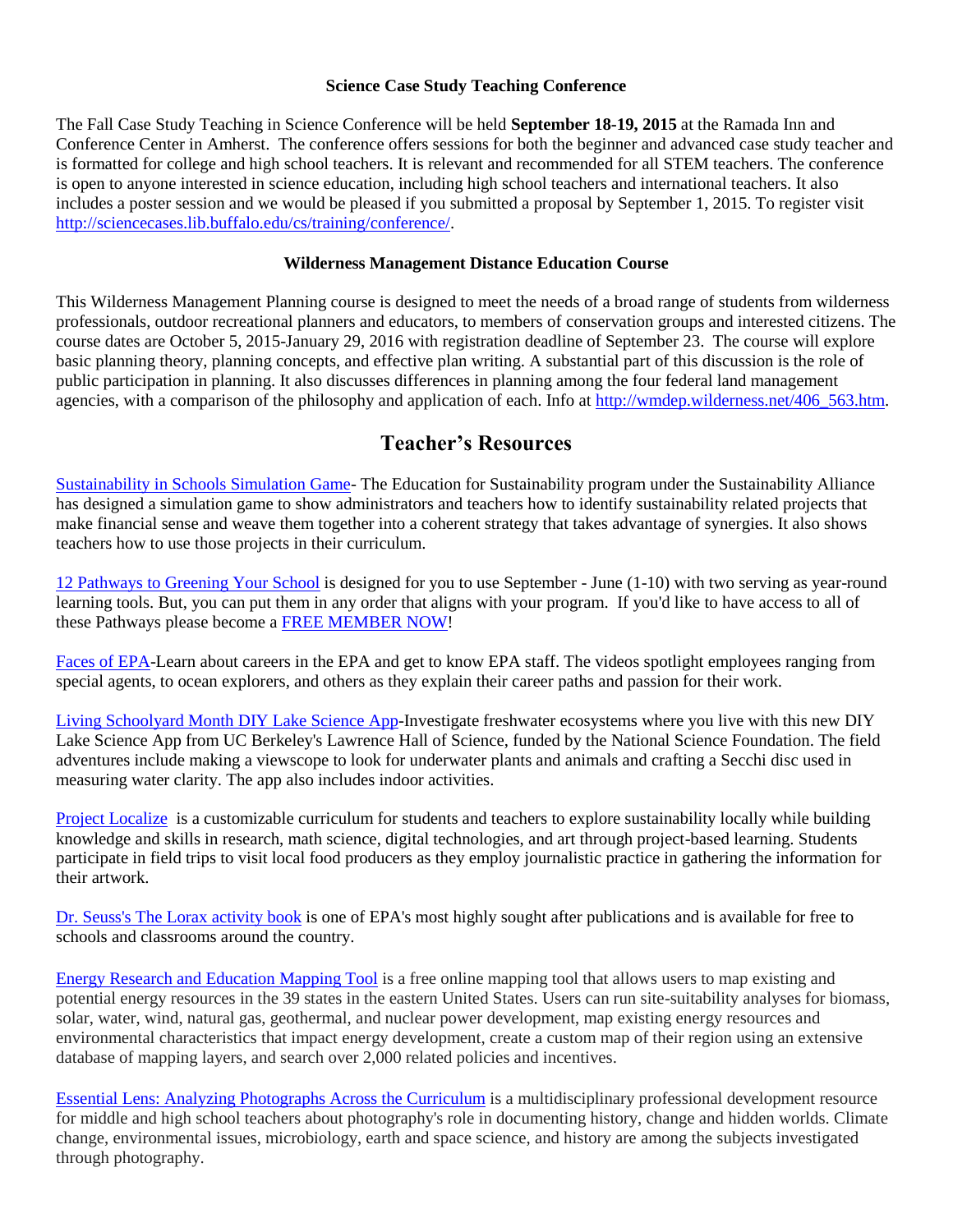[Raptors in the City](http://www.raptorsinthecity.org/) is a real-time, inquiry-based science and technology program that stars the peregrine falcon. The peregrine has recovered from near extinction and was removed from the List of Endangered Species in 1999. The online portion of Raptors in the City guides children through nesting season as they watch the still rare falcons live via cameras mounted on a skyscraper.

[Getting the Picture: Our Changing Climate-](http://www.gettingthepicture.info/)The adventures of scientist-photographer James Balog and the Chasing Ice team come to life in a newly released climate science education resource which provides a unique, interactive, multimedia experience for students and educators to learn about the latest climate science and witness real-world changes occurring around the world. This comprehensive educational resource is aligned with national educational standards, including NGSS, CCSS and Climate Literacy.

[SMILE: New STEM Activities for Educators](http://www.howtosmile.org/) is an award-winning, free access collection of nearly 4,000 STEM education activities. Many activities are grouped by topics with environmental themes including energy, climate, life sciences, and ocean literacy. Activities are also aligned with standards and principles such as the Climate Literacy Principles, Ocean Literacy Principles, and U.S. DOE Energy Literacy framework. Hundreds of SMILE activities are free, and thousands are low-cost and use readily available materials.

["Wild about Birds"](http://www.audubonadventures.org/wild_about_birds_kids.htm) -The first of three new topics for the 2014-15 school year, "Wild about Birds" is focused on the science of birds, including their characteristics and adaptations, habitat needs, migration, and life cycles.

Brazil and the Amazon - [Wildlife Film Script Activity \(7-11 years\):](http://arkive.us1.list-manage.com/track/click?u=722a3ad7755a24108f2cd402e&id=9d5e7b1431&e=3c35a8dec8) Children will be introduced to the topics of Brazil and the Amazon before using fact sheets to research and write a script for their own wildlife film about an endangered species from the Amazon.

[Technology in Environmental Education Course-](https://sites.google.com/a/eelearn.net/eelearning-portal/courses/using-technology-in-environmental-education)This eight-week (self-paced) online course is designed to get you up and running with technologies you can use immediately in your organization and environmental programs. Choose the technologies you want to learn. You can focus on mobile and non-mobile tools to enhance your education programs, or focus on social media apps for marketing your programs. Or you can focus on both! The course is free, funded by EPA.

[New Enviro App: Habitat the Game-](http://www.habitatthegame.com/)The Wildlife Conservation Society and Rainforest Alliance have created this new app for kids to save virtual endangered species and reduce their carbon footprint while on real-life missions. Designed for seven to 12 year-old players, Habitat encourages care of virtual endangered animals while they earn points by completing real-life missions, like recycling or visiting a park or zoo.

[Free ArcGIS for K-12](http://connected.esri.com/) -Esri is providing free ArcGIS Online subscriptions for instuctional use for all K-12 schools in the United States as part of the White House's ConnectED initiative. Resources to help schools get started with ArcGIS Online are available [here.](http://edcommunity.esri.com/connected)

[Teaching Climate Change Using the National Climate Assessment Report-](http://www.globalchange.gov/) Corn producers in Iowa, oyster growers in Washington state, and maple syrup producers in Vermont are all observing climate-related changes that are outside of recent experience. Decisions we need to be making to do something about this in our own communities and states are highlighted [here](http://nca2014.globalchange.gov/report#section-1949)

[PlanetExplore-](http://www.planetexplore.com/)Find outdoor activities and events in your area through this portal to the outdoors designed to inspire and enable people of all ages to become regularly active outside, and to gain a connection to nature.

The [CLEAN](http://www.cleanet.org/) (Climate Literacy and Energy Awareness Network) collection is a searchable database for teachers to find online activities, videos, and graphics on climate and energy education. Teachers may sign up for the newsletter with updates on educational policies, discussions with experts, events, and weekly telecons.

["Appetite for Adventure: Exploring Global Food Sustainability"-G](http://us4.forward-to-friend1.com/forward/preview?u=acc9eaac6e9378ecdf3304225&id=bf22ed48dc)reen Living Project is proud to announce our new school assembly program. This standards aligned, multimedia presentation will showcase cutting-edge sustainable food projects from around the world, introducing students to the local and global connections between food production, consumption, and climate change.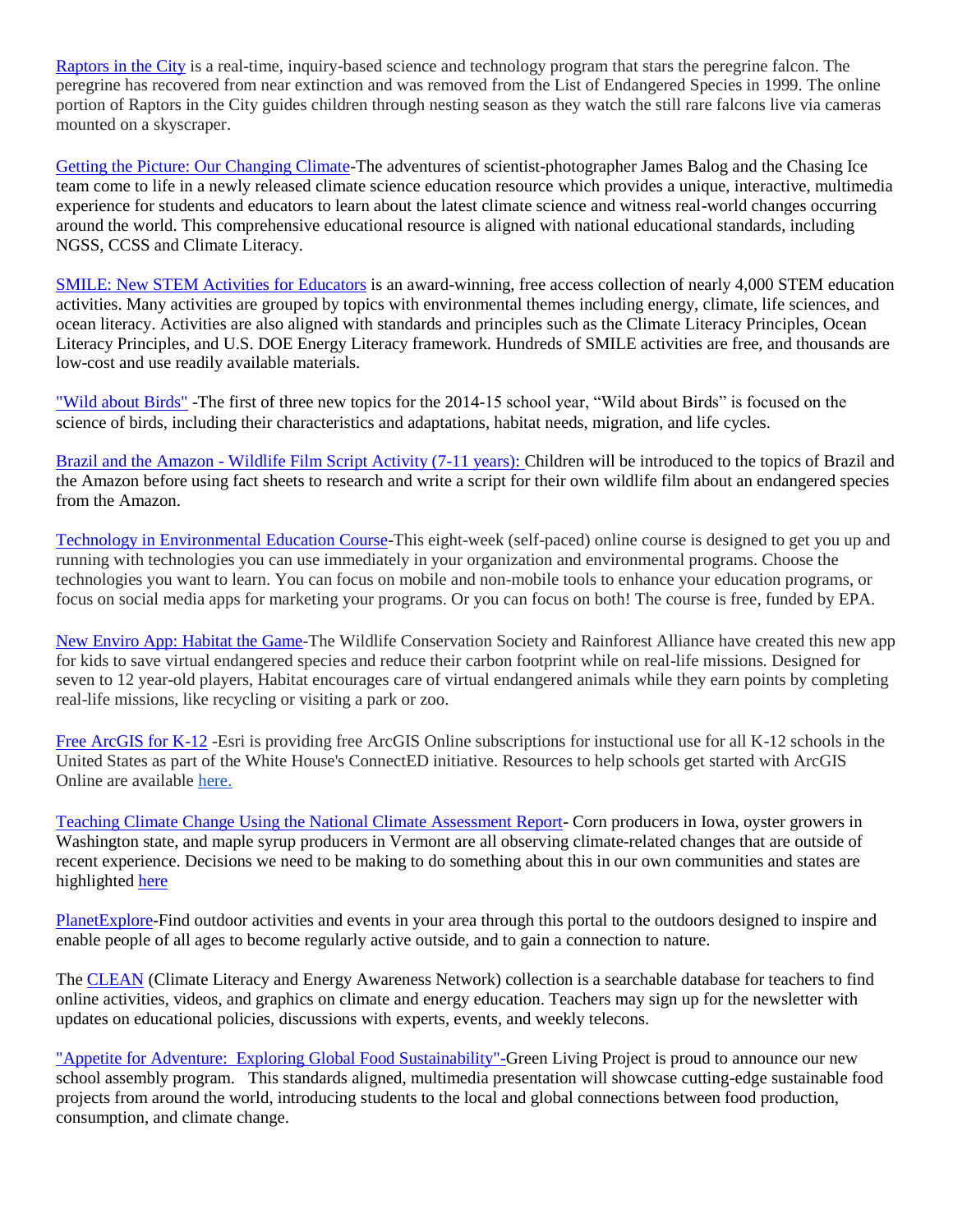[Green Technology: Sustaining the Earth](http://links.silverpop.eb2b.vtrnz.com/ctt?kn=11&ms=NjQ0NzA3NgS2&r=MjY3OTQ2Njc4NTQS1&b=0&j=NzY5MDY1MDMS1&mt=1&rt=0) is designed for Grades 6-12 . Use this interactive activity to offer your students an overview of innovation in green technology and insight into various areas of research within the field.

[Architecture 2030](http://links.silverpop.eb2b.vtrnz.com/ctt?kn=13&ms=NjQ0NzA3NgS2&r=MjY3OTQ2Njc4NTQS1&b=0&j=NzY5MDY1MDMS1&mt=1&rt=0) is appropriate for Grades 9-12. Learn about this architect's efforts to protect the environment by changing the way buildings are planned, designed, and constructed.

[Affordable Green Housing](http://links.silverpop.eb2b.vtrnz.com/ctt?kn=15&ms=NjQ0NzA3NgS2&r=MjY3OTQ2Njc4NTQS1&b=0&j=NzY5MDY1MDMS1&mt=1&rt=0) is designed for Grades 9-12 to consider the role habitat plays in fostering diverse, vibrant social structures in well-designed, integrated communities.

[Birds Without Borders](http://www.crossingboundaries.org/bwb.php) involves kids in investigations using eBird and other datasets and culminates in their devising conservation initiatives based on themes in Partners in Flight's *Saving Our Shared Birds* report. Includes two free downloadable lessons, one on the ecological role of birds and the other on conservation planning.

[Bird Sleuth](http://www.birdsleuth.org/?utm_source=Cornell+Lab+eNews&utm_campaign=fb7e4c32a2-Cornell_Lab_eNews_2013_3_07&utm_medium=email) for K-12. Kits and resources for learning more about birds.

# **Contests and Awards**

[Environmental Excellence Awards Program](http://www.nysaccny.org/environmental-excellence-awards-nomination-form) recognizes exceptional projects carried out by municipal, county, and regional governments and non-profit organizations that, through careful planning and execution, stand to have a significant and lasting positive impact on the natural environment. We invite you to nominate your project for consideration in this year's Environmental Excellence Awards Program. To complete an awards nomination form online, [click here.](http://www.nysaccny.org/environmental-excellence-awards-nomination-form) Due by **Sept. 30.**

[Controlling Algae and Water Quality-](http://www.evergladesfoundation.org/)Calling all entrepreneurs: If you have what it takes to stop the world's growing algae menace, you could win \$10 million from Everglades Foundation of Palmetto Bay, Fla. The goal is to identify the most "cost-effective solution to remove phosphorus from water bodies". The foundation's contest website is scheduled to go live Oct. 5.

[Reed Elsevier Environmental Challenge](http://communications.elsevier.com/r/?id=h143e7d66,721124e,72a8f0f&utm_campaign=ELS_STBK_20150806-030_WWWpreshow&utm_campaignPK=119606907&utm_term=OP14306&utm_content=119607886&utm_source=35&BID=339639654&utm_medium=email&SIS_ID=0) will award two innovative projects that best demonstrate how they can provide sustainable access to safe water or sanitation where it is at risk. A \$50,000 prize will be awarded for the first place entry and a \$25,000 prize for the second place entry. Last year's winning organizations developed a unisex urinal that collects waste to recycle for fertilizer in Uganda, and a low-cost household water filter to help prevent diarrhea in Guatemala. You can follow the challenge on twitte[r@RE\\_EnvChallenge](http://communications.elsevier.com/r/?id=h143e7d66,721124e,72a8f10&utm_campaign=ELS_STBK_20150806-030_WWWpreshow&utm_campaignPK=119606907&utm_term=OP14306&utm_content=119607886&utm_source=35&BID=339639654&utm_medium=email&SIS_ID=0) and learn more about last year's winners [here.](http://communications.elsevier.com/r/?id=h143e7d66,721124e,72a8f11&utm_campaign=ELS_STBK_20150806-030_WWWpreshow&utm_campaignPK=119606907&utm_term=OP14306&utm_content=119607886&utm_source=35&BID=339639654&utm_medium=email&SIS_ID=0)

# **Grant and Scholarship Opportunities**

[Water Infrastructure Grants-](http://www.efc.ny.gov/NYSwatergrants)The New York State Environmental Facilities Corporation (EFC) and the New York State Department of Health (DOH) have announced that \$50 million in water infrastructure grants now available for local governments for critical water and wastewater infrastructure upgrades. Applications for both wastewater and drinking water projects are now available and due by **September 4, 2015**.

[Grants Available for Preservation Projects-](http://www.preservenys.org/tag---technical-assistance-grants.html) Erie Canalway has teamed up with the Preservation League of New York State and the New York State Council on the Arts (NYSCA) to direct Technical Assistance Grants (TAG) to Erie Canalway projects. Grants are targeted at short-term, stand-alone projects that advance the preservation of historic sites open to the public. **Deadline: September 8.**

[ASPCA Adoption Ambassadors Grant Program-](http://www.aspcapro.org/grant/2015/08/03/aspca-adoption-ambassadors-grant-program)Eligible organizations are invited to apply for up to \$2,500 to implement or expand an Adoption Ambassadors program. **Deadline: September 8, 2015.**

[Melinda Gray Ardia Environmental Foundation Grant-](http://www.mgaef.org/grants.htm)Organizations are invited to apply for grants up to \$1500 to develop or implement environmental curricula that integrate hands-on ecology exercises into the classroom. A one-page pre-proposal is due **September 13, 2015**. If you are invited to submit a full proposal, it will be due September 28, 2015.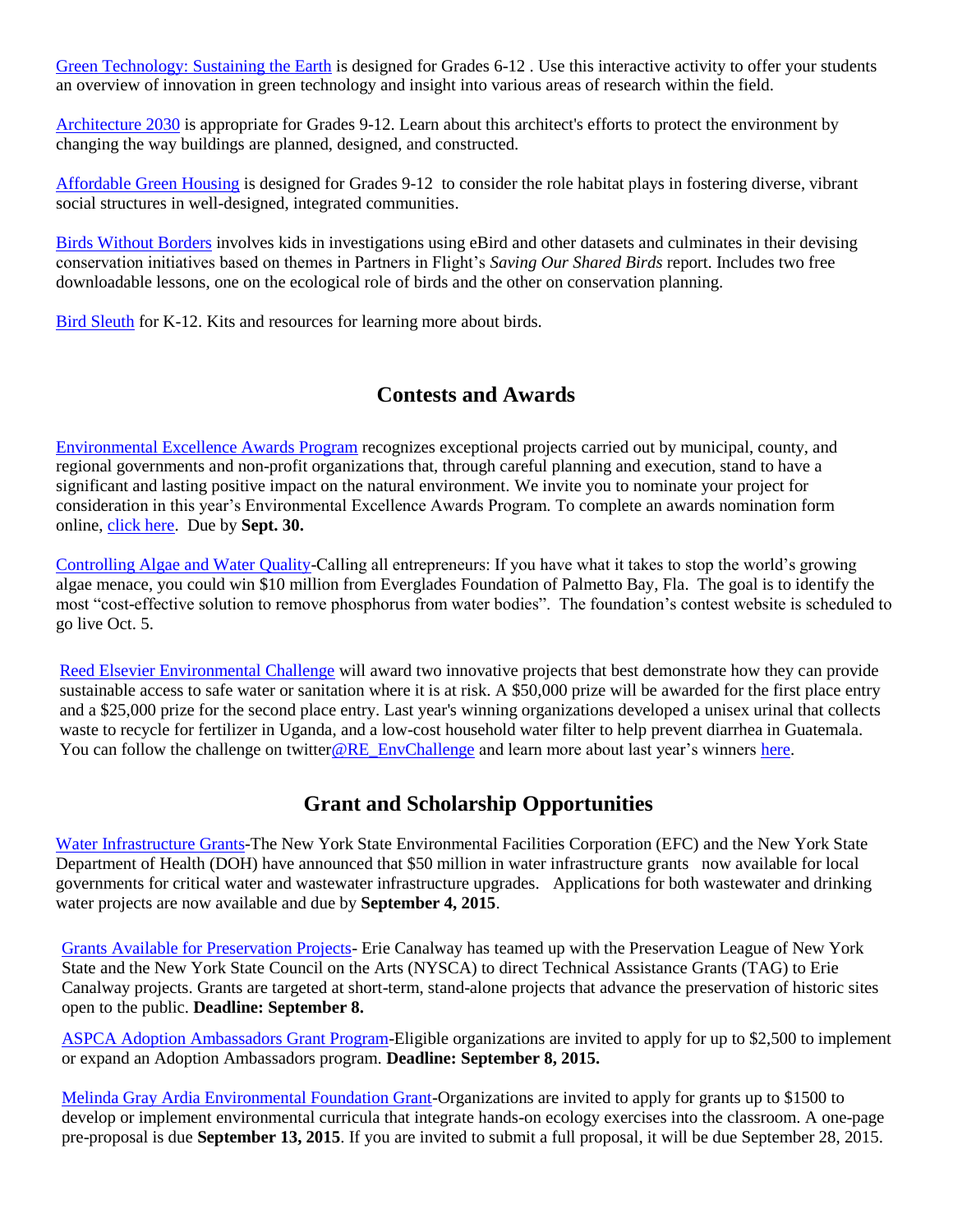[ASPCA & Subaru "Share the Love" Shelter-Dealership Event Grants-](http://www.aspcapro.org/grant/2015/08/27/aspca-subaru-share-love-shelter-dealership-event-grants)Eligible organizations are invited to apply for up to \$5,000 toward an event in conjunction with a local Subaru dealership that will save animal lives. **Deadline: September 14, 2015.**

[CHS Classroom Grant-](http://r20.rs6.net/tn.jsp?f=001wZsIOdznmdp5j-ZnNTSqpsLT4VAxXXpn153THcvlWP36CrdjJXdjZLDikduj0DgtfWKnppSnN3cWviE02ZsvApkaIcZMi6rsDy50VDE26tcqc_oRZ7244pRTsJK-2rE96JfyCKGQqK4rbdThwAUYe7XpWVg04mYkfI9wqR69GFjfsbEZd4qE-PQrCil2bjRO9qr_iS91Kz4Cq_yemx5ZgkdqekbBwDmABnf7hV4Z524qD5pOTevL-HGnxmqZlbS-l1O-sSoO5Q6YmaJXTacuWH08fDFRohgjFf0ZYx-7iCnXaUn7tF8sfIoNzeTVfPB0sluSvTSpuLs=&c=ZRx4d9_jwwbzduJY6Y7GBtVig1DHNvlr3_A7eyr-KGZkBeaXAWvfZw==&ch=7b7LQ86aOec3RN5uCCDcchHgb0eWIXPZrDQdZmg2jIk2p5OQ_UhyWA==)Five CHS/National Agriculture in the Classroom grants of \$1,500 will be awarded to kindergarten through 12th grade core-education teachers whose innovative classroom projects use agricultural concepts to teach reading, writing, math, nutrition, science, and/or social studies. Deadline: **September 15, 2015.**

[Great Lakes Restoration Initiative Project Grants-](http://www2.epa.gov/great-lakes-funding/great-lakes-restoration-initiative-2015-request-applications) This round of funding will be used to target invasive species and to reduce runoff in urban and agricultural watersheds for state, tribal, interstate and local governmental agencies, institutions of higher learning and other nonprofit organizations. Applications are due **September 28, 2015**.

[Native Agriculture and Food Systems Scholarship Program-](http://www.firstnations.org/grantmaking/scholarship)First Nations awards five \$1,000 scholarships annually to Native American college students majoring in agriculture and agriculture-related fields. Applicants must be Native American and able to provide documentation, and must have at least a 3.0 GPA. Deadline: **September 30, 2015**.

[Erie Canalway Grants](http://www.eriecanalway.org/get-involved_grants-fund.htm) – Info will be available on Monday, September 14. If you have a proposal in mind, you should contact Andy Kitzmann to discuss it; 518-237-7000, ext. 201, or andy kitzmann@partner.nps.gov.

[New York's Great Lakes Basin Small Grants Program](http://www.dec.ny.gov/lands/25582.html) - New York Sea Grant in partnership with the New York Department of Environmental Conservation is requesting proposals for projects that serve to benefit the environment and economy of New York's Great Lakes basin. Grants of up to \$25,000 will be awarded for projects that implement Goal #2 and Goal #7 of the Great Lakes Action Agenda. To help not-for-profit organizations, local governmental and public agencies, and public and private educational institutions apply for grants, New York Sea Grant will offer an informational webinar on **September 4, 2015** at 12pm. Those interested in registering may email their name and email address to [nag3@cornell.edu](mailto:nag3@cornell.edu) to receive more information. Deadline: **September 30.**

[USDA Small Business Innovation Research Program](http://r20.rs6.net/tn.jsp?f=001wZsIOdznmdp5j-ZnNTSqpsLT4VAxXXpn153THcvlWP36CrdjJXdjZLDikduj0DgtmjIPb8EWBvI0of0iC3bCw_gD-UeLcy_e-1zxavPkgQon0WcE8Y4VMDhhATZ7BEWY1ldd5hnmIO1Lcf391rkr20ib2KynWUmJo4aE_-dZamcUie6XruQTsU-4nbGR4AEkIHTeJq5E2MsFBVRiu_LG_gb3qdcFutNG4EcuwFdogshkRi3IPzq_9B_Awzd7uaf76WrqLdOzYTbjG4p08brYgIEkKhy4wUalw0zFs-RE8ztgO_NiJ1UupuOL1nFS9hZPkPQDMtgXdmagWq4nbQFeJrnQjeVvNnH3mf2KbUR1Pmr3GaIn7Dh49mOak3imHjZK&c=ZRx4d9_jwwbzduJY6Y7GBtVig1DHNvlr3_A7eyr-KGZkBeaXAWvfZw==&ch=7b7LQ86aOec3RN5uCCDcchHgb0eWIXPZrDQdZmg2jIk2p5OQ_UhyWA==) - The purpose of the SBIR program is to provide an opportunity for US-owned, for profit small business firms to submit innovative, applied, research and development projects that address important problems facing American agriculture and have the potential to lead to significant public benefit if the research is successful. Proposed Phase I projects should prove the scientific or technical feasibility of the approach or concept. Maximum award of \$100,000. Deadline: **October 8, 2015**.

[Lorrie Otto Seeds for Education-](http://wildones.org/wildcertification/SFEInstructionsApplication.pdf) gives small monetary grants to schools, nature centers, and other non-profit and not-forprofit places of learning in the United States with a site available for a stewardship project. Successful non-school applicants often are a partnership between a youth group (scouts, 4-H, etc.) and a site owner. Deadline: **Oct. 15.**

[NEA Student Achievement Grants](http://www.neafoundation.org/pages/grants-to-educators/) and Learning and Leadership Grants. Applications reviewed **February 1, June 1, October 15**. Public school K-12 or College/University teachers or support staff. \$2,000 for individuals or \$5,000 for groups to improve the academic achievement of students in U.S. public schools and public higher education institutions in any subject area or for professional development for educators.

[American Honda Foundation](http://corporate.honda.com/america/philanthropy.aspx?id=ahf) supports nonprofit organizations and educational institutions nationwide that address the areas of youth and scientific education. The Foundation's primary funding priority is youth education, specifically in the areas of science, technology, engineering, mathematics, the environment, job training, and literacy. Annual application deadlines: **February 1, May 1, August 1 and November 1.**

[Toyota Every Day Capacity Building Grants-](http://publiclandseveryday.org/every-day-capacity-building-grant-details) Up to \$5000 for 25 Public Lands Friends' groups in each cycle. Projects that are needed and will help contribute to the long term sustainability of the organization. Deadlines: **April 30 and October 30**.

[NSF Discovery Research PreK–12 Program and Solicitation-](http://www.nsf.gov/funding/pgm_summ.jsp?pims_id=500047) invites proposals that address immediate challenges that are facing PreK–12 STEM education as well as those that anticipate radically different structures and functions of PreK–12 teaching and learning. Learn about the DRK-12 program and solicitation by attending a webinar led by NSF and hosted by CADRE. Deadline: **December 7, 2015.**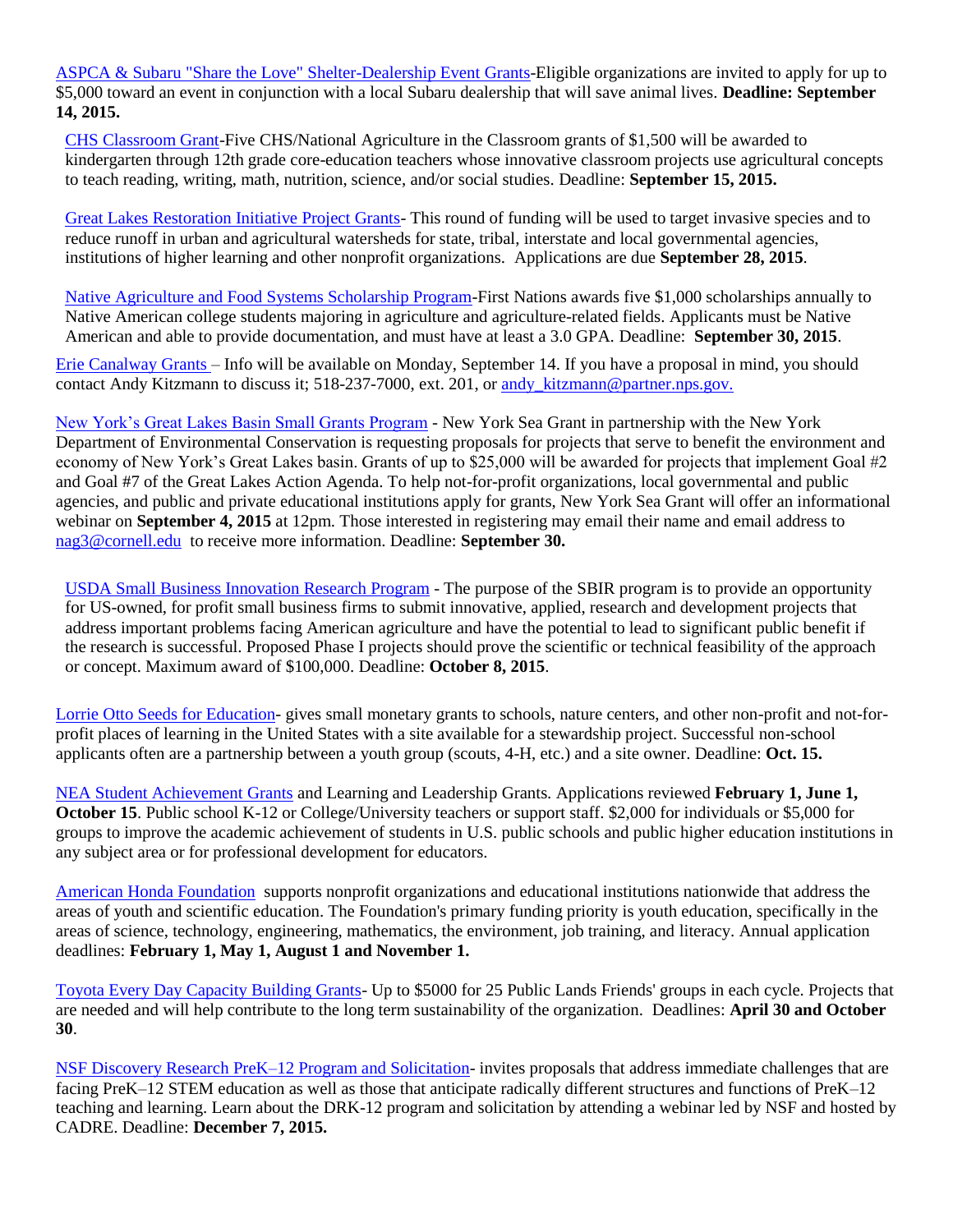[The Karma for Cara Foundation](http://www.karmaforcara.org/get-involved) is encouraging kids 18 and under to apply for funds between \$250 and \$1,000 to complete service projects in their communities. Whether it is turning a vacant lot into a community garden, rebuilding a school playground or helping senior citizens get their homes ready for winter, they want to hear what project you're passionate about. **Deadline: Rolling.**

[VolunTEEN Nation International Service Project Grants-](http://www.volunteennation.org/blog/categories/latest-news/372-apply-for-an-international-service-project-grant?sf17720015=1) Students (ages 13-22) from the United States going abroad to volunteer or study in a developing country are encouraged to apply for an international service-learning mini-grant from VolunTEEN Nation. Grants are for up to \$300 to create a service project in a developing country while you are visiting that country. **Deadline: Rolling.** 

[KEEN Effect](http://www.keenfootwear.com/keen-effect.aspx) is committed to inspiring responsible outdoor participation to help preserve the places we all play. Through the KEEN Effect, \$10,000 grants are awarded to nonprofit organizations around the world who are dedicated to responsible outdoor participation. Projects must increase responsible outdoor participation as a way to work towards building a strong community. **Deadline: Ongoing.**

[Cedar Tree Foundation-](http://www.cedartreefound.org/apply.html) Letters of Inquiry Accepted at Any Time. Areas: Environmental Education, Environmental Health, Sustainable Agriculture.

[Karma for Cara Foundation Micro-grants](http://karmaforcara.org/get-involved/) is encouraging kids 18 and under to apply for funds between \$250 and \$1,000 to complete service projects in their communities. Whether it is turning a vacant lot into a community garden, rebuilding a school playground or helping senior citizens get their homes ready for winter, they want to hear what project you're passionate about. **Deadline: Rolling.**

[The Fruit Tree Planting Foundation](http://www.ftpf.org/resources.htm) is dedicated to planting fruitful trees and plants to alleviate world hunger, combat global warming, strengthen communities, and improve the surrounding air, soil, and water. FTPF programs strategically donate orchards where the harvest will best serve communities for generations, at places such as community gardens, public schools, city/state parks, low-income neighborhoods, Native American reservations, international hunger relief sites, and animal sanctuaries. **Deadline: Rolling**.

[Toshiba America Foundation.](http://www.toshiba.com/tafpub/jsp/home/default.jsp) Rolling deadline. Grades 6-12 Teachers. Under \$5,000. Inquiry based projects designed by teachers and teacher teams for use in the classroom. Deadline for grants over \$5,000 is August 1.

[WalMart Community and Education Grants](http://foundation.walmart.com/) . Rolling Deadline, but minimum 6 month lead time advised. 501 (c) (3) organizations, schools, religious organizations and government agencies for requests over \$250. For requests under \$250, get a local donation form from your nearest Walmart at the customer service desk.

[Environmental Research and Education Foundation.](http://erefdn.org/index.php/grants/proposal) Open. All educational materials for sustainable solid waste management, including conferences or events, which advance the foundation's educational mission. At this time, educational projects are typically conducted with EREF being a primary stakeholder/partner and with the goal to develop a revenue model that, at least, covers expenses for the project.

[KaBOOM! Let's Play Engineered Wood Fiber Surfacing Grants and Let's Play Maintenance Grants-](http://kaboom.org/about_kaboom/programs/grants)Thanks to generous support from Dr Pepper Snapple Group, KaBOOM! will be awarding grants of \$750 each to communities who wish to top-off their Engineered Wood Fiber safety surfacing or who are working to make their existing playgrounds cleaner, safer and more inviting. Rolling deadlines.

[J-Serve Start-Up Grants-](http://www.jserve.org/about/#grants)J-Serve is the International Day of Jewish Youth Service. Through the generosity of the Charles and Lynn Schusterman Family Foundation, grants are available for \$500 micro grant to communities that plan and execute projects that bring a minimum of 10 and maximum of 74 Jewish teens together in partnership with a least two movements or agencies in the community. Micro-grants will be accepted on a rolling basis, and grants will continue to be awarded as long as funding remains available.

[World We Want Foundation](http://org.us4.list-manage.com/track/click?u=9408a5d4ed5308e488a4b87fb&id=27a7be9f69&e=7478022a27) is accepting applications from organizations that represent youth making positive social change in their communities and around the world. Grants of up to \$5,000 will be awarded to youth between the ages of 13 and 25 who want to make a difference through a range of social action activities, including community service projects, service-learning projects, and social ventures. Application deadline: Rolling.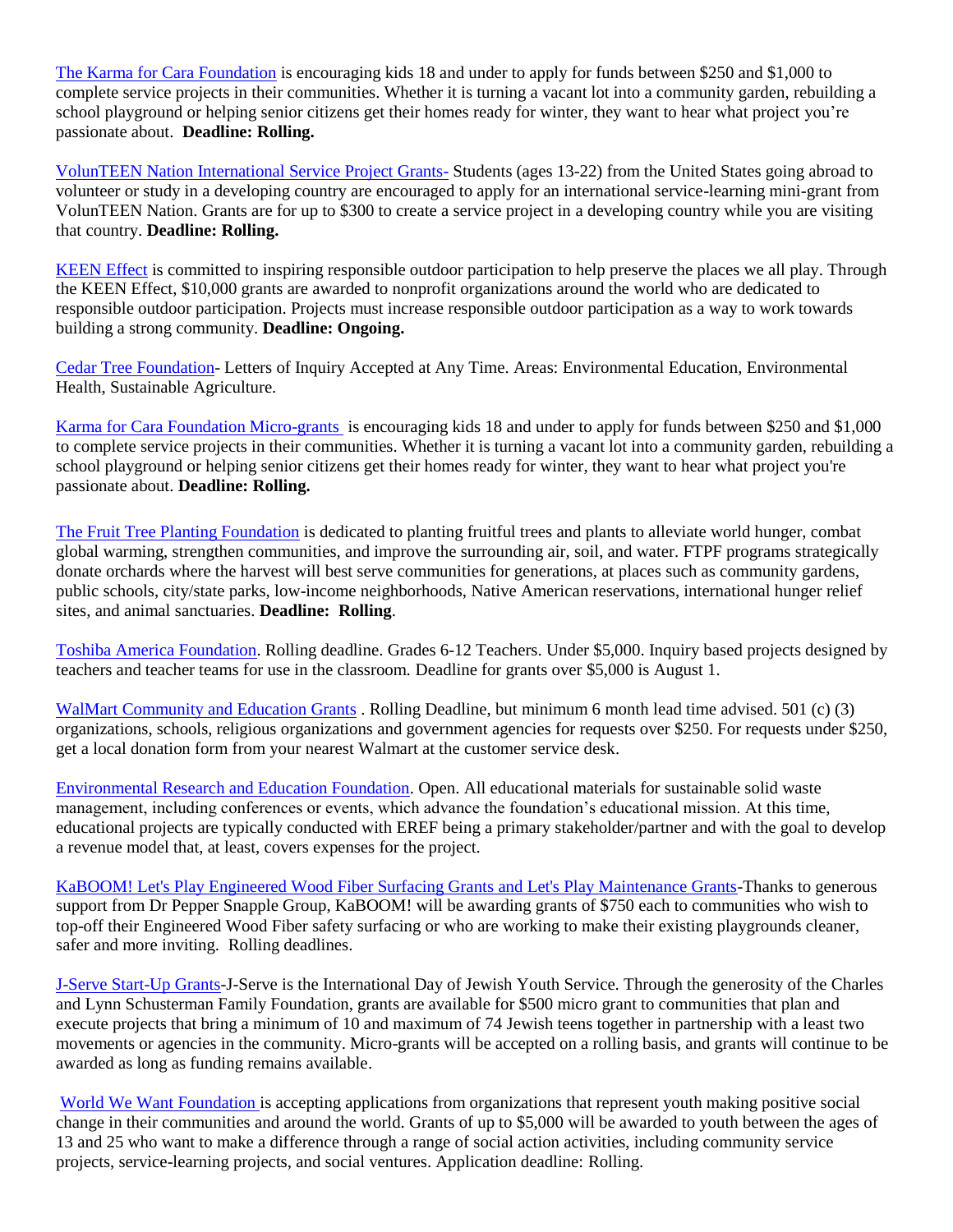[The Coca-Cola Foundation](http://www.thecoca-colacompany.com/citizenship/foundation_coke.html) partners with nonprofits that address priorities focusing on one of the following: Water Stewardship, Healthy and Active Lifestyles, Community Recycling and Education. Rolling deadlines.

[Kresge Foundation's Healthy Environments grant program](http://org.us4.list-manage.com/track/click?u=9408a5d4ed5308e488a4b87fb&id=1250971cfd&e=7478022a27) seeks to improve the health and well-being of vulnerable populations by making the places they live, learn, work and play safe and conducive to overall good health. Applications are currently being accepted for the Healthy Homes Initiatives, Transportation and the Built Environment Initiative and the Healthy Food Initiative. Application deadline: Rolling.

[Niagara Falls National Heritage Area](http://www.nps.gov/nifa) supports important projects and programs throughout the National Heritage Area with the long term goal of realizing community betterment. Grants are targeted to fund projects or programs that directly relate to the goals, strategies, and priority projects identified in the Niagara Falls National Heritage Area Management Plan. Download the plan online at [http://www.nps.gov/nifa](http://r20.rs6.net/tn.jsp?e=001eu98JMbbdcs6CwLTuGy2Jx8zHBFshQblWlK_fzmsEFt63o8r4StEgHoQi_Nk_RxyOVZ-jcsPeJCeqkxZnl8d6CZPObSDjiF4A0mQ6Jd8iA78qk5uQgjjcQ==) .

[Cisco Global Impact Cash Grants](http://csr.cisco.com/pages/global-impact-cash-grants) support nonprofit organizations in the U.S. and worldwide that provide assistance to underserved populations and leverage technology solutions to improve the reach, efficiency, and impact of services. Take the [Eligibility Quiz](http://cisco.cybergrants.com/pls/cybergrants/ao_survey.form?x_gm_id=1484&x_section_id=12028&x_quiz_survey_id=5198) to see if you can apply.

[Technical Assistance Grant Information-](http://www.dec.ny.gov/regulations/4628.html)The New York State Department of Environmental Conservation (DEC) is continuously accepting applications for Technical Assistance Grants (TAGs). TAGs are a citizen participation tool available to eligible community groups to increase public awareness and understanding of remedial activities taking place in their community. Eligible community groups may apply to receive grants for up to \$50,000 per site.

# **Employment and Internship Opportunities**

[AmeriCorps Positions-](https://my.americorps.gov/mp/listing/viewListing.do?id=53136&fromSearch=true)AmeriCorps VISTA members are passionate and committed to their mission to bring individuals and communities out of poverty. Members make a year-long, full-time commitment to serve on a specific project at a nonprofit organization or public agency. Some serve in the summer months through the [AmeriCorps VISTA Summer](http://www.nationalservice.gov/programs/americorps/americorps-programs/americorps-vista/vista-summer-associates)  [Associate program.](http://www.nationalservice.gov/programs/americorps/americorps-programs/americorps-vista/vista-summer-associates) Members and Summer Associates receive a modest living allowance. Members who serve for a year also receive limited health benefit options, childcare, if needed, and other benefits. After successful completion of a term of service, members can choose to receive a [Segal AmeriCorps Education Award](http://www.nationalservice.gov/programs/americorps/segal-americorps-education-award) or post-service stipend.

[Aquarium of Niagara Internships-](http://www.aquariumofniagara.org/intern.htm)Opportunities for high school or college students to work with marine mammals, fish, penguins and turtles. Certain requirements must be met.

[Penn Dixie Executive Director-](http://www.penndixie.org/position.html)The Hamburg Natural History Society/Penn Dixie has initiated a search for a new fulltime Executive Director. The current Executive Director, Jerry Bastedo, will be staying on to help with a seamless transition for the new Executive Director with his official retirement date of December 31, 2015. The candidate should have 5 to 10 years experience with non-profit organizations; management of staff & programs; development of educational programs; fund raising; marketing & promotion; and public outreach. MS degree in geology preferred or equivalent experience. Equal opportunity employer.

[Forester 1-](http://www.dec.ny.gov/about/46305.html)Perform professional forestry work within the Bureau of State Land Management in such areas as the management, development, and protection of forest stands. Assist in the administration of state forests, utilize Citrix ArcMap GIS to map stand boundaries; perform stand inventory and boundary line maintenance and participate in forest health programs. Work priority would be marking and administering timber sales in northern hardwoods, Allegany hardwoods, transition oaks and conifer plantations; preparing timber sale contracts and supervising sale-associated road construction. **Deadline: September 4.**

[Director of Planning and Zoning, Rochester, NY-](http://nyupstateplanning.org/director-of-planning-and-zoning-rochester-ny/)Manages the operation of the Bureau of Planning and Zoning. Deadline: **September 4**

[Senior Housing Specialist, Erie County Department of Environment and Planning-](http://nyupstateplanning.org/senior-housing-specialist-erie-county-department-of-environment-and-planning/)Deadline: **September 11**.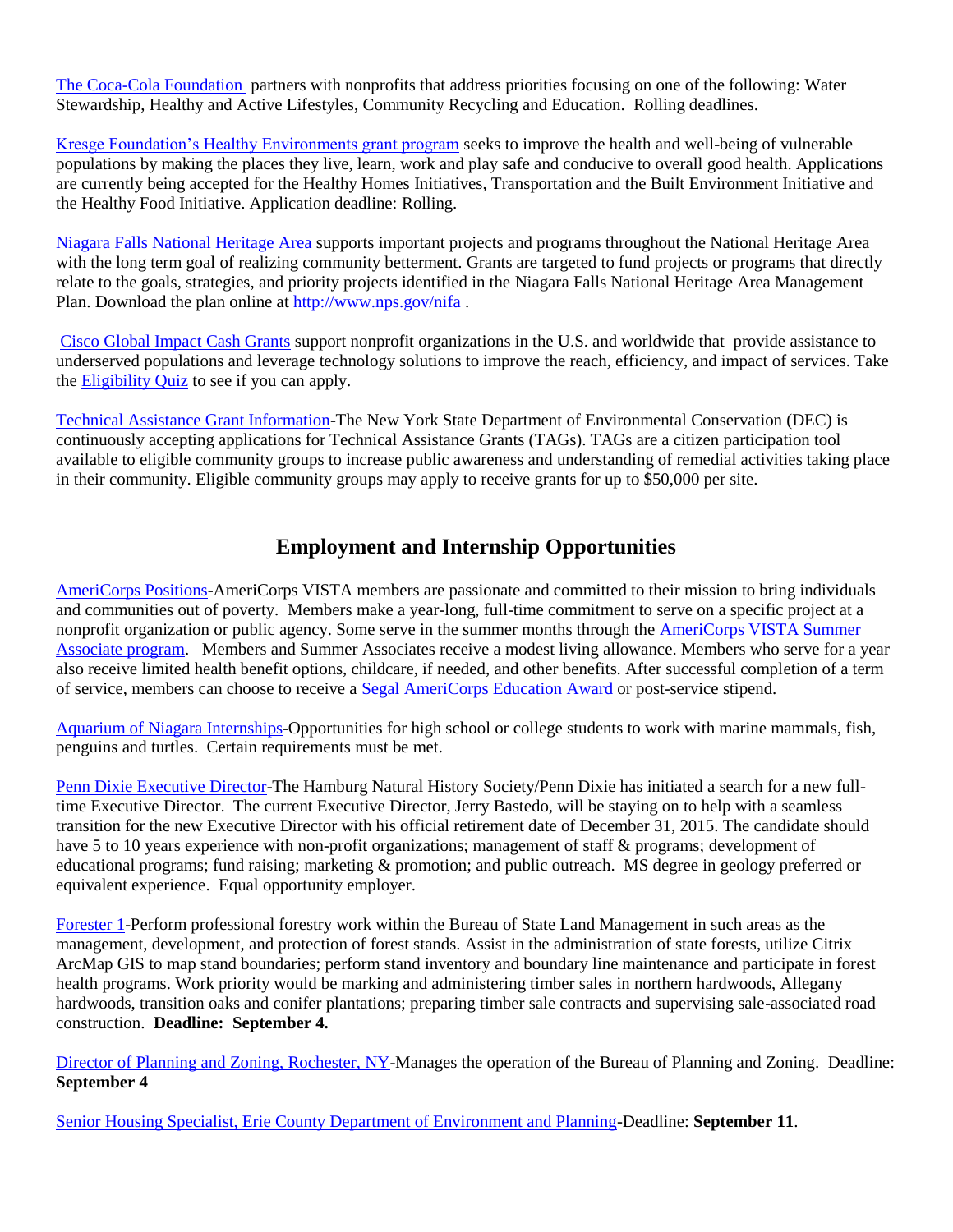# **Citizen Science**

[Hemlock Woolly Adelgid Project-](http://www.scistarter.com/project/632-Tiny%20Terrors%20Project)Take closeup pictures of hemlock trees and fraser firs and send to scientists with GPS location data to monitor tree health and spread of the insect.

[Woodpecker Damage Surveys-](http://www.nyis.info/?action=signs)Calling all birders: Report woodpecker damage due to Emerald Ash Questions? Contact: [imapinvasives@nynhp.org](mailto:imapinvasives@nynhp.org) who will provide training to post to the NYS Invasive Species Database. Take photos of the damage, bark, and crown of any ash trees with woodpecker damage.

[Great Sunflower Project for Pollinators-](https://www.greatsunflower.org/habitat%20challenge) Help collect data on pollinators and/or create pollinator habitat. You can also download bee identification cards from their site **[here.](https://www.greatsunflower.org/system/files/registered/BeesMaster_home.pdf)** 

#### **Get Involved in Environmental Change in WNY**

The WNY Environmental Alliance (WNYEA) has working groups that welcome individuals who want to work on improving environmental issues in our area. Check out the agenda and see a list of working groups [here](http://growwny.org/images/stories/documents/WNYEA_2014_Action_Agenda.pdf?utm_source=Green+Zine&utm_campaign=dc495ef962-July+2013+Green+Zine&utm_medium=email&utm_term=0_a9554825e6-dc495ef962-327464017) .

# **Upcoming Community Activities:**

#### **Tuesday, September 1**

**Massachusetts Avenue Project Farm Tour**- 4pm, no sign up necessary, dress for the weather. \$2. [http://mass](http://mass-ave.org/)[ave.org/](http://mass-ave.org/) 389 Massachusetts Ave. Buffalo, New York 14213

**Annual Tuesday Evening Stress Reducer Paddle-**Join guides and instructors of Paths, Peaks and Paddles on Ellicott Creek. We meet at the store (1000 Ellicott Creek Rd. Tonawanda) at 6:00pm and take a paddling trip on Ellicott Creek up and around the big island. All are welcome, if you have your own boat (canoe or kayak), there is no charge.It does not matter if you are a beginner or a seasoned paddler, come join us every week for good conversation and most importantly some fun, after all "You deserve a good paddling". No drugs or alcohol on the water. You must wear a PFD properly. No Electronics (Cell Phones I-Pods). If you need to rent, the cost for a solo boat is only \$25.00 per boat or \$35.00 for a tandem. The boat rental includes paddle(s) and PFD(s). RESERVATIONS ARE A MUST IF YOU ARE RENTING CALL: 716-213-0350.

**[Forcing](http://genesee.cce.cornell.edu/events/2015/08/04/-garden-talk-lunch-time-series-whats-bugging-you) Spring Bulbs**- A presentation in the new series called "Garden Talk," will be held 12:15 – 12:45 p.m. at the Cornell Cooperative Extension of Genesee County, 420 East Main Street, Batavia. There will be a 30-minute talk on variety of garden related topics. Taught by Master Gardeners, these will be held during the lunch hour, so bring your lunch to the Cornell Cooperative Extension office. This free series is open to the public and registration is not required.

#### **Wednesday, September 2**

**Greater Buffalo Niagara Regional Transportation Council Meeting-** 9:30 AM . Public Welcome. 716-856- 2026. Buffalo City Hall, Room 1417.

**Lake Erie Workgroup Meeting for Great Lakes Planning**- 10:30am to 4pm at Reinstein Woods Nature Preserve. NYSDEC invites you to join other regional stakeholders in a basinwide partnership to advance key priorities for New York's Great Lakes basin, as identified in the state's interim Great Lakes Action Agenda (GLAA). All NYS Great Lakes stakeholders are invited to participate. Specific subgroup sessions and details available [GLAA work group mtg flyer Sept 2015.pdf.](http://links.govdelivery.com/track?type=click&enid=ZWFzPTEmbWFpbGluZ2lkPTIwMTUwODA1LjQ3ODYyMzUxJm1lc3NhZ2VpZD1NREItUFJELUJVTC0yMDE1MDgwNS40Nzg2MjM1MSZkYXRhYmFzZWlkPTEwMDEmc2VyaWFsPTE2ODc4NjA4JmVtYWlsaWQ9YnlvdW5nQGRhZW1lbi5lZHUmdXNlcmlkPWJ5b3VuZ0BkYWVtZW4uZWR1JmZsPSZleHRyYT1NdWx0aXZhcmlhdGVJZD0mJiY=&&&102&&&http://content.govdelivery.com/attachments/NYSDEC/2015/08/05/file_attachments/414319/GLAA%2Bwork%2Bgroup%2Bmtg%2Bflyer%2BSept%2B2015.pdf)

**Budding Tree Family Yoga-**5-6pm for all ages. Tifft Nature Preserve and Budding Tree Yoga present a new indoor kid and family yoga class. Pre-registration required by visiting buddingtreeyoga.com. \$5/per person.

**"Sludge Diet"**-Film screening at 7 PM at Marilla Community Center, 1610 Two Rod Rd., Marilla, NY Admission is free -- Donations to the cause accepted. Film is a documentary about the risks associated with land application of sewage sludge as fertilizer on farm land.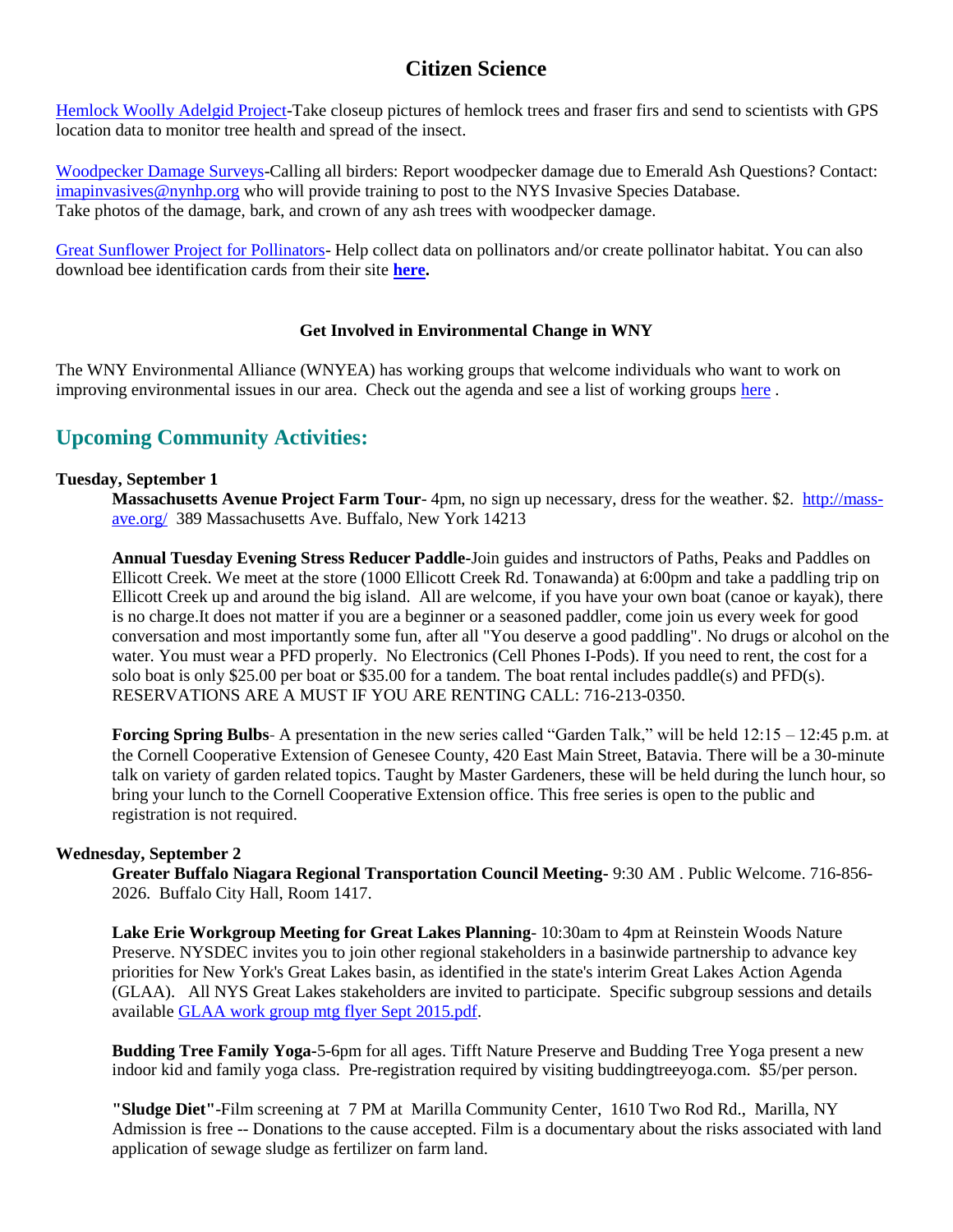#### **Thursday, September 3**

**Wellness Walk at Tifft**-10 am to noon. Drop by Tifft Nature Preserve and enjoy the fresh air and the sights and sounds of the season with a healthy outdoor walk! Offered Thursdays all year. \$2.00 per person donation appreciated. Please call 825-6397 to confirm walk will be taking place.

**Our Waters, Our Future: Buffalo Riverkeeper's 25th Anniversary**-5:30-8:30pm at Buffalo RiverWorks. Enjoy appetizers and drinks throughout a variety of water-themed activities, a raffle, and remarks from very special guests. Tickets (\$50/person) are available for sale at [bnriverkeeper.org/store.](http://bnriverkeeper.org/store) Buffalo RiverWorks is at 359 Ganson Street, Buffalo.

**20th Annual Thursday Evening Stress Reducer Paddle-**Come join the Paths, Peaks & Paddles guides and instructors for our Thursday evening STRESS reducer paddle for relaxation, stress relief or just plain FUN. We meet out in Wilson at the Wilson Tuscarora State Park (Route 18 East of Niagara Falls) at 6:30pm in the back parking lot. We will either take a paddling trip on either the East or West Branch of Twelve Mile Creek. To top off the evening we paddle out to Lake Ontario and watch a spectacular sunset over Toronto 38 Miles away across the lake. No drugs or alcohol on the water. You must wear a PFD properly. No Electronics (Cell Phones I-Pods). All are welcome if you have your own boat (canoe or kayak) there is no charge. If you need to rent one, the cost is only \$30.00 per boat solo or \$40.00 tandem delivered out to Wilson for you, includes paddle(s) and PFD(s). We will bring the rented boat out to you! RESERVATIONS ARE A MUST IF YOU ARE RENTING CALL: 716- 213-0350.

**WNYEA Energy & Climate Change Working Group Meeting**- 5:00pm at 424 Main Street Suite 1820. [rknoer@knoergroup.com](mailto:rknoer@knoergroup.com) for confirmation as meeting is potentially going to be changed.

**Kayaking with Tina**-Beaver Island State Park. Join Tina, an ACA certified kayak instructor, for a beginner's class on *Smartstart Paddling Orientation for your Kayak.* Each participant must have their own kayak and coast guard-approved PFD. **For information and registration call (716) 282-5154.** 6:30-8:30pm.

**Native Ash Seed Collecting: A Response to Emerald Ash Borer Webinar**- 12noon to 1pm. What action can arborists, urban foresters, and tree enthusiasts take in response to emerald ash borer? Join Molly Marquand, of the Mid-Atlantic Regional Seed Bank, to learn more about native ash seed collecting as a means of preserving and protecting our ash tree resource. Visit: [www.joinwebinar.com](http://www.joinwebinar.com/) Code: 136-194-563. For more information click [here.](http://www.mass.gov/eea/agencies/dcr/conservation/forestry-and-fire-control/branching-out-additional-programs.html)

**WNY Drilling Defense Meeting** meets the first Thursday of each month at 6 PM at the Crane Library, 633 Elmwood Ave Buffalo NY. Oil train discussion is topic.

#### **Friday, September 4**

**Goat Island Adventure Walk-**7:30 to 9:30pm at Niagara Falls State Park. Relax and unwind from the work week while walking around the oldest state park in the United States; NFSP became a park in 1885. Enjoy stories of yester years and today. End your walk with fireworks at 10:00 p.m. weather permitting. *For information and registration call (716) 282-5154.*

**Buffalo Geological Society Meeting**- 7:30pm features Mark Castner, Director of the Canisius College Seismograph, who will speak on Seismography at the Parkside Lutheran Church at Depew and Wallace Streets in Buffalo (near the Buffalo Zoo off Parkside). He will discuss seismology in general and the Canisus station in Buffalo. FREE and open to the public.

#### **Saturday, September 5**

**Walk at Knox Farm State Park–** a Buffalo Audubon Event from 9-10am. Donations. Knox Farm State Park – 437 Buffalo Rd., East Aurora. Please call 585-457-3228 for info. Meet in the main parking lot.

**Observatory at Beaver Meadow-**Dusk. Donations. Beaver Meadow Audubon Center - 1610 Welch Rd., North Java. The Buffalo Astronomical Assoc. will take visitors on a guided tour of the night sky. Open rain or shine. Visitors are invited to bring their own equipment.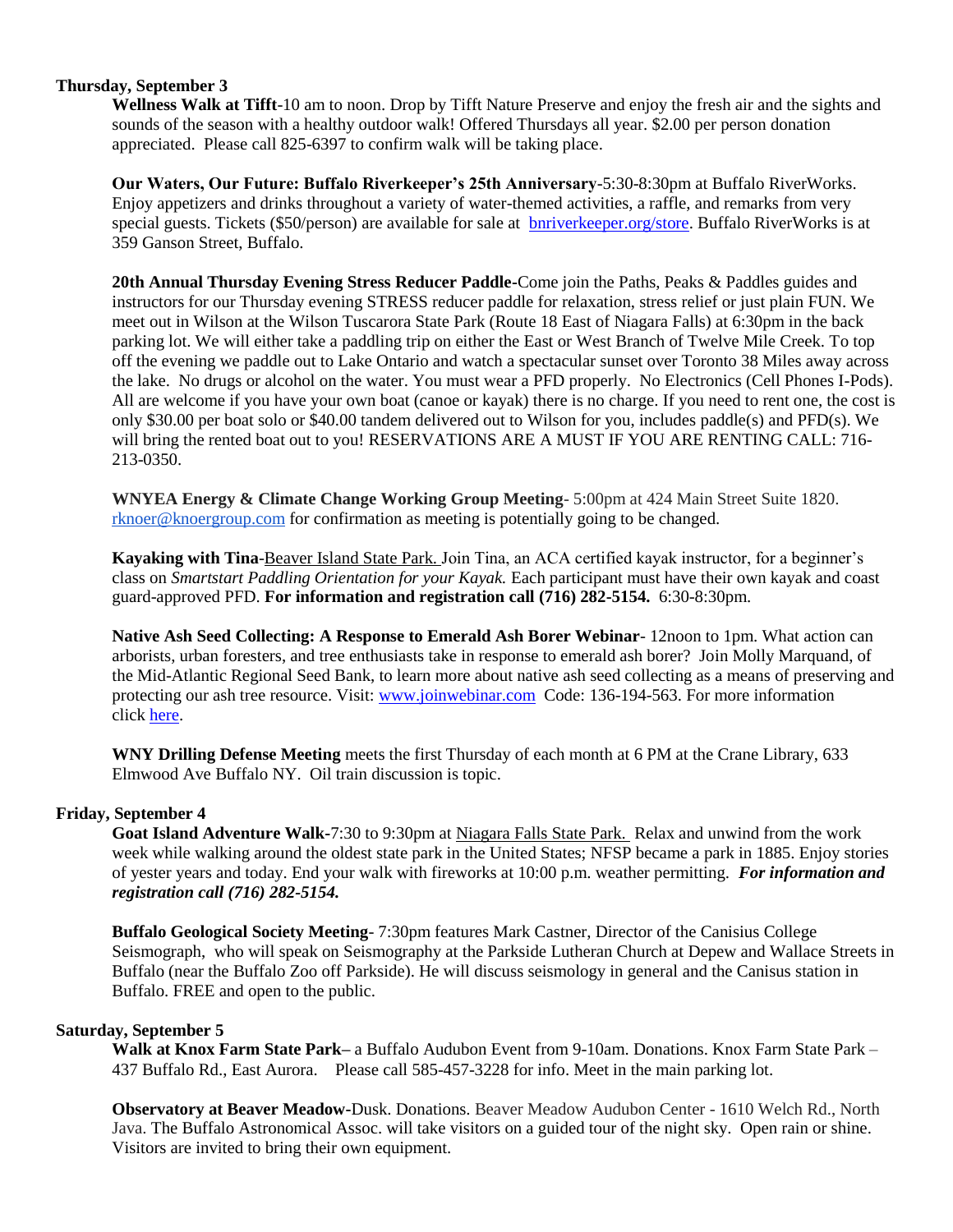**Massachusetts Avenue Project Farm Tour**- 10:30am, no sign up necessary, dress for the weather. \$2. <http://mass-ave.org/>389 Massachusetts Ave. Buffalo, New York 14213

**Pond Investigation-**10:30am. Scoop along the edge of Reinstein Woods' ponds and find out what's living just beneath the surface! Reinstein Woods, 93 Honorine Drive, Depew, NY 14043. To register call 716-683-5959.

**Morning Bird Watching**-Join Buffalo Audubon Society Naturalist Tom Kerr for a morning birdwatching hike around the Beaver Pond at Beaver Meadow Audubon Center. Birds are beginning to head to their winter habitat in Central and South American and use Beaver Meadow as a stopover on their long journey. Binoculars are available. Pre-registration is required. \$5 585-457-3228.

**Zooper Saturday-**Join us for activities, including animal enrichment and keeper talks, featuring a variety of your favorite animals. The event runs from 11:00 a.m. until 3:00 p.m. and is free with Buffalo Zoo admission. Please call the events office at (716) 995-6133 for more information.

#### **Sunday, September 6**

**Family Walk at Beaver Meadow** – 2pm. Guided walk led by one of our naturalists through the Preserve. (BM) Donations[. www.buffaloaudubon.org](http://www.buffaloaudubon.org/) (585) 457-3228.

**Trek Tifft**- 2 to 3:30pm for all ages. Guided tour of Tifft Nature Preserve. \$2 donation appreciated. Call 825- 6397 to confirm that walk will be taking place.

#### **Monday, September 7**

**Slow Roll Buffalo**-Join fellow bikers every Monday to October 26 at rotating venues in Buffalo. Everyone is welcome to ride, the slow pace of 8-10 mph invites ALL riders to join! All ages, all types of bikes, all experience levels. 6:00pm meet; 6:30pm roll. Presented by Independent Health. For info and to confirm location, visit [http://slowrollbuffalo.org/.](http://l.facebook.com/l.php?u=http%3A%2F%2Fslowrollbuffalo.org%2F&h=RAQG2q0eI&s=1) Location: Handle Bar, 149 Swan Street.

**Little Tykes Mini Nature Camp**-Tifft Nature Preserve from 9:30-11:30am for ages 3-5. \$8 per child w/adult. Pre-registration required at tifft.org or 825-6397.

#### **Tuesday, September 8**

**Massachusetts Avenue Project Farm Tour**- 4pm, no sign up necessary, dress for the weather. \$2. [http://mass](http://mass-ave.org/)[ave.org/](http://mass-ave.org/) 389 Massachusetts Ave. Buffalo, New York 14213

**Annual Tuesday Evening Stress Reducer Paddle-**Join guides and instructors of Paths, Peaks and Paddles on Ellicott Creek. We meet at the store (1000 Ellicott Creek Rd. Tonawanda) at 6:00pm and take a paddling trip on Ellicott Creek up and around the big island. All are welcome, if you have your own boat (canoe or kayak), there is no charge.It does not matter if you are a beginner or a seasoned paddler, come join us every week for good conversation and most importantly some fun, after all "You deserve a good paddling". No drugs or alcohol on the water. You must wear a PFD properly. No Electronics (Cell Phones I-Pods). If you need to rent, the cost for a solo boat is only \$25.00 per boat or \$35.00 for a tandem. The boat rental includes paddle(s) and PFD(s). RESERVATIONS ARE A MUST IF YOU ARE RENTING CALL: 716-213-0350.

**ADK General Meeting & Ice Cream Social** -Social 6:45 - 7:30 General Meeting – Your pictures! 7:30 - 9:00. At 77 Washington Highway, Snyder Amherst Community Church NOTE: Please park in rear and enter through back door. After a couple of months without meetings it's so much fun to come back and share our summer stories at this first meeting of the season. Come, share, meet, see and hear about adventures and places to go!

**Advanced Birding: Vision -**2pm. This session will focus on avian vision and how birds see the world. **For adults only.** Reinstein Woods, 93 Honorine Drive, Depew, NY 14043. To register call 716-683-5959.

**Penn State Extension Green Infrastructure Webinar Series: Community Engagement: What is it and How Can We Use it to Effectively Address Green Infrastructure Issues-** 12 p.m. ET. Presented by Walt Whitmer Senior Ext. Associate, Penn State Extension.<https://meeting.psu.edu/pacommunityforestry>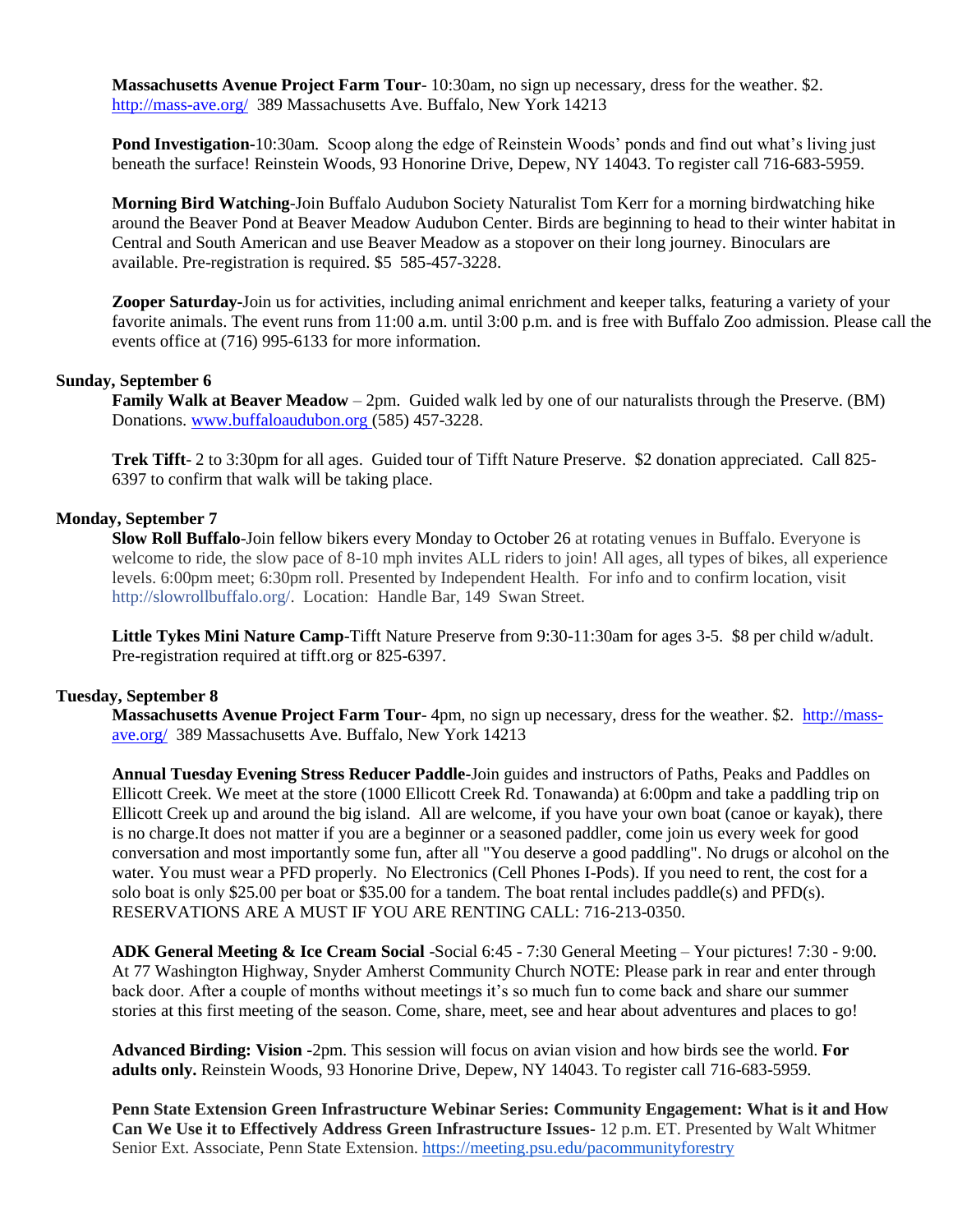**"Dream Window: An Exploration of the Japanese Garden"-**Kenmore Garden Club meeting with presentation by Bob Poczik of a slide show of photographs he has taken of the gardens in Kyoto, Japan, as well as views of Japanese gardens in Philadelphia, Vancouver, Seattle and Buffalo. He will highlight the underlying principles used in the design of Japanese gardens. Poczik is a a retired educator from the New York State Education Department and is a presenter on such topics as Afghanistan, Pakistan, China and the Amazon rainforest. 10am at Kenmore United Methodist Church, 32 Landers Rd., Kenmore. Talk and meeting are free and open to the public.

**2015 C-SAAHN 'IMAGINE' Tuesday Noon-Hour Lecture Series**- Downtown Buffalo & Erie County Public Library at "Ring of Knowledge" area. Free to all. Noon - 12:30 P.M. "IMAGINE Lifelong Learning: The Pursuit of Happiness" "The Cathedral: Amiens - The Facade". The Great Courses Video #14 by Professor William R. Cook, State University of New York at Geneseo. 12:30 - 1:00 P.M. "IMAGINE Lifelong Learning and Buffalo Niagara as a Bi-National Cultural & Nature Center: The Arts + STEM = STEAM", Speaker - Catherine Schweitzer, Coordinator, FinnFestUSA in Buffalo.

**"Unfamiliar Forests: Comprehending Forest Change in Western New York Over the Last 200 Years"**- Niagara Frontier Botanical Society Meeting at 7:30 p.m. on the second Tuesday of each month, September through May, at the Harlem Road Community Center, 4225 Harlem Road, one block south of Main Street in Snyder (except November and April meetings). All General Meetings are open to the public and free of charge. Speaker: Dr. Stephen Tulowiecki who recently received his doctorate from the Geography Dept. at SUNY-Buffalo, and is currently on the faculty at SUNY-Geneseo.

**PA Forest Stewardship Webinars: Vernal Pools-** 12 and 7 p.m. ET. This webinar will introduce participants to vernal pools. You'll learn how to recognize the structure in both wet and dry times of the year, indicator species that make use of them, best management practices for areas around the pools, potential diseases affecting the animals that live there, how to register a vernal pool and where to go to find wetland resources to help you care for your own vernal pools. Presented by Betsy Luppo, Invertebrate Zoologist, Western Pennsylvania Conservancy. <https://meeting.psu.edu/paforestweb/>

**PUSH Buffalo Energy Affordability Workshop**-6pm at 271 Grant Street.

**RTPI Speaker Series with Dr. Joan Maloof** – This event will take place at 7pm in the Carnahan Theater on the Jamestown Community College campus in Jamestown, NY. This event is free and open to the public. If you would like to attend the talk, please contact Amy Hudson at (716) 665-2473 x227 or [ahudson@rtpi.org](mailto:ahudson@rtpi.org) for details. Joan Maloof is the Founder and Director of the Old-Growth Forest Network, a nonprofit organization creating a network of forests across the US that will remain forever unlogged and open to the public and author of two forest related books: Teaching the Trees: Lessons from the Forest, and Among the Ancients: Adventures in the Eastern Old-Growth Forests.

#### **Wednesday, September 9**

**WNY Stormwater Coalition Meeting**- 2:00 PM at the Julia Boyer Reinstein Library located at [1030 Losson](https://www.google.com/maps/preview#!q=Julia+Boyer+Reinstein+Library&data=!1m4!1m3!1d2851!2d-78.7188565!3d42.8803931!4m15!2m14!1m13!1s0x0%3A0x38492ceaceb8a2f2!3m8!1m3!1d2851!2d-78.7188565!3d42.8803931!3m2!1i1152!2i749!4f13.1!4m2!3d42.8804101!4d-78.7188837)  [Road, Cheektowaga, NY 14227.](https://www.google.com/maps/preview#!q=Julia+Boyer+Reinstein+Library&data=!1m4!1m3!1d2851!2d-78.7188565!3d42.8803931!4m15!2m14!1m13!1s0x0%3A0x38492ceaceb8a2f2!3m8!1m3!1d2851!2d-78.7188565!3d42.8803931!3m2!1i1152!2i749!4f13.1!4m2!3d42.8804101!4d-78.7188837) Every meeting is open to the public.

**WGRZ (2 On Your Side) Environmental Forum**-7:30pm-9:30pm at UB Center for the Arts, Buffalo, NY 14260. The topic this time is Water, a very timely and important subject given the current drought conditions in the West and Midwest. Our three speakers are Author Margaret Wooster, Medaille College Assistant Professor Bernadette Clabeaux, and Niagara County Tourism's Bill Hilts Jr.

**Constructing Zero Energy On Budget** - design, challenges & opportunities- USGBC Webinar at noon. This presentation is focused on the construction of single family homes that produce the same amount of energy as they consume. We will discuss the basic design elements of Zero Energy Homes (ZEH) and examine several case studies with the focus on advanced building methods to achieve construction on budget with high energy performance in NY State climate. This education session may be self-reported by LEED Professionals for one GBCI CE. This course has been approved for 1 AIA LU. \$10 for Chapter members and AIA ENY members; \$15 for Non-members; \$10 for Students. UAlbany students and staff are free. PLEASE REGISTER TO RECEIVE LOGIN INFORMATION. [Register Here](http://r20.rs6.net/tn.jsp?f=001OLrUbPktJnVnqTLRCHV1Sp5yVIjOQ1d6brDsDW46wM6cZC_sXC-bhoZMhZosyXxy_o-94AF5BelOPWmuKqp-InR-caCVrEViRHqV-i_boSX7XC8-oI3mR1Q8wpsnmTq3K5pr71NZ8VPqGtjFMS25VEtLK9onvP6Zi8PrhQWTkFv9bxlfuT_ehfju5cpaeKrB499IQ4LMA2NB1TREkw-Nf1B9U6-3-V82I7zy4BqWCwiJ3lGlkBZ3gXrlMUrNB3cpfQX1RcJfN29vZY_vWXhZ7dktUVdUTmZtNW0llJm-Tm6iM4oF_eeAbPcNUN3xkEnGws73wcnywSEBl7gDo0PoU6tBYBpmHqvrzoGW2zJ9xub2F-PF-KvUfnhtI1NzpiCk1LmIDLCSglosV1KwbGV8uJWa5bJN-wOItIYDfw4Rjis=&c=vWF-L2ggiDdYZlQeIMaZNdZ-lNj49w4CyZnRsGiLUUD-HVB2viaKLw==&ch=zYfepE3Evu3BNA_bRddFh8tLuzBC6SkLoxaH1Zun9TbJgDsl_bNlcA==)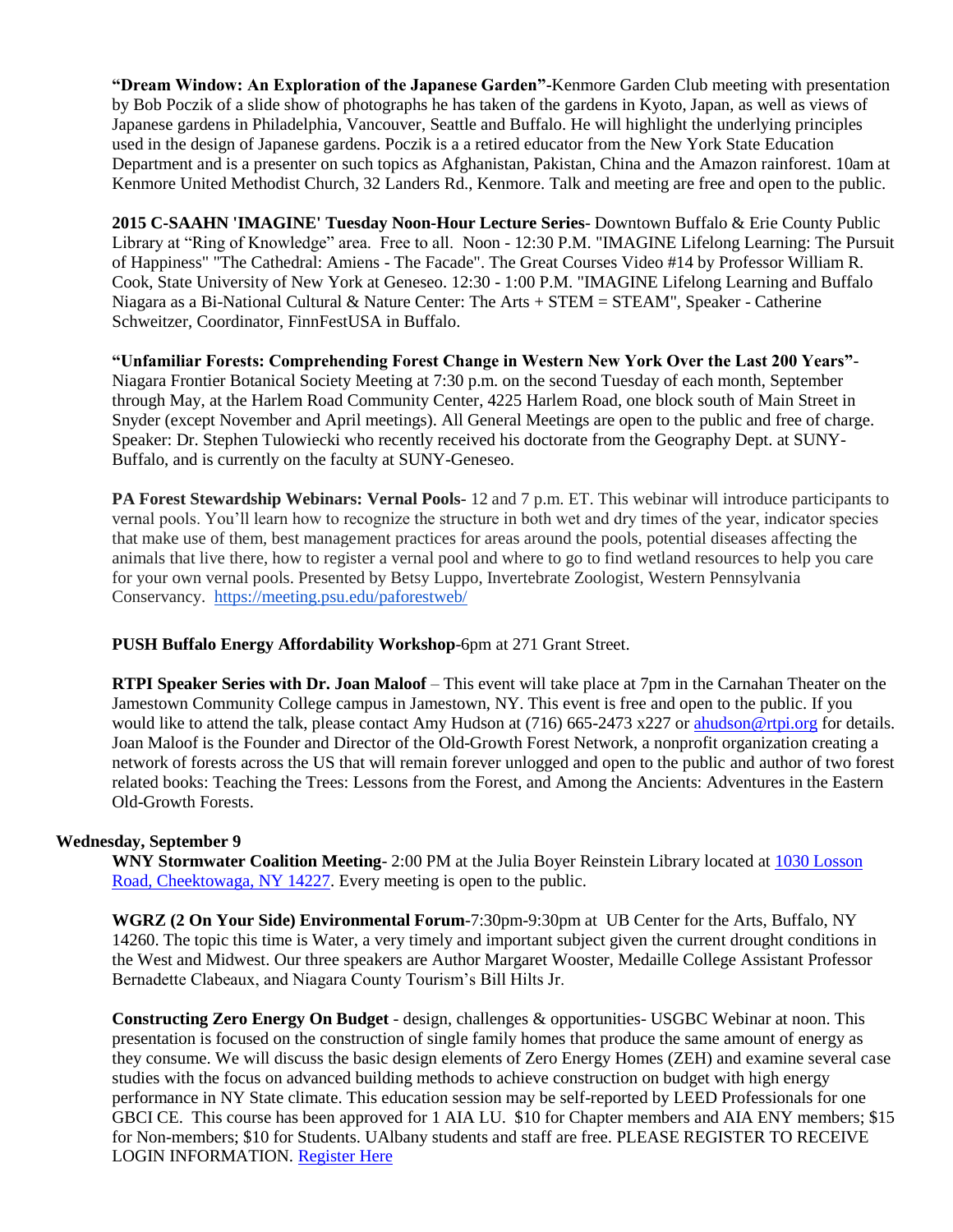**PUSH Green Development Zone Walking Tour**- 8am to 9am on the West Side. Check out the progress that PUSH Buffalo has made in neighborhood redevelopment! Email PUSH Buffalo's Development Assistant, Julia White at [juliawhite@pushbuffalo.org](mailto:juliawhite@pushbuffalo.org) or call 716-882-2672 to notify her if you are able to attend. Tours will begin at 460 Massachusetts Avenue and last approximately one hour.

#### **Thursday, September 10**

**Kayaking with Tina**-Beaver Island State Park. Join Tina, an ACA certified kayak instructor, for a beginner's class on *Smartstart Paddling Orientation for your Kayak.* Each participant must have their own kayak and coast guard-approved PFD. **For information and registration call (716) 282-5154.** 6:30-8:30pm.

**Wellness Walk at Tifft**-10 am to noon. Drop by Tifft Nature Preserve and enjoy the fresh air and the sights and sounds of the season with a healthy outdoor walk! Offered Thursdays all year. \$2.00 per person donation appreciated. Please call 825-6397 to confirm walk will be taking place.

**20th Annual Thursday Evening Stress Reducer Paddle-**Come join the Paths, Peaks & Paddles guides and instructors for our Thursday evening STRESS reducer paddle for relaxation, stress relief or just plain FUN. We meet out in Wilson at the Wilson Tuscarora State Park (Route 18 East of Niagara Falls) at 6:30pm in the back parking lot. We will either take a paddling trip on either the East or West Branch of Twelve Mile Creek. To top off the evening we paddle out to Lake Ontario and watch a spectacular sunset over Toronto 38 Miles away across the lake. No drugs or alcohol on the water. You must wear a PFD properly. No Electronics (Cell Phones I-Pods). All are welcome if you have your own boat (canoe or kayak) there is no charge. If you need to rent one, the cost is only \$30.00 per boat solo or \$40.00 tandem delivered out to Wilson for you, includes paddle(s) and PFD(s). We will bring the rented boat out to you! RESERVATIONS ARE A MUST IF YOU ARE RENTING CALL: 716- 213-0350.

**Winds, Waves and Wines**-Fundraiser for the Aquarium of Niagara at the Convention Center at 101 Old Falls Street. Ticket prices and silent auction items including a week-long trip to Mexico for a family of four, all go to support the Aquarium's Join Our Journey campaign. Connect with old friends and sample wine and food from the region's best wineries and restaurants. Also, the drawing for the Aquarium's Mega Raffle will be held at the Winds Waves and Wines event. Support the Aquarium by buying a raffle ticket for \$100 and you'll have a one-in-thirty chance to win \$10,000! Buy tickets to the event now and save. When you buy tickets today the cost is just \$75 or you can save even more when you buy a pair of tickets for \$130. Prices will increase the night of the event at the door. For more information or to buy tickets contact Ilene Strober at [istrober@aquariumofniagara.org.](mailto:istrober@aquariumofniagara.org)

#### **Friday, September 11**

13th Annual FLO Gala- Riverside Park. For complete details or to order your tickets online, visit [bfloparks.org](http://r20.rs6.net/tn.jsp?f=001f1bZpBlhmMQm40lMEAb8t_GtGOHreUBNxKvE6TSehrjNKH4ouQBioDDV-1pfeSXXDhmi5PUvYsYdmVb4rf9pcOsqT57zY3Tq4BJaLE5_fvstEPspUJ4BXvaA4vyx6U3iI1EqrUiNPc5okUS5t81iavUGCIEeae2NrAuy2KTxRkkTq9AN9HDLluZqlzj_3WeHrcv2XV5Tj4d_TXk2WH1EUw==&c=0AivWEZ-d1QNZB7LAb94Af_8suatsORy_oJoQu108TboOJ3FtMOgjQ==&ch=xUIpKPUjr5gRRUPfavNWeLJGyJ5NndZcWccs56rkaKIt17iEyAU3bQ==) 5:00 p.m. – 7:00 p.m.

**Bike the Harbor Tour-**Buffalo Harbor State Park. As summer winds down, take a break and join us on a bicycle adventure along the beautiful Buffalo Harbor! Bring your own bike and discover what this new park has to offer! *For information and registration call (716) 282-5154.*

**Lake Ontario Stakeholder Webinar: Lakewide Management - Outreach and Engagement-**2:00 to 4:00 EDT. Webinar registration information can be found at the following link: [https://gts-ee.webex.com](http://links.govdelivery.com/track?type=click&enid=ZWFzPTEmbWFpbGluZ2lkPTIwMTUwODE5LjQ4MjQxMzgxJm1lc3NhZ2VpZD1NREItUFJELUJVTC0yMDE1MDgxOS40ODI0MTM4MSZkYXRhYmFzZWlkPTEwMDEmc2VyaWFsPTE2ODg2MjQ3JmVtYWlsaWQ9YnlvdW5nQGRhZW1lbi5lZHUmdXNlcmlkPWJ5b3VuZ0BkYWVtZW4uZWR1JmZsPSZleHRyYT1NdWx0aXZhcmlhdGVJZD0mJiY=&&&102&&&https://gts-ee.webex.com/) Meeting ID: 553 628 066 After registering, you will receive an email containing information about joining the webinar. The webinar technology will allow for participants to electronically signal that they have a question or comment, and will allow for verbal participation. The technology will also allow participants to type questions and comments that can be read and responded to by the webinar hosts. Due to the potential number of participants, it may not be possible to receive or respond to all participants' questions or comments during the webinar. Following the webinar, participants will be able to submit questions or comments to: [glwqa@glnpo.net](mailto:glwqa@glnpo.net)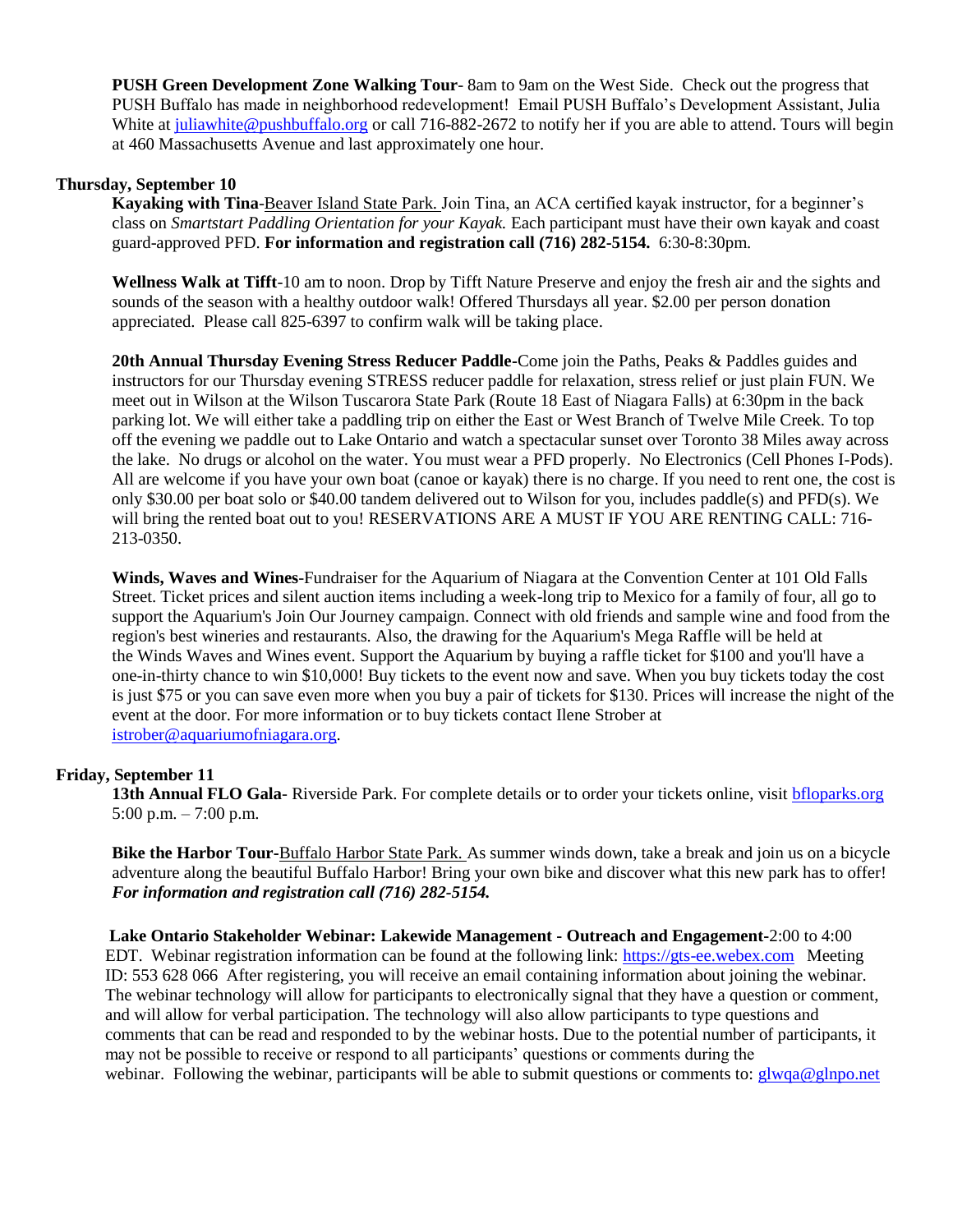**Conserve New York State's Ash Webinar**- 12 to 1pm. The session will focus on current threats to New York State ash species due to the emerald ash borer, and how seed collection can help save the genetic diversity of ash. Attend, learn how to collect your own ash seeds, and join the nationwide effort to save this important genus of trees. Presenter: Molly Marquand, Ash Program Manager, Mid Atlantic Regional Seed Bank. For more information visit [www.marsb.org.](http://www.marsb.org/) Join by phone: 1-855-244-8681.

**Lake Ontario Stakeholder Webinar: Lakewide Management - Outreach and Engagement**-2:00 - 4:00 EDT. For sign on information to participate, contact Chris Korleski, Director, Great Lakes National Program Office, United States Environmental Protection Agency, Region 5 at [korleski.christopher@epa.gov.](mailto:korleski.christopher@epa.gov)

#### **Saturday, September 12**

**Tour de Farms-**Join Massachusetts Avenue Project and GoBike Buffalo for this bike tour of local, urban and rural farms. Ride starts at 9am (optional half-ride starts at 12:30) with food celebration in the afternoon with bus ride back. Register and tickets at [http://tourdefarmsbuffalo.org/.](http://tourdefarmsbuffalo.org/) Non-riders can register for just the local food celebration.

**Educator Workshop: Schoolyard Habitat-**9am to noon. Teachers will learn how to effectively use and enhance their schoolyard as an outdoor classroom through cross-curricular activities that emphasize ELA, math and science. Reinstein Woods, 93 Honorine Drive, Depew, NY 14043. To register call 716-683-5959.

**Electronics and Computer Recycling**- 9am to 1pm at GM Tonawanda Engine Plant #1, River Road between Sheridan Drive & Edgar Ave. Free and open to the public for household items. For info, call 858-6800 option 4.

**2 nd Saturdays at the Foundry**-12pm to 5pm at 298 Northampton St., Buffalo 14208. Come buy presents or shop for yourself, enjoy good food and live music, support LOCAL artists and artisans! Once every month (Second Saturday) at The Foundry. Food & Refreshments Art & Craft made by local artists and artisans Live Music. For info, email [info@thefoundrybuffalo.org.](mailto:info@thefoundrybuffalo.org)

**Massachusetts Avenue Project Farm Tour**- 10:30am, no sign up necessary, dress for the weather. \$2. <http://mass-ave.org/>389 Massachusetts Ave. Buffalo, New York 14213.

2<sup>nd</sup> Saturday Walk around Hoyt Lake-From great white and great blue herons to the site of the long-gone ornate Spire Head gazebo designed by Calvert Vaux, there are many features to discover in Delaware Park. Led by Brian Dold, Buffalo Olmsted Parks Conservancy's planning and design manager, 90-minute tours will depart at 10:00 a.m. and 1:00 p.m. from the grand staircase at Lincoln Pkwy and Hoyt Lake. Bring your picnic lunch! At 12:00 noon, between tours, Dold will relate additional history and stories about the city's parks, parkways and landscaped circles, the first integrated park system designed by Frederick Law Olmsted, America's foremost landscape architect. Participants are invited to bring a picnic lunch and gather behind the pergola in the Rose Garden at the top of Shakespeare Hill.

**25th Penn Dixie Nature Cruise**- Boarding for the cruise will begin at 8:30 AM at the entrance to the Erie Basin Marina, departure is promptly at 9 AM, and return to the dock at 12 Noon. The cruise will provide views from the harbor, Lake Erie, the Niagara River, the locks, and the Black Rock Canal as we travel along the Buffalo waterfront. The cost of the cruise for Penn Dixie members - \$27 adults, \$24 children and non-member adults \$30, children \$27. Registration forms and information may be downloaded from the website [www.penndixie.org.](http://www.penndixie.org/)

**Horticultural Class at Botanical Gardens-** 11am-1pm at Buffalo & Erie County Botanical Gardens. Garden Members \$105 or \$20 per class, Non-Members \$130 or \$25 per class. David Clark, Horticulture Educator. David is fast becoming one of the country's noted garden speakers! Join him for an entertaining garden education for beginners or gardeners wishing to brush up on their skills. Those who take the entire series will be presented with a certificate upon completion. [www.buffalogardens.com.](http://www.buffalogardens.com/) Topic- Botany 101.

**Take a Hike-**5 to 7pm. Mystery of the Gorge at Devil's Hole State Park. Take a journey into the mysteries that make up the Niagara Gorge! You never know what you will find. Right in time for the anniversary of the Devil's Hole Massacre. *For information and registration call (716) 282-5154.*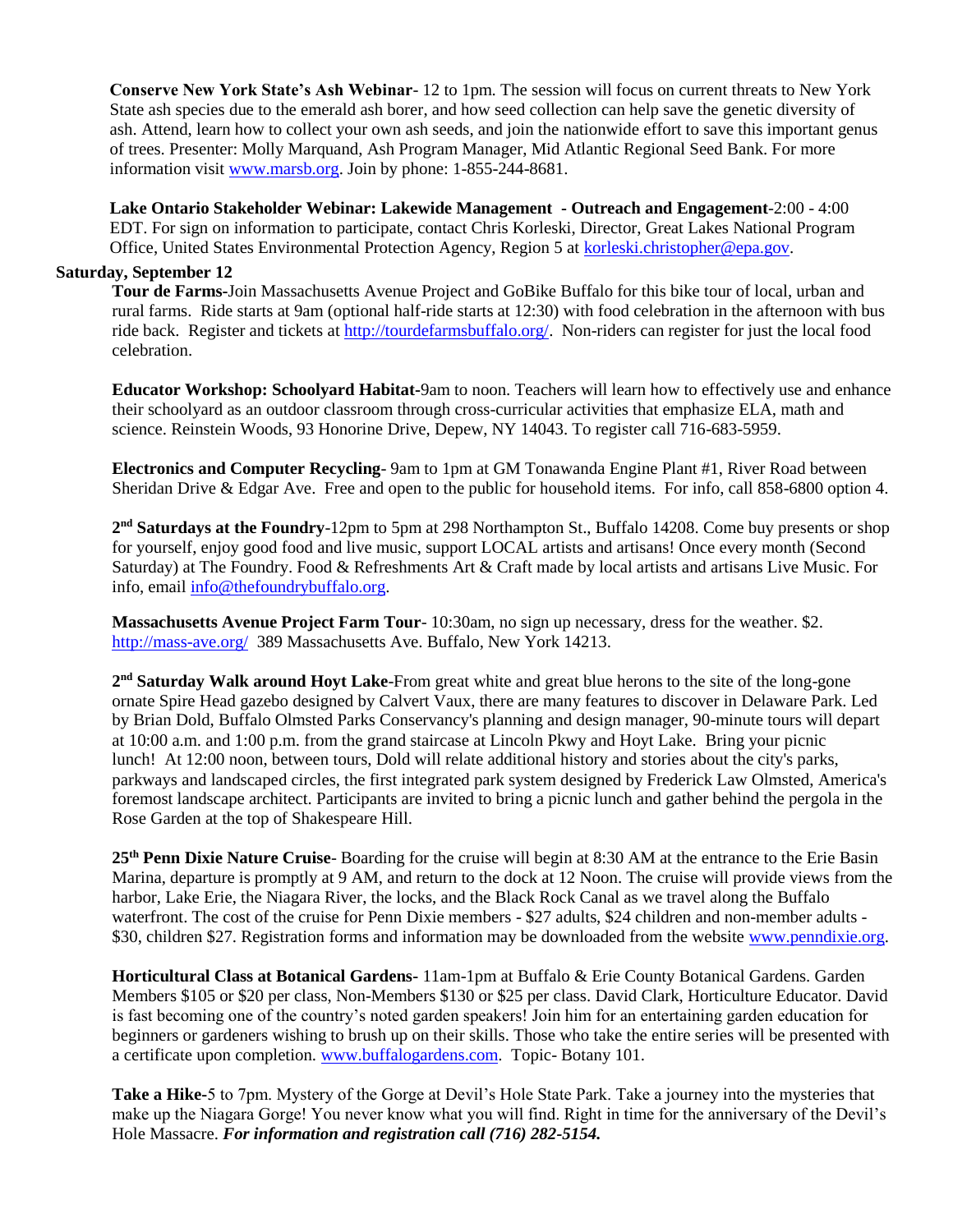**Fall Garden Fair at Lockwood's-**9am to 4pm. Events at Lockwood's Nursery in Hamburg. Lecture by Dan Cooper author of a practical, enjoyable book "Gardening From a Hammock" at 1:30pm, as well as other seminars and demos- Call (716)649-4684 or register online at [WeKnowPlants.com.](http://r20.rs6.net/tn.jsp?f=001p2VZsK03fnXWw-7j-M5B0kFoX8jKLZLE8V0Qv3OmUqBGTo5-njgbaP2cVSJqhmv1w7rNJl-nem4KDTbKUQyDFeq8VJVYp-tzaBLlrfoH26EEeuW_wCc5sFzZg7mg2E-v_Ay2uU7uyFxdjC-U2-780k1nX2rzV33rPHChDvbB6U7RbMzGY6S4HSQ3EobJxF2K58RPXKNrGQBdWwy5z7QD3nPgsVaP7zlDjKcvMn2wo_lp64ZC6Gjo8g==&c=aVPPeGB4hSl9GQQZOpS8eD2IuxQl6yN6RBGYrVpjSceLxgBLmp-_KA==&ch=zoRyXDFH6Css_ytY_47CvDOl1Cx0bKKB_QVi9fW88UoQOtbbtYmAdw==) (Lectures are \$10 each or package price of 3 for \$25 including our other excellent speakers.)

**Niagara Frontier Botanical Field Trip**-8:30 a.m.: James Allan Provincial Park, on the Lake Erie shore west of Dunnville, Ont. (1½ hours driving time). This small, undeveloped park includes a peninsula jutting out into the lake with a sand beach on one side and a limestone pavement on the other, providing two different plant communities within a small area. The park also includes roads and paths adjacent to wet ditches which contain interesting plants. Meet at Front Park at the foot of Porter Ave, look for the big statue in the parking lot. Bring passport and lunch. Boots not necessary. Easy walking. Rain date: Sunday, September 13 at 8:30 a.m.

**Junior Audubon**- 10am to noon. Join Buffalo Audubon Naturalist Tom Kerr for our Monthly Birding Adventure! This month we'll be looking for birds in Buffalo's historic Delaware Park. Designed by Frederick Law Olmsted, Delaware Park is an urban oasis for migrating birds, and provides important stop-over habitat on their journey south. Binoculars are available. Donations. (585) 457-3228.

**2015 Fundraiser Aboard the U.S. Brig Niagara**- The Buffalo Maritime Center will host "An Evening Aboard the U.S. Brig Niagara" at Canalside Buffalo from 6-9pm. The evening will be filled with cocktails, hors de oeuvres, music and an auction. All proceeds will benefit Buffalo Maritime Center. Tickets are \$60 single/\$100 couple. Order tickets at [http://www.buffalomaritimecenter.org.](http://www.buffalomaritimecenter.org/)

**Launch Party for ReUse Action and The Guild**- 9am to 4pm at the Guild, 980 Northampton Street in Buffalo's historic Milk-Bone District, on the Belt Line, with the Launch Party from Noon to Four. The Guild @ 980, is a center for green jobs training, green and reclaimed materials and the restoration arts. There will be local music and food and attendees will have the opportunity to browse the latest salvaged materials, value-added products, and art works, all featuring reclaimed materials, as well as tours of the 1920s era building housing. ReUse Action will be a retail center.

### **Sunday, September 13**

**Fall Garden Fair at Lockwood's-**10am to 3pm. Events at Lockwood's Nursery in Hamburg. Lecture by Dan Cooper author of a practical, enjoyable book "Gardening From a Hammock" at 10:00am as well as other talks and demos- Call (716)649-4684 or register online at [WeKnowPlants.com.](http://r20.rs6.net/tn.jsp?f=001p2VZsK03fnXWw-7j-M5B0kFoX8jKLZLE8V0Qv3OmUqBGTo5-njgbaP2cVSJqhmv1w7rNJl-nem4KDTbKUQyDFeq8VJVYp-tzaBLlrfoH26EEeuW_wCc5sFzZg7mg2E-v_Ay2uU7uyFxdjC-U2-780k1nX2rzV33rPHChDvbB6U7RbMzGY6S4HSQ3EobJxF2K58RPXKNrGQBdWwy5z7QD3nPgsVaP7zlDjKcvMn2wo_lp64ZC6Gjo8g==&c=aVPPeGB4hSl9GQQZOpS8eD2IuxQl6yN6RBGYrVpjSceLxgBLmp-_KA==&ch=zoRyXDFH6Css_ytY_47CvDOl1Cx0bKKB_QVi9fW88UoQOtbbtYmAdw==) (Lectures are \$10 each or package price of 3 for \$25 including our other excellent speakers.)

**Family Walk at Beaver Meadow** – 2pm. Guided walk led by one of our naturalists through the Preserve. (BM) Donations[. www.buffaloaudubon.org](http://www.buffaloaudubon.org/) (585) 457-3228.

**Trek Tifft**- 2 to 3:30pm for all ages. Guided tour of Tifft Nature Preserve. \$2 donation appreciated. Call 825- 6397 to confirm that walk will be taking place.

#### **Monday, September 14**

**Monday Evening Paddle on The Buffalo River**-Come join Paths, Peaks and Paddles and The Cooperage for our Sixth annual paddle along the Buffalo River! Join us and learn some of the history of the grain mills, the harbor, the Erie Canal, navy vessels and enjoy the fine sunset at the mouth of the harbor. 6:00 pm at the Mutual Riverfront Park – 41 Hamburg Street Buffalo. If you do not have a kayak you are welcome to rent one for \$30.00pp (Includes cost of the guided paddle). If you have your own kayak feel free to join the group for a great evening. Cost is \$20.00. We plan to be off the water at approximately 9:00 - 9:30pm. Registration is required if you need to rent a kayak by calling 716-213-0350. With each boat rental you will receive a paddle and PFD. PFD's are required by everyone on this event. We kindly ask that you leave all electric devices behind for a few hours so everyone can relax and unwind. There will be no alcoholic beverages or drugs on the water. Feel free to contact us at 716-213-0350 or [pppinfo@pathspeakspaddles.com](mailto:pppinfo@pathspeakspaddles.com)

**Sierra Club Energy Committee Meeting**- 6:00 pm. Our monthly Energy Committee meetings focus on renewable energy solutions to climate change. We meet on the second Monday of each month. All are welcome to join us. Unitarian Universalist Church, 695 Elmwood at Ferry, use Garden Entrance, upstairs in Alliance Room.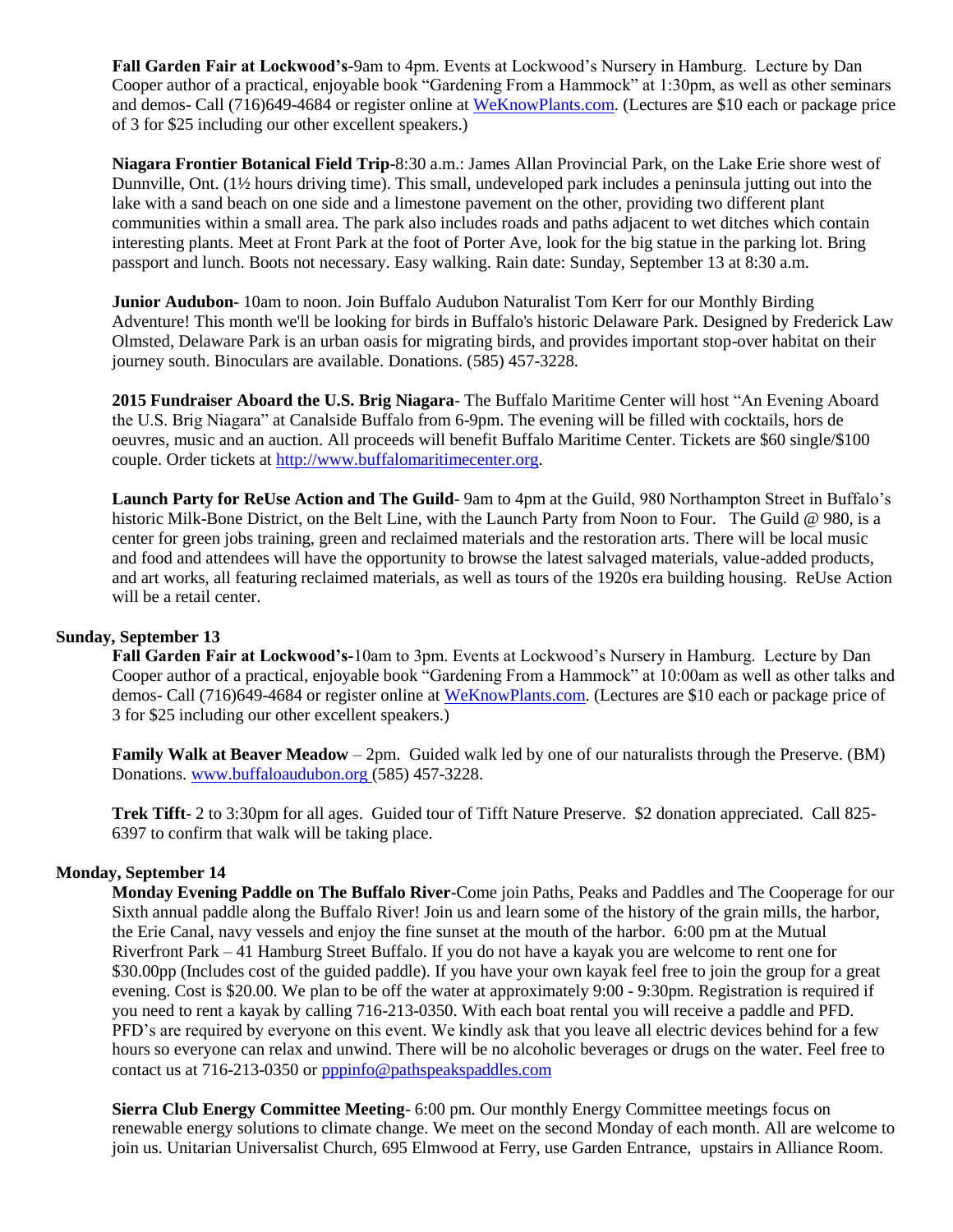**Slow Roll Buffalo**-Join fellow bikers every Monday to October 26 at rotating venues in Buffalo. Everyone is welcome to ride, the slow pace of 8-10 mph invites ALL riders to join! All ages, all types of bikes, all experience levels. 6:00pm meet; 6:30pm roll. Presented by Independent Health. For info and to confirm location, visit [http://slowrollbuffalo.org/.](http://l.facebook.com/l.php?u=http%3A%2F%2Fslowrollbuffalo.org%2F&h=RAQG2q0eI&s=1) Location: Hydraulic Hearth, 716 Swan Street.

#### **Tuesday, September 15**

**Re-Tree Training for Living Tree Maintenance**- We are inviting volunteers to assist this Fall with pruning, hugging, and re-staking (where necessary) the trees we have all enjoyed through Re-Tree's plantings. NO SKILLS NECESSARY. Come learn how to help the trees in your neighborhood at this free training. Please bring a comfortable pair of work gloves and dress for the weather. If you do own a sharp pair of hand pruners or loppers, that would be helpful. 6pm-8pm. at University Heights Tool Library, 5 W Northrup Pl, Buffalo, New York 14214.

**Lake Erie Stakeholder Webinar: Lakewide Management, Outreach and Engagement-** 2 to 4pm EDT. Registration at<https://attendee.gotowebinar.com/register/247410276078704129> Webinar ID: 115 034 499 After registering, you will receive an email to join the webinar. Following the webinar, participants will be able to submit questions or comments t[o glwqa@glnpo.net](mailto:glwqa@glnpo.net)

**2015 C-SAAHN 'IMAGINE' Tuesday Noon-Hour Lecture Series**- Downtown Buffalo & Erie County Public Library at "Ring of Knowledge" area. Free to all. Noon - 1:00 P.M. Library Auditorium "IMAGINE a Healthy, Wealthy, and Sustainable Community: Imagine Spiritual Guides Today - Albert Schweitzer's 'Reverence for Life' Ethic, 1915 - 2015" Speakers: Rev. Dr. Thomas Yorty, Westminster Presbyterian Church, Dr. David Hohn, C.E.O. Emeritus, Roswell Park Cancer Institute, Mr. Garrett F. Martin, Music Director, Westminster Presbyterian Church

**Community Development Citizen Forum**-The Citizen Forums, part of the 2016-17 Consolidated Plan process, are intended to provide an opportunity for citizens to express community development and housing needs and to discuss possible projects which would benefit low- and moderate-income persons, the elderly and disabled in Erie County. 7:00 PM Depew Village Hall- Council Chambers 85 Manitou Street, Depew, NY.

**Stella Niagara Preserve Vision Plan Presentation**-6:30 to 8:00 pm at the Lewiston Senior Center at 4361 Lower River Road. At that meeting we will be presenting some of the early results of the Vision Plan process for this WNY Land Conservancy Property. Nancy Aten, who is teamed with nationally renowned landscape architect Darrel Morrison to provide a concept design for the entire preserve and specific habitat restoration strategy for the large meadow, will present some ideas for their work as well. We welcome you to attend.

**Niagara River Greenway Commission Committee Meeting**-Executive Committee at 2pm and General Meeting at 3pm. The Niawanda Park Pavilion, 600 Niagara Street, Tonawanda, NY 14150 <http://www.niagaragreenway.org/>

**Massachusetts Avenue Project Farm Tour**- 4pm, no sign up necessary, dress for the weather. \$2. <http://mass-ave.org/>389 Massachusetts Ave. Buffalo, New York 14213

**Annual Tuesday Evening Stress Reducer Paddle-**Join guides and instructors of Paths, Peaks and Paddles on Ellicott Creek. We meet at the store (1000 Ellicott Creek Rd. Tonawanda) at 6:00pm and take a paddling trip on Ellicott Creek up and around the big island. All are welcome, if you have your own boat (canoe or kayak), there is no charge. No drugs or alcohol on the water. You must wear a PFD properly. No Electronics (Cell Phones I-Pods). If you need to rent, the cost for a solo boat is only \$25.00 per boat or \$35.00 for a tandem. The boat rental includes paddle(s) and PFD(s). RESERVATIONS ARE A MUST IF YOU ARE RENTING CALL: 716-213-0350.

#### **Wednesday, September 16**

**Erie Canal Harbor Development Corp. Public Meeting**-10:30am, Board Room of ESD"s Buffalo Regional Office, 95 Perry St., Buffalo, NY 14203 [http://www.eriecanalharbor.com](http://www.eriecanalharbor.com/)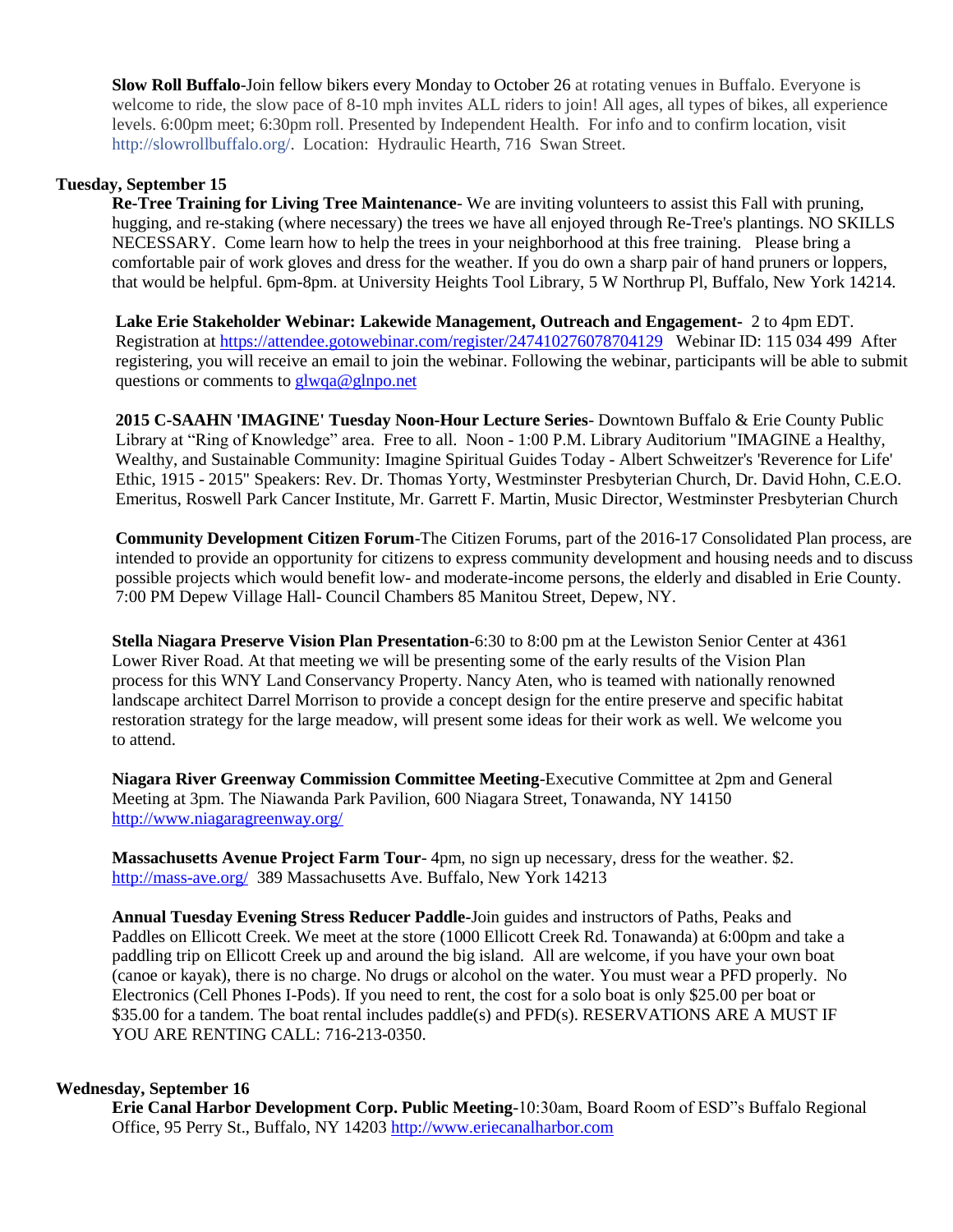**WNY Herpetological Society meeting-** 6:45 PM at the Community Room of the Julia Boyer Reinstein Library, 1030 Losson Road, Cheektowaga, NY 14227. Speaker at 7pm. All are welcome.

**"Can We Solarize Our County Now? Yes, We Can! Hear How"-**Talk and Luncheon by Melissa Kemp of the highly successful Solar Tompkins County Program. 12:00pm, Shorewood Country Club, 4958 W Lake Rd., Dunkirk. Reservations \$15 check to Deborah Schwert, 5162 West Lake Rd, Dunkirk NY, 14048; Call 716-366- 2218 to attend lecture only.

**Erie County Water Quality Committee Meeting (ECWQC)**- 1:30 PM at Erie County Fire Training Center 3359 Broadway, Room 135, Cheektowaga, NY 14227.

**WNYEA Fall Quarterly Meeting**-2016 Action Agenda planning & the RISE UP FOR CLIMATE JUSTICE Campaign, from 5:30 p.m. - 8:00 p.m. at Community Foundation for Greater Buffalo, Larkin at Exchange, 726 Exchange Street, Suite 525, Buffalo, NY 14210. [RSVP](https://growwny.wufoo.com/forms/pl1d5ih0qtiv6c/?utm_source=Green+Organizations+in+Western+New+York&utm_campaign=276a4198f8-2013+Earth+Day+Green+Drinks+Invite&utm_medium=email&utm_term=0_ae83aa1fc7-276a4198f8-380356033)

**PUSH Green Development Zone Walking Tour**- 8am to 9am on the West Side. Check out the progress that PUSH Buffalo has made in neighborhood redevelopment! Email PUSH Buffalo's Development Assistant, Julia White at [juliawhite@pushbuffalo.org](mailto:juliawhite@pushbuffalo.org) or call 716-882-2672 to notify her if you are able to attend. Tours will begin at 460 Massachusetts Avenue and last approximately one hour.

**Community Development Citizen Forum**-The Citizen Forums, part of the 2016-17 Consolidated Plan process, are intended to provide an opportunity for citizens to express community development and housing needs and to discuss possible projects which would benefit low- and moderate-income persons, the elderly and disabled in Erie County. 7:00 PM Springville Municipal Building- 2nd Floor Conference Room 65 Franklin Street, Springville.

#### **Thursday, September 17**

**Kayaking with Tina**-Beaver Island State Park. Join Tina, an ACA certified kayak instructor, for a beginner's class on *Smartstart Paddling Orientation for your Kayak.* Each participant must have their own kayak and coast guard-approved PFD. **For information and registration call (716) 282-5154.** 6:30-8:30pm.

**"Money in Politics - How can we take back our democracy?"** -With Zephyr Teachout, guest speaker. Sponsored by League of Women Voters & Sierra Club. Opens 6:30pm, starts7:00pm, WNED-TV Studio, Buffalo. Free & Open to the Public.

**Wellness Walk at Tifft**-10 am to noon. Drop by Tifft Nature Preserve and enjoy the fresh air and the sights and sounds of the season with a healthy outdoor walk! Offered Thursdays all year. \$2.00 per person donation appreciated. Please call 825-6397 to confirm walk will be taking place.

**20th Annual Thursday Evening Stress Reducer Paddle-**Come join the Paths, Peaks & Paddles guides and instructors for our Thursday evening STRESS reducer paddle for relaxation, stress relief or just plain FUN. We meet out in Wilson at the Wilson Tuscarora State Park (Route 18 East of Niagara Falls) at 6:30pm in the back parking lot. No drugs or alcohol on the water. You must wear a PFD properly. No Electronics (Cell Phones I-Pods). All are welcome if you have your own boat (canoe or kayak) there is no charge. If you need to rent one, the cost is only \$30.00 per boat solo or \$40.00 tandem delivered out to Wilson for you, includes paddle(s) and PFD(s). We will bring the rented boat out to you! RESERVATIONS ARE A MUST IF YOU ARE RENTING CALL: 716-213-0350.

**Community Development Citizen Forum**-The Citizen Forums, part of the 2016-17 Consolidated Plan process, are intended to provide an opportunity for citizens to express community development and housing needs and to discuss possible projects which would benefit low- and moderate-income persons, the elderly and disabled in Erie County. 6:30 PM Lackawanna Library- Community Room 560 Ridge Road, Lackawanna, NY.

**PUSH Buffalo Energy Affordability Workshop Part 2-**Join us at 271 Grant St at 6pm.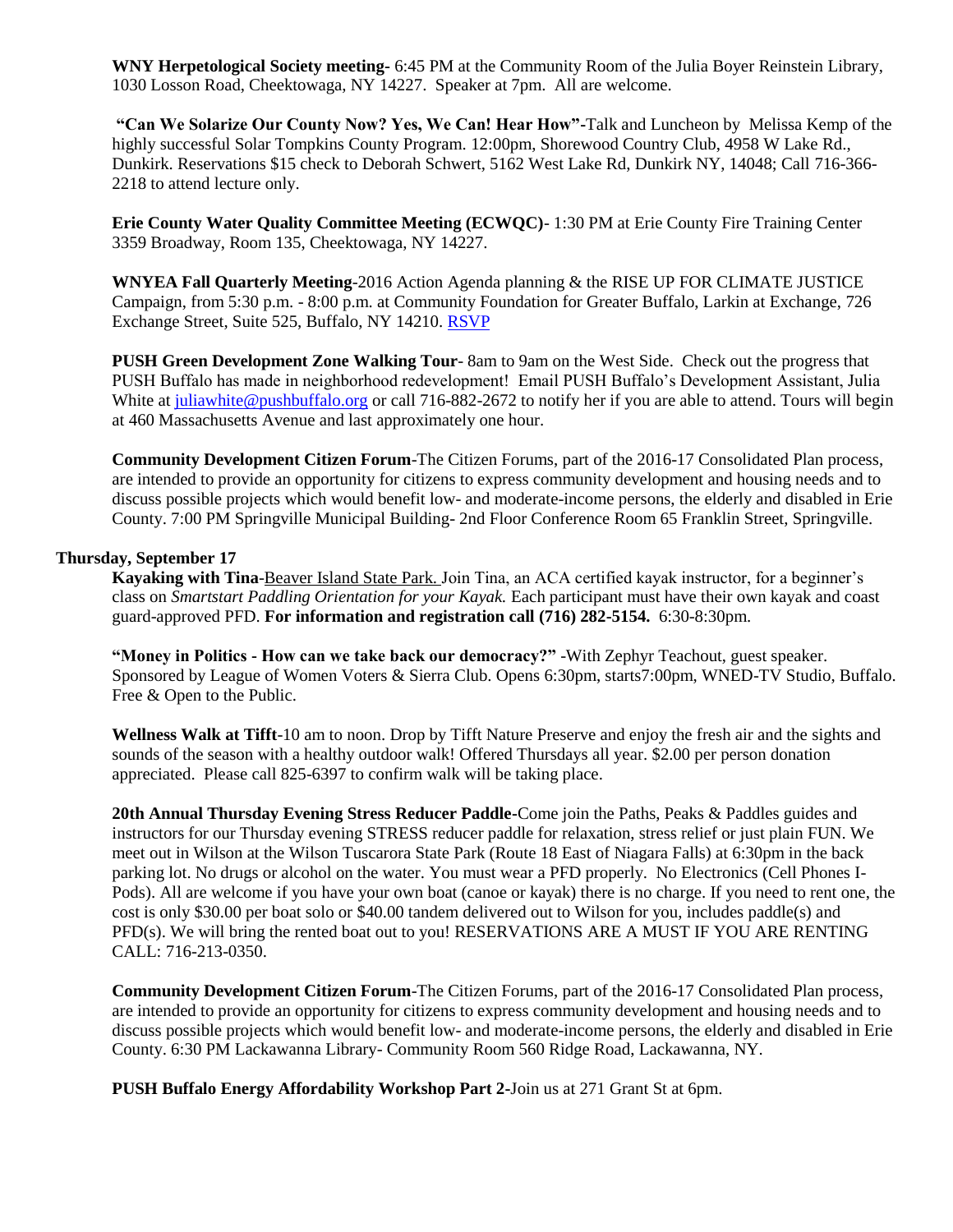#### **Friday, September 18**

**WNY Citizen Science Conference Toxic Tour**- Join Citizen Science Community Resources on a bus tour of Tonawanda and Love Canal, NY followed by a no-host dinner at Hard Rock Cafe in Niagara Falls. We will meet at Sheridan Parkside Community Center, 169 Sheridan Parkside Dr Tonawanda, NY 14150. Cars can be left in a secure and lighted parking lot. 3:45-9pm. to register and more info [www.airhugger.org](http://www.airhugger.org/)

**WNY Environmental Alliance Transportation Working Group/ Complete Streets Coalition** - 10am in Rm. 502 City Hall.

**Buffalo Astronomical Association Meeting**- 7:30pm at Buffalo State College\*\* –changed from the normal 2nd Friday! 7:30pm. Our meetings are held in room C122 of the Classroom Building at the Buffalo State Campus.

#### **Saturday, September 19**

**Great Lakes Beach Sweep Volunteer Opportunities-**Volunteers can help clean up our local shores from 10am to noon. For locations south of Buffalo, check out [http://greatlakesbeachsweep.org/.](http://greatlakesbeachsweep.org/) Buffalo Niagara Riverkeeper coordinates locations around the city and suburbs, registration at [http://bnriverkeeper.org/cleanup/.](http://bnriverkeeper.org/cleanup/)

**Environmental Career Fair for High School Students** – 10am to noon at Beaver Meadow Audubon Center, 1610 Welch Rd., North Java. Come see people that work in the environmental field in action! Sponsored by NYS Senator Patrick M. Gallivan.

**Reinstein Woods Fall Festival**-10:00am-4:00pm at Reinstein Woods Nature Preserve, 93 Honorine Drive, Depew, NY 14043. We will have exhibits, demonstrations, activities, crafts for kids and much more. This year's theme is Reduce, Reuse, Recycle. In honor of this, we are asking that you bring your old sneakers to be recycled. For more information, call 716-683-5959.

**Horticultural Class at Botanical Gardens-** 11am-1pm at Buffalo & Erie County Botanical Gardens. Garden Members \$105 or \$20 per class, Non-Members \$130 or \$25 per class. David Clark, Horticulture Educator. David is fast becoming one of the country's noted garden speakers! Join him for an entertaining garden education for beginners or gardeners wishing to brush up on their skills. Those who take the entire series will be presented with a certificate upon completion. [www.buffalogardens.com.](http://www.buffalogardens.com/) Topic- Plant Propagation.

**WNY Citizen Science Conference and Community Meeting**-Hear updates and find out how the recent federal and civil actions against the company are helping us in WNY. Plus many speakers and vendors demonstrating environmental monitoring tools so you can test your air, soil or water and find out what's in your backyard. 10am-5pm at Sheridan Parkside Community Center, 169 Sheridan Parkside Dr Tonawanda, NY 14150. Register early and get a free raffle ticket at [www.airhugger.org.](http://www.airhugger.org/)

**Bubblefest**- Buffalo Science Museum from 10am-4pm. Admission included with museum membership. Bubblerelated activities.

**Astronomy Night at Penn Dixie Site**- 6pm. Telescopes will be available to view planets and constellations. Dress for the weather. \$4/person, Penn Dixie Members FREE. No preregistrations required.

**Massachusetts Avenue Project Farm Tour**- 10:30am, no sign up necessary, dress for the weather. \$2. <http://mass-ave.org/>389 Massachusetts Ave. Buffalo, New York 14213.

**Volunteer Day at Massachusetts Avenue Project**-From 10am until noon for a volunteer day. This opportunity is open to the public and all are welcome. Please arrive dressed for the weather and ready to shovel! We will be spreading soil and assisting with farm clean-up tasks. If you are bringing a group of 5 or more, fantastic! Please let Katie know ahead of time so she can plan enough tasks for everyone. Email her [HERE.](mailto:kate@mass-ave.org?subject=Sept%2019th%20Volunteer%20Day)

**Soil Testing Clinics-** Have a Cornell Extension Master Gardeners test your soil! **[How to Obtain a Soil Sample.](https://s3.amazonaws.com/assets.cce.cornell.edu/attachments/554/S-1__How_to_Obtain_a_Soil_Sample.pdf?1399658940)**  \$2 per sample or \$5 for 3 samples, Contact Master Gardener Hotline [mgerie@cornell.edu](mailto:mgerie@cornell.edu) or see more at: [http://erie.cce.cornell.edu/events/2015/06/06/soil-testing-clinics#sthash.zSU4YOHS.dpuf.](http://erie.cce.cornell.edu/events/2015/06/06/soil-testing-clinics#sthash.zSU4YOHS.dpuf) 8am to 1pm at Clarence Farmer's Market or 11am to 1pm at Buffalo and Erie County Botanical Gardens.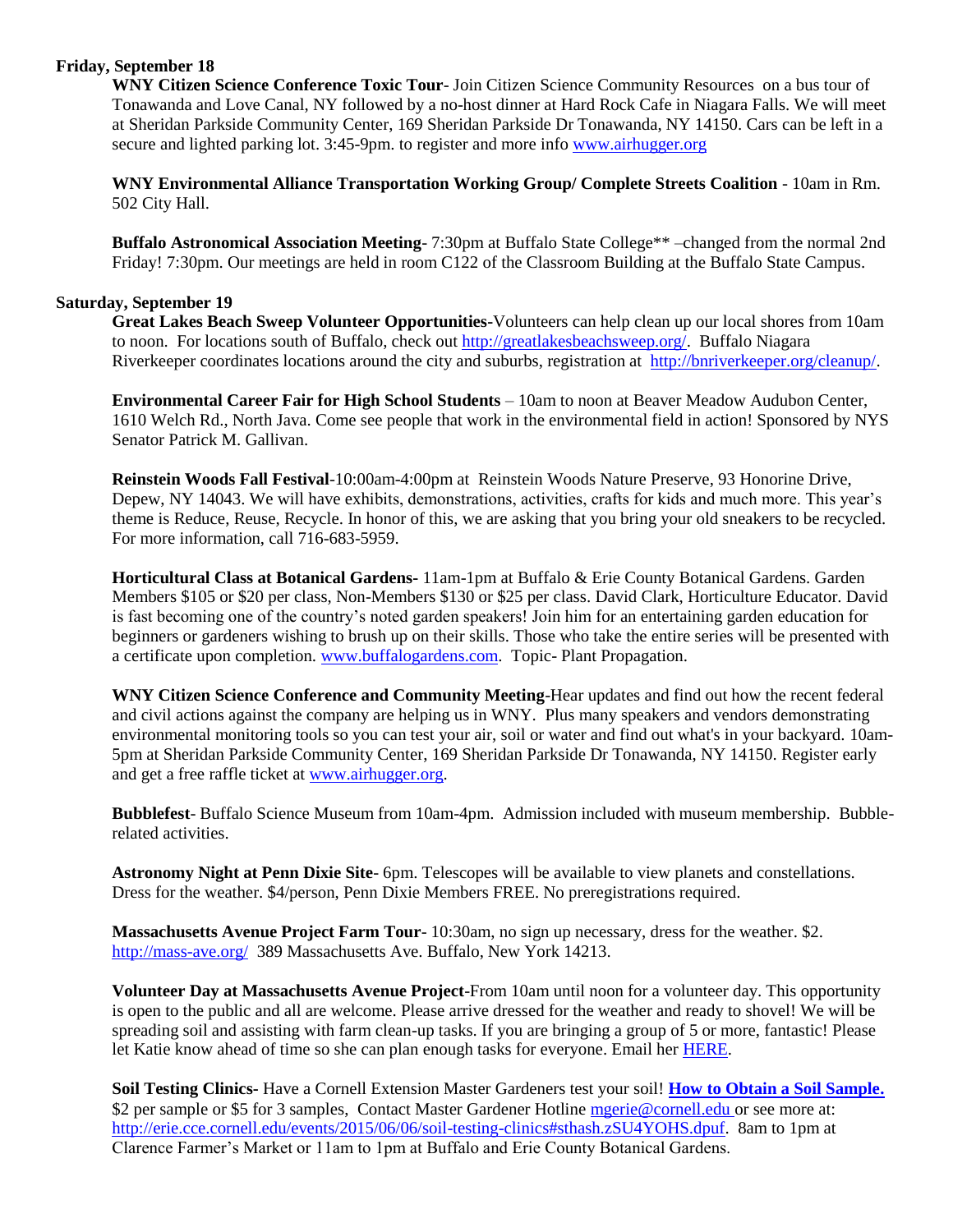**Iroquois Observations Great Egret Excursion** – 5:30 to 7pm. The Great Egret is the symbol of the National Audubon Society. Come and view this magnificent species gathering for the night at a roost location on the refuge. Bring binoculars and insect repellent. Pre-registration required. Call 585-948-5445 Ext. 7036. Meet at Cayuga Overlook. (IO) Free.

#### **Sunday, September 20**

**Community Bike Class: BASIC MAINTENANCE**-6:00 PM - 8:00 PM, 98 Colvin Ave., Buffalo.| Suggested \$10. This class will give you the knowledge you need to keep your ride rolling. Students will learn about proper frame, brake, and drive train maintenance as well as how to asses and describe common problems. Students are encouraged to bring their own bicycles to work on. You must RSVP to Stacy: [stacy@gobikebuffalo.org](mailto:stacy@gobikebuffalo.org) at least one day prior to the class if you plan to attend. [See the full schedule here.](http://gobikebuffalo.org/news/winter-class-schedule-community-workshop/)

**"Walk and Talk": "Habitat Restoration in Amherst"**- 2:00 PM at Dann Lake -Meet at Kiosk by parking lot on Dann Road. [http://www.amherststatepark.org/ASP/Coming.html.](http://www.amherststatepark.org/ASP/Coming.html) Free.

**Family Walk at Beaver Meadow** – 2pm. Guided walk led by one of our naturalists through the Preserve. (BM) Donations[. www.buffaloaudubon.org](http://www.buffaloaudubon.org/) (585) 457-3228.

**Trek Tifft**- 2 to 3:30pm for all ages. Guided tour of Tifft Nature Preserve. \$2 donation appreciated. Call 825- 6397 to confirm that walk will be taking place.

#### **Monday, September 21**

**Slow Roll Buffalo**-Join fellow bikers every Monday to October 26 at rotating venues in Buffalo. Everyone is welcome to ride, the slow pace of 8-10 mph invites ALL riders to join! All ages, all types of bikes, all experience levels. 6:00pm meet; 6:30pm roll. Presented by Independent Health. For info and to confirm location, visit [http://slowrollbuffalo.org/.](http://l.facebook.com/l.php?u=http%3A%2F%2Fslowrollbuffalo.org%2F&h=RAQG2q0eI&s=1) Location: Allen Burger Venture, 175 Allen Street.

#### **Tuesday, September 22**

.

**Sierra Club Meeting**-Join others with the Niagara Sierra Club for their monthly meeting at 7pm at Room 252 Duns Scotus Hall, Daemen College. Visit [www.daemen.edu/maps](http://www.daemen.edu/maps) for directions.

**Advanced Birding: Avian Coloration -**2pm. In this session, explore the diverse coloration among birds and how it plays a key role in their different lifestyles. **For adults only.** Reinstein Woods, 93 Honorine Drive, Depew, NY 14043. To register call 716-683-5959.

**7th Annual UB Sustainable Living Fair-**This free event will feature dozens of vendors offering ways to green our homes, yards and offices while reducing our environmental footprint. 10am to 2pm at Student Union Lobby, North Campus . Goodwill be collecting at the fair - please bring items to donate to their great cause. <http://www.pss.buffalo.edu/slf/SLF2015.php>

**Massachusetts Avenue Project Farm Tour**- 4pm, no sign up necessary, dress for the weather. \$2. [http://mass](http://mass-ave.org/)[ave.org/](http://mass-ave.org/) 389 Massachusetts Ave. Buffalo, New York 14213

**Annual Tuesday Evening Stress Reducer Paddle-**Join guides and instructors of Paths, Peaks and Paddles on Ellicott Creek. We meet at the store (1000 Ellicott Creek Rd. Tonawanda) at 6:00pm and take a paddling trip on Ellicott Creek up and around the big island. All are welcome, if you have your own boat (canoe or kayak), there is no charge. No drugs or alcohol on the water. You must wear a PFD properly. If you need to rent, the cost for a solo boat is only \$25.00 per boat or \$35.00 for a tandem. The boat rental includes paddle(s) and PFD(s). RESERVATIONS ARE A MUST IF YOU ARE RENTING CALL: 716-213-0350.

**2015 C-SAAHN 'IMAGINE' Tuesday Noon-Hour Lecture Series**- Downtown Buffalo & Erie County Public Library at "Ring of Knowledge" area. Free to all. Noon - 12:30 P.M. "IMAGINE Lifelong Learning: The Pursuit of Happiness", "How the Earth Was Made: The Great Lakes & New York" - Smithsonian CHRONICLES, 12:30 - 1:00 P.M. "IMAGINE Lifelong Learning and Buffalo Niagara as a Bi-National Cultural & Nature Center: The Arts + STEM = STEAM", Speaker - Congressman Brian Higgins, Congressman Higgins will also receive the 2015 C-SAAHN Recognition Award.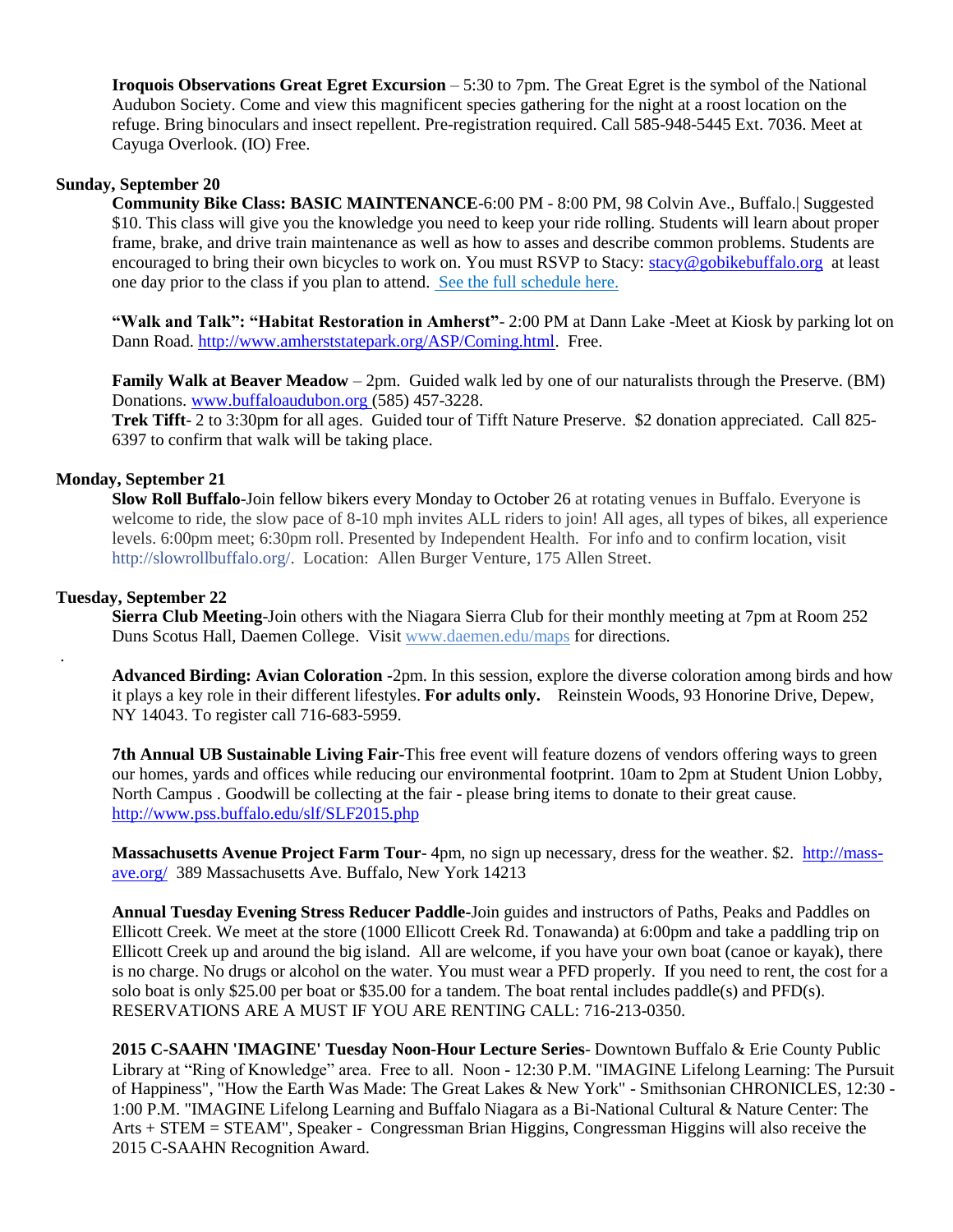**Soil Testing Clinics-** Have a Cornell Extension Master Gardeners test your soil! **[How to Obtain a Soil Sample.](https://s3.amazonaws.com/assets.cce.cornell.edu/attachments/554/S-1__How_to_Obtain_a_Soil_Sample.pdf?1399658940)**  \$2 per sample or \$5 for 3 samples, Contact Master Gardener Hotline [mgerie@cornell.edu](mailto:mgerie@cornell.edu) or see more at: [http://erie.cce.cornell.edu/events/2015/06/06/soil-testing-clinics#sthash.zSU4YOHS.dpuf.](http://erie.cce.cornell.edu/events/2015/06/06/soil-testing-clinics#sthash.zSU4YOHS.dpuf) 8:30am to 1pm at Buffalo Place Farmers Market.

#### **Wednesday, September 23**

**First Day of Fall Family Hike-**7:00-8:30pm at Tifft Nature Preserve, for all ages. \$5. Pre-registration required at tifft.org or 825-6397.

**PUSH Green Development Zone Walking Tour**- 8am to 9am on the West Side. Check out the progress that PUSH Buffalo has made in neighborhood redevelopment! Email PUSH Buffalo's Development Assistant, Julia White at [juliawhite@pushbuffalo.org](mailto:juliawhite@pushbuffalo.org) or call 716-882-2672 to notify her if you are able to attend. Tours will begin at 460 Massachusetts Avenue and last approximately one hour.

**West Valley Citizen Task Force Meeting**- 6:30 to 9pm at Ashford Office Complex, 9030 Rte 219, West Valley. Confirm that meeting will take place at<http://www.westvalleyctf.org/meetings.html>

#### **Thursday, September 24**

**Climate Justice Rally-**Join others for a Rally in Niagara Square to raise awareness about climate justice. The event will be at 5pm with pre-rally festivities beginning at 4pm. Pre-rally events include music, dance, skits and song. The event is sponsored by Sierra Club Niagara Group and Interfaith Climate Justice Committee and is timed to help celebrate the presence of Pope Francis speaking to the US Congress and United Nations.

**Wellness Walk at Tifft**-10 am to noon. Drop by Tifft Nature Preserve and enjoy the fresh air and the sights and sounds of the season with a healthy outdoor walk! Offered Thursdays all year. \$2.00 per person donation appreciated. Please call 825-6397 to confirm walk will be taking place.

**20th Annual Thursday Evening Stress Reducer Paddle-**Come join the Paths, Peaks & Paddles guides and instructors for our Thursday evening STRESS reducer paddle for relaxation, stress relief or just plain FUN. We meet out in Wilson at the Wilson Tuscarora State Park (Route 18 East of Niagara Falls) at 6:30pm in the back parking lot. No drugs or alcohol on the water. You must wear a PFD properly. No Electronics (Cell Phones I-Pods). All are welcome if you have your own boat (canoe or kayak) there is no charge. If you need to rent one, the cost is only \$30.00 per boat solo or \$40.00 tandem delivered out to Wilson for you, includes paddle(s) and PFD(s). We will bring the rented boat out to you! RESERVATIONS ARE A MUST IF YOU ARE RENTING CALL: 716-213-0350.

#### **Friday, September 25**

**Gala at the Gardens-**Buffalo & Erie County Botanical Gardens from 6pm. Cocktails, Dinner and auctions. For sponsorship and ticket information, please contact the development department at 827.1584 ext. 203.

**Sunflower Social**-5-8pm at Pelion Community Garden, 206 Best St. It's a time to welcome students back to school AND THE GARDEN! We will have fresh veggies and herbs to harvest. Plus, special sunflower TREATS and our amazing, delicious, fizzy CHOKE BERRY SODA which we prepare on-site. Join us for a relaxing time, art, SUNFLOWER SELFIES, maybe even some poetry and jokes. Once the sun sets we will screen our 2nd to last Film of the season right in the garden! Bring a blanket, bean bag or chairs to sit on! <https://www.facebook.com/events/338212139715697/>

#### **Saturday, September 26**

**Earth Fair 2015: WNY Environmental Summit-**8:30am to noon. Free and open to all. Daemen College, Wick Student Center, 4380 Main St. Amherst. Speakers, workshops, electronics recycling. Info at [www.daemen.edu/summit](http://www.daemen.edu/summit)

**Evangola Trail Loop Series: Big Tree Walk**-10am to 12:30pm at Evangola State Park. Join us for part one of this three part series as we explore the trails of Evangola State Park. Wear appropriate footwear and bring a snack. (*Trail series continues in the fall.) For information call (716) 549-1050.*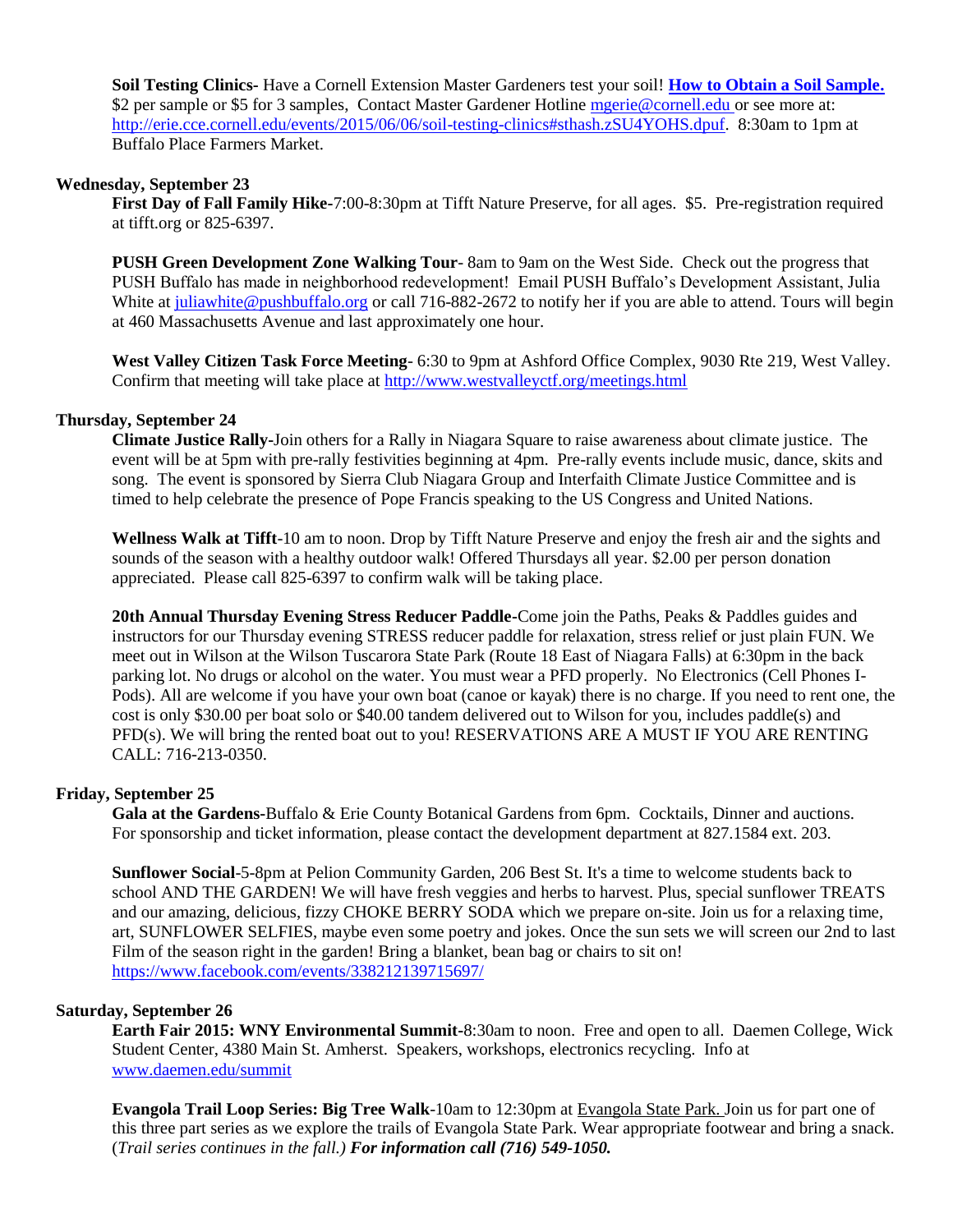**Niagara Power Wildlife Festival**-10am to 5pm ata Niagara Power Vista. For more information, call 866-NYPA-FUN or email [npvista@nypa.gov.](mailto:npvista@nypa.gov)

**Re-Tree Training for Living Tree Maintenance**- We are inviting volunteers to assist this Fall with pruning, hugging, and re-staking (where necessary) the trees we have all enjoyed through Re-Tree's plantings. NO SKILLS NECESSARY. Come learn how to help the trees in your neighborhood at this free training. Please bring a comfortable pair of work gloves and dress for the weather. If you do own a sharp pair of hand pruners or loppers, that would be helpful. 10am-12pm; Meet at The Foundry, 298 Northampton St.

**Sanctuary Walk-**10:30am. Take a tour in one of the secret places of Reinstein Woods. Reinstein Woods, 93 Honorine Drive, Depew, NY 14043. To register call 716-683-5959.

**Birding 101: Class #9-**2:30pm. This session will focus on how to identify raptors and owls by sight and sound. **For adults and kids ages 8 and up.** Reinstein Woods, 93 Honorine Drive, Depew, NY 14043. To register call 716-683-5959.

**Delaware Park Birding**-Join Buffalo Audubon at 8am-10:30am with Naturalist Tom Kerr for a birdwatching hike in Buffalo's most famous Olmsted Park. We'll be looking for early spring migrants taking a break on their journey to their winter habitat. Meet at the Hoyt Lake Steps. Binoculars are available. Donations. Pre-registration is required. (585) 457-3228.

**Massachusetts Avenue Project Farm Tour**- 10:30am, no sign up necessary, dress for the weather. \$2. <http://mass-ave.org/>389 Massachusetts Ave. Buffalo, New York 14213.

**Soil Testing Clinics-** Have a Cornell Extension Master Gardeners test your soil! **[How to Obtain a Soil Sample.](https://s3.amazonaws.com/assets.cce.cornell.edu/attachments/554/S-1__How_to_Obtain_a_Soil_Sample.pdf?1399658940)**  \$2 per sample or \$5 for 3 samples, Contact Master Gardener Hotline [mgerie@cornell.edu](mailto:mgerie@cornell.edu) or see more at: [http://erie.cce.cornell.edu/events/2015/06/06/soil-testing-clinics#sthash.zSU4YOHS.dpuf.](http://erie.cce.cornell.edu/events/2015/06/06/soil-testing-clinics#sthash.zSU4YOHS.dpuf) 8:30am to 1pm at Alden Farmers Market, Route 20.

**Riverkeeper Hiking Tour**- 9:15AM-11:30AM, Artpark Upper Rim Trail (Lewiston). Register at [http://bnriverkeeper.org/rivertours/hiking-registration/.](http://bnriverkeeper.org/rivertours/hiking-registration/) Free.

**Prescription Drug Drop Off-** 10am to 2pm at Botanical Gardens. Pharmacists from the community and pharmacy students from D'Youville College and the University of Buffalo will be assisting the Buffalo Police and the DEA in the collection of potentially dangerous expired, unused, and unwanted prescription drugs. Liquids, needles and sharps will also be collected. This service is free and anonymous, no questions asked. There are 17 sites throughout the county where citizens can dispose of prescription medications and used needles. For more information, call 716-858-7695. For other locations accepting on 9/26-check [http://www.deadiversion.usdoj.gov/drug\\_disposal/takeback/](http://www.deadiversion.usdoj.gov/drug_disposal/takeback/)

**Allegany Region Forest Habitat Workshop**- NYSDEC Little Valley Maintenance Center, 5191 Route 353, Little Valley, NY 14755. Register by **September 21** to Suzanne Treyger at [streyger@audubon.org](mailto:streyger@audubon.org) or (607) 254- 2122. Arrive at 8:30 a.m. for registration and refreshments. The workshop is from 9:00 – 11:30 a.m., followed by lunch and a field trip to view forest habitat from 11:45 a.m. to 2:00 p.m. Free refreshments and lunch will be provided.

#### **Sunday, September 27**

**Woods Walk and Fonnifest 2015**-There will be both 5K Walk and 5K timed Run and 10K Walk and 10K timed Run on wonderful Pfeiffer Nature Center Trails on the top of Lillibridge Road in Portville New York. The first 100 entries get a T-Shirt included in the entry fee. The fundraiser this year offers a community/family event honoring the legacy of two local women rooted in Nature, Wendy Pfeiffer Lawrence and Fontilla Timmons both of whom were rooted in nature. Each were artistic, creative, and humble in the way they each greeted every human they met by extending grace and dignity. Wendy Pfeiffer Lawrence was meditative, contemplative; grounded, artistic and generous. Fontilla Timmons was fiery, passionate, musical artistic and generous. [\\*Enter](https://go.madmimi.com/redirects/1440514647-879613527694e339cf493de7036e1478-3f97297?pa=32596512148)  [online at www.pfeiffernaturecenter.com](https://go.madmimi.com/redirects/1440514647-879613527694e339cf493de7036e1478-3f97297?pa=32596512148)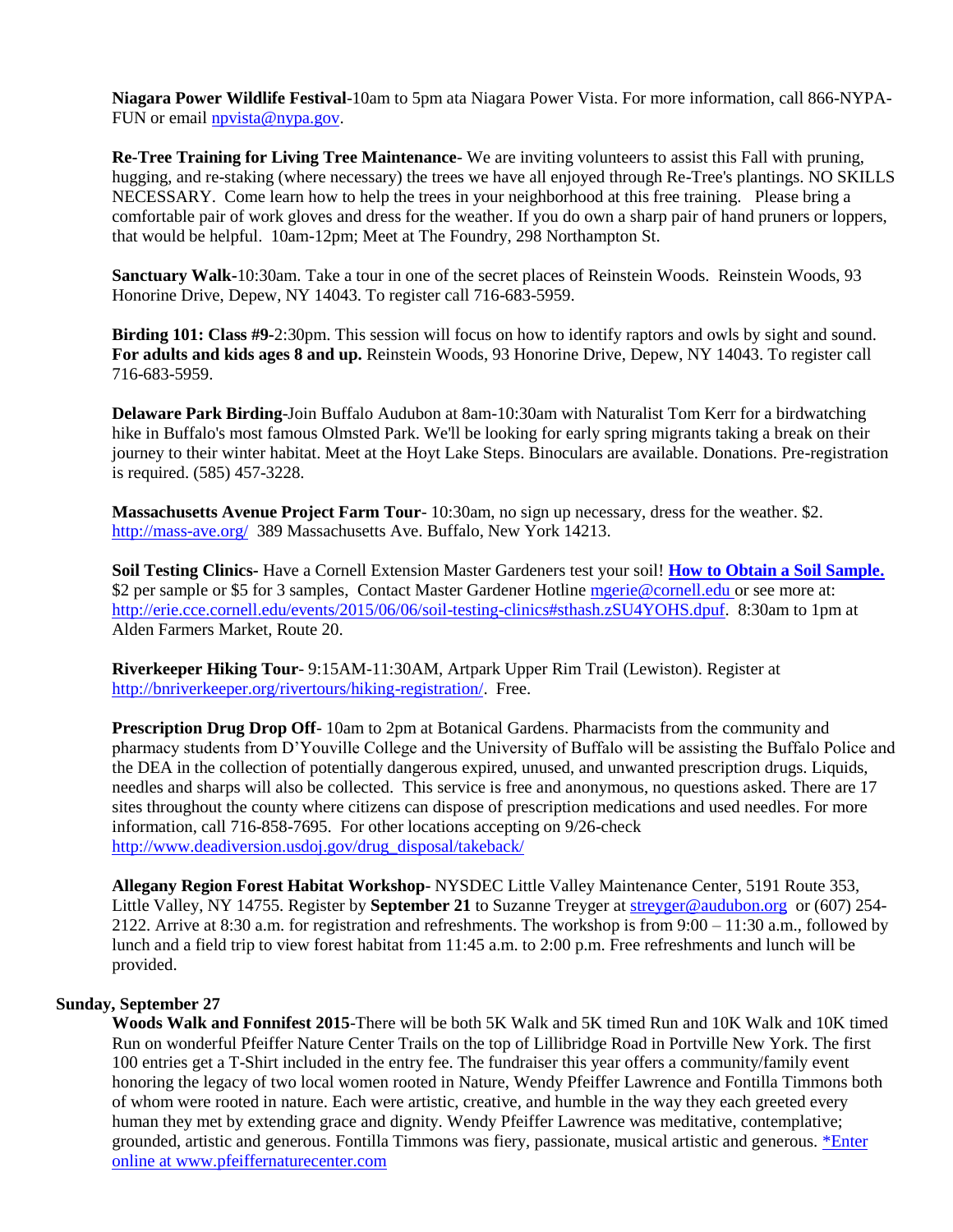**Community Bike Class: Fix a Flat**-6:00 PM - 8:00 PM at 98 Colvin Ave., Buffalo. | Suggested \$10. Fix a Flat: Learn the ins and outs of fixing a flat. Includes hands on instruction on tube patching and tube and tire removal and reinstallation. We will also discuss different types of punctures as well as flat prevention. You must RSVP to Stacy: [stacy@gobikebuffalo.org](mailto:stacy@gobikebuffalo.org) at least one day prior to class if you plan to attend. [See the full schedule here.](http://gobikebuffalo.org/news/winter-class-schedule-community-workshop/)

**Niagara Power Wildlife Festival**-10am to 5pm ata Niagara Power Vista. For more information, call 866-NYPA-FUN or email [npvista@nypa.gov](mailto:npvista@nypa.gov)

**Habitat Hunt**-2pm. Who are the critters in our "neighborhood"? Explore the lives of local wildlife. **For kids age 12 and under.** Reinstein Woods, 93 Honorine Drive, Depew, NY 14043. To register call 716-683-5959.

**Family Walk at Beaver Meadow** – 2pm. Guided walk led by one of our naturalists through the Preserve. (BM) Donations[. www.buffaloaudubon.org](http://www.buffaloaudubon.org/) (585) 457-3228.

**Trek Tifft**- 2 to 3:30pm for all ages. Guided tour of Tifft Nature Preserve. \$2 donation appreciated. Call 825- 6397 to confirm that walk will be taking place.

**Full Harvest Moon Hike**- 8 to 9:30pm for adults at Tifft Nature Preserve. \$5, pre-register at tifft.org or 825- 6397.

**Super Harvest Moon Eclipse**-9-11pm at Beaver Meadow Audubon Nature Center and Observatory. Members of Buffalo Astronomical Association will assist with the viewing. Space is limited and pre-registration is required. Adults \$5 \*eclipse viewing with clear skies. (585) 457-3228.

#### **Monday, September 28**

**Clean Air Coalition Member Monday -** 4pm – 6pm at Clean Air Headquarters - 52 Linwood Ave. [\(map\)](http://maps.google.com/maps?hl=en&q=Clean%20Air%20Headquarters%20-%2052%20Linwood%20Ave.) Have a few hours the last Monday of the month? Stop by the Clean Air office, meet other folks that care about their neighborhood and help us with mailings, research, turn out calls, or other important work. Give us a call and let us know you plan on stopping by: 716-852-3813.

**"Full Harvest Moon" Wine & Cheese Paddle**-7:30pm at Amherst Veteran's State Canal Park on Brennon Road Amherst, NY with Paths, Peaks and Paddles. Wine & Cheese is served back at the park when we conclude the paddle for the evening. Cost is \$20.00pp. If you need to rent a kayak for the evening the cost is \$25.00 for a single and \$30.00 for a tandem. Rental includes paddles and PFD's. You must bring a battery operated light with you. There is no Drugs or Alcohol on the Water. If you have questions contact us at 213-0350 or at [pppinfo@pathspeakspaddles.com](mailto:pppinfo@pathspeakspaddles.com)

**Slow Roll Buffalo**-Join fellow bikers every Monday to October 26 at rotating venues in Buffalo. Everyone is welcome to ride, the slow pace of 8-10 mph invites ALL riders to join! All ages, all types of bikes, all experience levels. 6:00pm meet; 6:30pm roll. Presented by Independent Health. For info and to confirm location, visit [http://slowrollbuffalo.org/.](http://l.facebook.com/l.php?u=http%3A%2F%2Fslowrollbuffalo.org%2F&h=RAQG2q0eI&s=1) Location: 43 North, 640 Ellicott Street.

#### **Tuesday, September 29**

**Approaching Zero Waste-A WNY Sustainable Business Roundtable Workshop**- 8:30am-11:00am at Curbell Inc., 7 Cobham Dr., Orchard Park, NY 14127. To register visit: [registration](http://www.brownpapertickets.com/event/2181989) - You don't have to be a member to attend. All businesses in WNY are invited to attend our September workshop on waste and recycling. It will be filled with information and tips to help your company identify programs to reducing waste and start saving money. Don't waste this opportunity[.www.WNYSustainableBusiness.org](http://www.wnysustainablebusiness.org/)

**South American Jungle Trek with Buffalo Animal Adventures**-6:30pm at Clarence Public Library. This unique program will bring diverse wildlife of the South American Rainforest into our library! Learn the different biological and evolutionary aspects present in animals that originate from the most diverse ecosystem on our planet. Our six animal visitors may include Boa constrictor, Tegu lizard, Tarantula, Red-footed tortoise, or others. Come and see which animals make the trek from the South American jungle. Register at the library.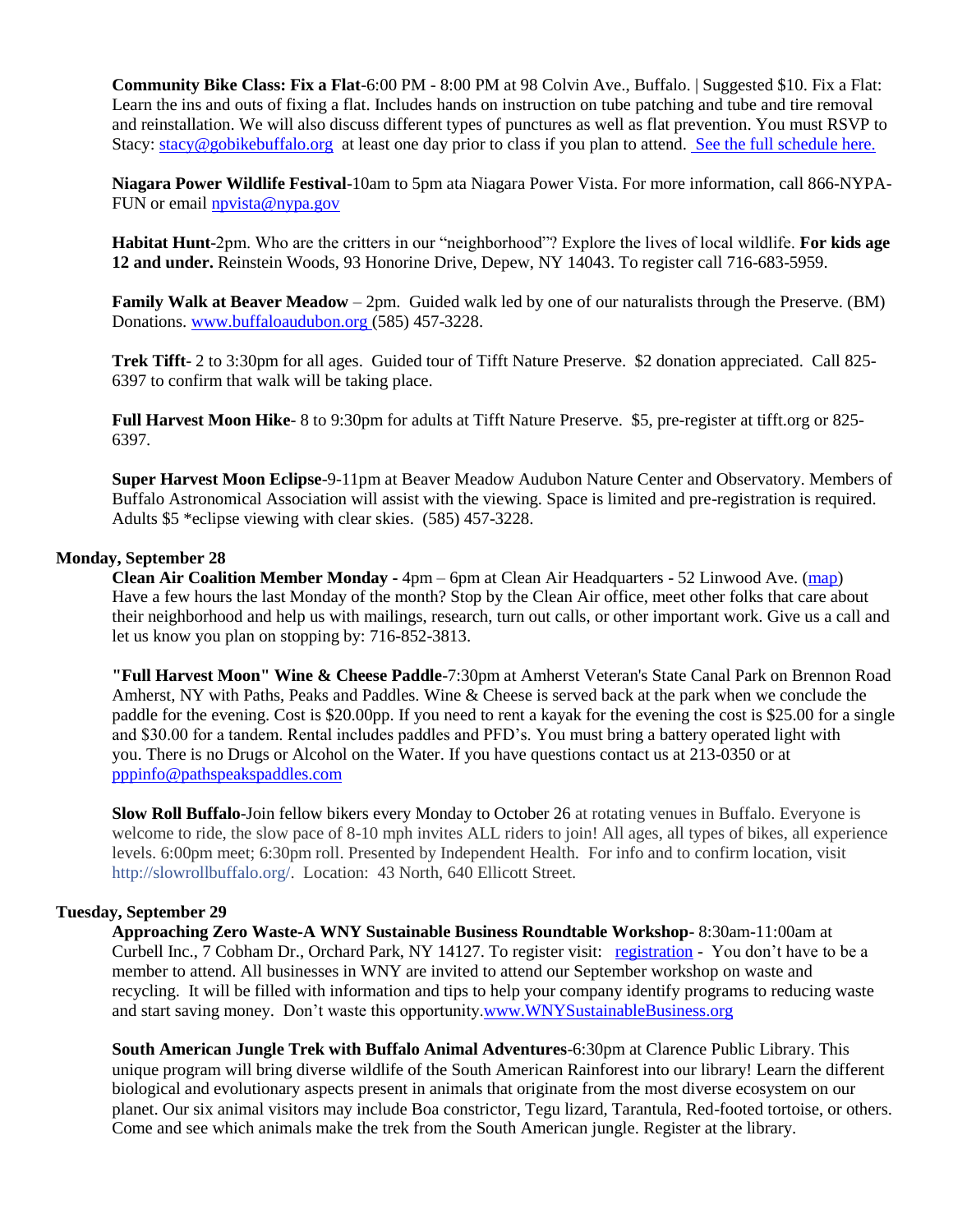**2015 C-SAAHN 'IMAGINE' Tuesday Noon-Hour Lecture Series**- Downtown Buffalo & Erie County Public Library at "Ring of Knowledge" area. Free to all. 12:10 P.M. - 1:00 P.M. - "IMAGINE Lifelong Learning & Buffalo Niagara as a Bi-National Cultural & Nature Center: The Arts + STEM = STEAM", Speaker - Jim Heaney, Editor, Executive Director & Dan Telvock, Environmental Reporter, Investigative Post.

**Massachusetts Avenue Project Farm Tour**- 4pm, no sign up necessary, dress for the weather. \$2. [http://mass](http://mass-ave.org/)[ave.org/](http://mass-ave.org/) 389 Massachusetts Ave. Buffalo, New York 14213

**Annual Tuesday Evening Stress Reducer Paddle-**Join guides and instructors of Paths, Peaks and Paddles on Ellicott Creek. We meet at the store (1000 Ellicott Creek Rd. Tonawanda) at 6:00pm and take a paddling trip on Ellicott Creek up and around the big island. No drugs or alcohol on the water. You must wear a PFD properly. No Electronics (Cell Phones I-Pods). If you need to rent, the cost for a solo boat is only \$25.00 per boat or \$35.00 for a tandem. The boat rental includes paddle(s) and PFD(s). RESERVATIONS ARE A MUST IF YOU ARE RENTING CALL: 716-213-0350.

#### **Wednesday, September 30**

**Fall Gardening Classes**- The CCE of Erie County Master Gardener Program is pleased to announce a series of 3 garden-related classes to be held at the Print Shop at the Roycroft Campus at 21 S. Grove St., East Aurora. Fee is \$15/class or all 3 classes for \$40. [http://erie.cce.cornell.edu/resources/mg-fall-2015-gardening-classes.](http://erie.cce.cornell.edu/resources/mg-fall-2015-gardening-classes) 7-8:30pm.

**WNY Land Conservancy Inaugural Gala**- 6 to 9 pm at the historic Saturn Club on Delaware Ave. in Buffalo. Reservations include an open bar with cocktails, hors d'oeurves, dinner, and dessert. The night will also feature gypsy jazz music by The Hot Club of Buffalo and an exciting live auction by Buffalo's own Cash Cunningham! [Click here for more information or to pay for reservations.](http://r20.rs6.net/tn.jsp?f=001rDrJWEX52jmzY4zOEgvKY5sq_p39pzjrqiY5F0do7VBEO0bFp7qPwanksPr2by-IdMR9h3CYaMiB7UOcad0jq6uN5dwkiL1GDiPoNTjK_OxniFwFzid_b6DVP5GdB0gjDISiPsPJnbOdrzDlqf81IX0GTj8ACtv58xKf0IRNXpwG0Wayn9SSrSDmpsaBygLz8v-xFamehDgWWB9v-GAqo1KUbWhIGqNWUPc5bDueUWFDwtRJ61aKkUoMawqFjzKiBcUbMiqUZeoLrYVF6Dpk6J7INhpYCT4b20rhXkm93gpBWIEz9Nsv64ybhkTOl1ky&c=LJcLv9FazaYkCXBpGOEXMiBF3NP3xqEqrQMZNQc1DPJA8Sn-aSQ4nw==&ch=6q7UWMW-MmayiC2YlkPgE5CxotCuma3S0Jw6jrzs2j5A8_l_7AWx0A==)

**Buffalo Animal Adventures**- 6:30 to 7:30pm at Newstead Library. Come face to face with wild animals that can be found in New York State. Call 542-2327 to join us.

#### **Thursday, October 1**

**Buffalo LISC Community Development Awards Breakfast**- Program begins at 8:30am at The Foundry Hotel & Banquet, 1738 Elmwood, Buffalo. Visit [Buffalo LISC website](http://buffalolisc.cmail20.com/t/r-l-fluyhik-ikodiltky-c/) for info.

**Backyard Chicken Basics-** 6:30-8pm offered by Cornell Cooperative Ext. of Niagara County. To register, contact Amanda Henning at 716-433-8839, ext. 231. Cost is \$10 or \$15 for this class and a follow-up on Oct. 15. <http://cceniagaracounty.org/wp-content/uploads/2013/03/Summer-2015-Small.pdf> for course description.

**After School Escape**- 4:30-5:30 p.m. at Reinstein Woods Nature Preserve. Kids and their parents or caregivers together can enjoy a different, fun, hour-long outdoor activity each week. For kids in grades K through 5. No registration required. Info at 716-683-5959.

**Wellness Walk at Tifft**-10 am to noon. Drop by Tifft Nature Preserve and enjoy the fresh air and the sights and sounds of the season with a healthy outdoor walk! Offered Thursdays all year. \$2.00 per person donation appreciated. Please call 825-6397 to confirm walk will be taking place.

**20th Annual Thursday Evening Stress Reducer Paddle-**Come join the Paths, Peaks & Paddles guides and instructors for our Thursday evening STRESS reducer paddle. We meet out in Wilson at the Wilson Tuscarora State Park (Route 18 East of Niagara Falls) at 6:30pm in the back parking lot. No drugs or alcohol on the water. You must wear a PFD properly. No Electronics (Cell Phones I-Pods). All are welcome if you have your own boat (canoe or kayak) there is no charge. If you need to rent one, the cost is only \$30.00 per boat solo or \$40.00 tandem delivered out to Wilson for you, includes paddle(s) and PFD(s). We will bring the rented boat out to you! RESERVATIONS ARE A MUST IF YOU ARE RENTING CALL: 716-213-0350.

**This is Not Your Father's Board of Directors: Reality of Today's Requirements of a Not-for-Profit Board Member**-Complimentary seminar sponsored by Phillips Lytle LLP from 2-5pm at Buffalo Marriott Harborcenter, 95 Main St.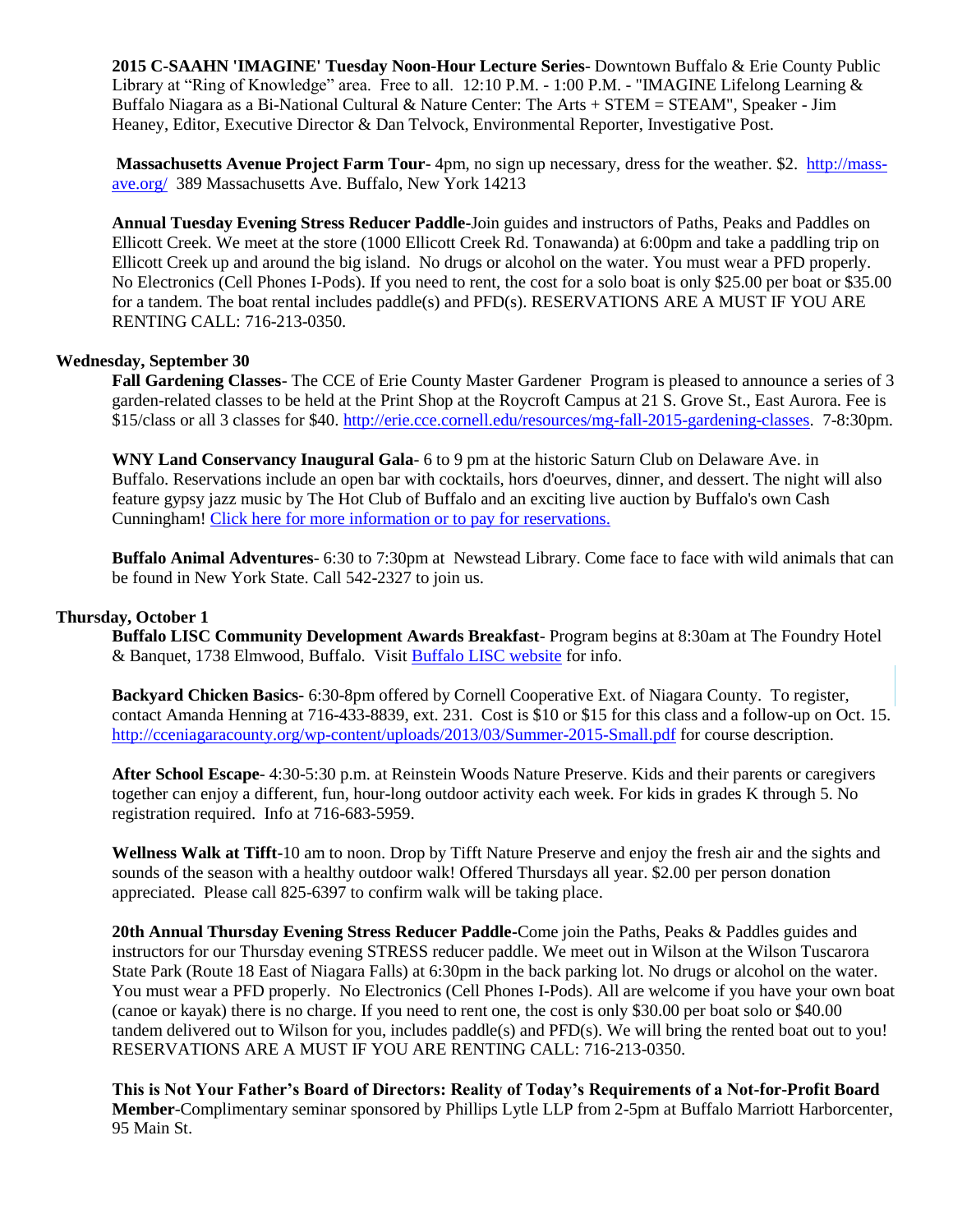**Things that Go Bump in the Night**-Don't be afraid of the dark! There are too many fascinating things to discover in the outdoors at night. Sit around the (fake) fire, listen to the sounds of the night and see what makes these noises. Learn about nocturnal animals in Western New York. All ages (recommended for 3rd grade and up). Call 941-3516 to register. 6:30 to 7:30pm at Boston Free Library.

# **Friday, October 2**

**The Buffalo Geological Society Meeting** - 7:30pm features Jerry Bastedo, Penn Dixie Paleontological Site at the Parkside Lutheran Church at Depew and Wallace Streets in Buffalo (near the Buffalo Zoo off Parkside).

# **Tips for the Environment:**

- **1. Leave the Leaves-** Fall will soon be upon us and our deciduous trees will be adorning our yards with their leaves. While raking is great exercise, think about the nutrients in your leaves. You can compost leaves (some municipalities collect for compost) or mow them and leave them on your lawn. Bagged leaves and lawn clippings sent to the landfill not only fill up our landfill space more quickly, but rob our environment of these valuable nutrients.
- **2. Reuse and recycle your Tips for the Environment-**we are probably all using CFL bulbs, recycling regularly and engaging in lots of earth-friendly behaviors. So let's reuse and recycle-you can check the list of tips from the first Enviro-News in January 2006 (check for any missed at [econews\)](http://www.daemen.edu/offices/academicaffairs/econews). If you have tips to share, please send them to me to include.

### **September's Contribution by Lesley Haynes: Remember the 4 R's: Reduce, Reuse, Recycle, Repair**

Do you sometimes read an article about ecology and 'saving the environment' and wonder what some of the words mean? This list may help to clear up the definitions of some of the terms that are becoming popular as well. In the world of carbon footprint reduction we need a better understanding of what people are talking about these days. **BIODIVERSITY** - The range of living things in one area and how they are part of the ecosystem.

**BIODEGRADABLE** - Breaking down of materials with help from microorganisms.

**CARBON FOOTPRINT** - The measure of greenhouse gas emitted by certain actions of humans or industries.

**CARBON TAX** - A proposed tax charge on carbon dioxide emissions because of burning fossil fuels.

**CARBON DIOXIDE** - Greenhouse gas increasing global warming. Also known as CO2 - chemical abbreviation.

**CLIMATE CHANGE** - Rapid change in global climate because of human activities.

**COMPOST** - Breaking down of materials into dirt.

**CFL** - Replacement for traditional light-bulbs. Compact Fluorescent Lamp

**ECOSYSTEM** - A self-sufficient environment formed by biological and physical characteristics existing together and in one place.

**EMISSION** - Gases or exhausts produced by human activity.

**ENERGY VAMPIRES** - Refers to electric appliances that continue to use energy after they are supposedly turned off.

**FOSSIL FUELS** - Deposits such as natural gas, coal and oil which has taken years to develop naturally from the environment.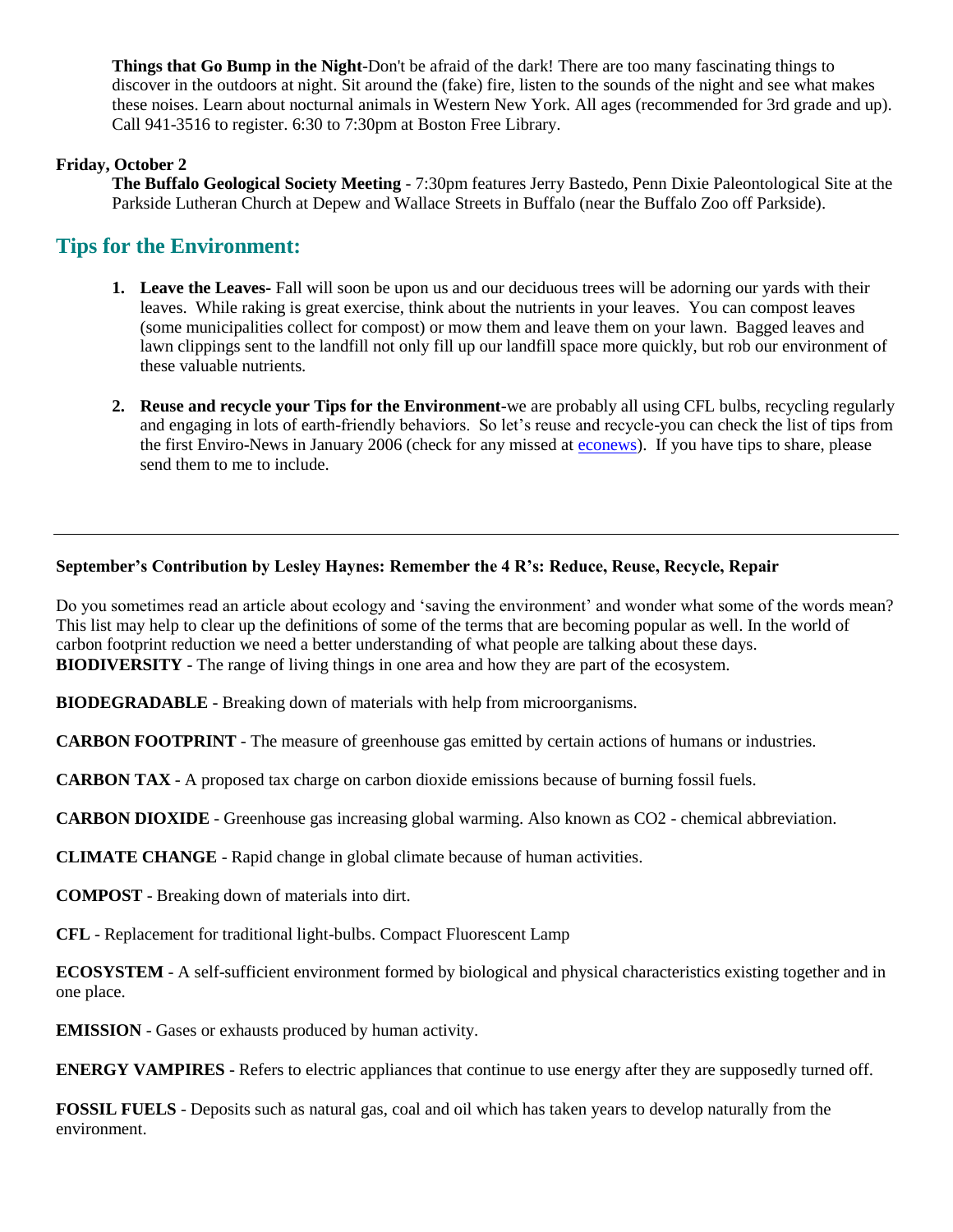**FAIR TRADE** - USA certification code that verifies that farmers have received a fair price for their products. They have received credit and are helped with assistance to their business on the road to being self-sufficient economically.

**FREE RANGE** Way of farming which allow animals to roam freely and not be caged.

**GLOBAL WARMING** Temperature increase in air and oceans because of human activity.

**GREY WATER** - Runoff from washers, sinks, tubs etc., but has no sewage materials.

**GREEN -** Used in reference to being environmentally friendly.

**GREEN TECHNOLOGY** - Devoted to the conservation of energy, green building, soil health, smart electricity and more.

**GREEN BUILDING** -The practice of using eco-friendly building materials, and the designing of energy efficient homes and businesses. Relies on wind and solar power.

**GREEN LIFESTYLE/LIVING** Consideration of life choices made which will have consequences on the environment.

**GREENHOUSE GASES** - Gases in our atmosphere contributing to global warming.

**HERBICIDE** - Chemicals that stop plants from growing or even kills them.

**LANDFILL** - A place to bury garbage, waste.

**LED** - Replacing the usual light-bulbs, known as Light Emitting Diode.

**ORGANIC FOOD -** No fertilizers, sewage, or pesticides are used to grow plants.

**REDUCE, REUSE, RECYCLE** - Commonly referred to as the 3 r's of green living. The credo for going-greenterminology.

**RECYCLE** - Finding alternate uses for something instead of throwing it away as garbage.

**REPURPOSE** - Same meaning as "recycle."

**RENEWABLE ENERGY** - Alternate forms of electricity through natural resources such as wind and sun.

**SOLAR ENERGY -** Conversion of sun's rays to energy.

**SUSTAINABILITY** - "Living now" changes to make in order to preserve our resources for generations to come. Involves different methods of building, farming and finding new ways to produce electricity instead of using up resources that will run out.

**VEGAN** - Someone who will not eat products from animals or use material products from animals either.

**WASTE STREAMS** - Waste materials which come from various commercial, industrial or municipal sectors.

**ZERO CARBON FOOTPRINT** - The goal of carbon neutrality, and the practice of carbon offsetting. Information from *Carbon-FootprintDefined.com*

Don't forget "Together we can make a difference!" - [lesleyhaynes14@yahoo.com](mailto:lesleyhaynes14@yahoo.com)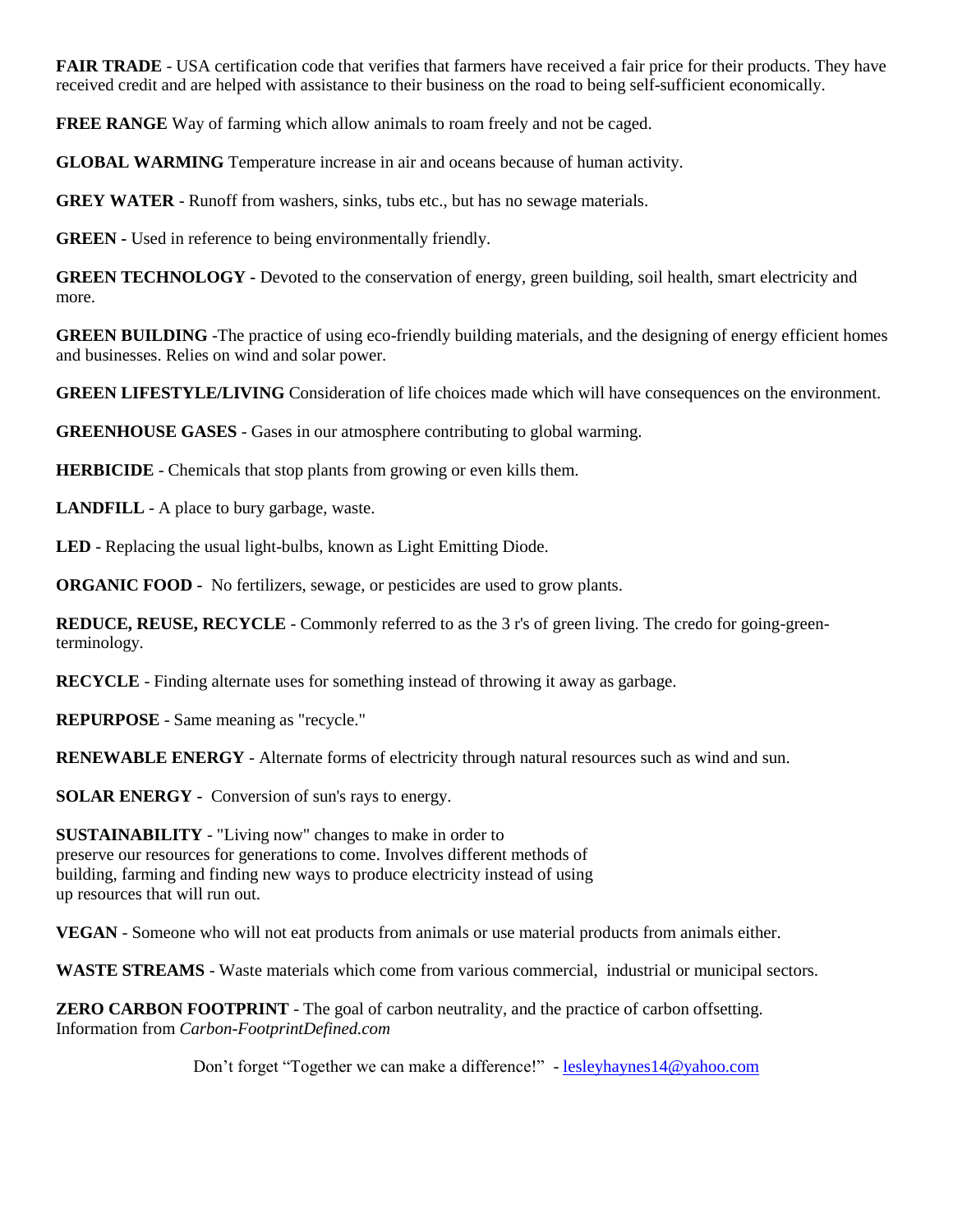#### **GROW WNY: Local Website for Everything Environmental**

GrowWNY [\(http://growwny.org\)](http://growwny.org/) is a new hyper-local source of information about living green in Western New York. To showcase your local events or advertise a future event, be sure to submit to their online calendar.

# **Ongoing Volunteer Opportunities Available**

Volunteer opportunities are available at local organizations for a one-time commitment for several hours to a regularly scheduled donation of your time. Websites are listed later in the newsletter.

**Aquarium of Niagara-** Scuba-certified volunteers needed to clean the sea lion exhibit (without animals) once monthly. Other opportunities exist for education, exhibit maintenance and other tasks.

**AWARE** (Association for Wild Animal Rehabilitation and Education) - Volunteers needed for fundraising, grant writing, capturing and transporting animals to us or the veterinarians, public relations, construction of cages, begging for donations of materials and food (for the animals, not us) and for helping at our educational programs.

**Buffalo Audubon**- Volunteers wanted for Beaver Meadow Audubon Center, and For the Birds Niagara! Help with tour leading, office work, programming, grounds keeping and general maintenance. Every Wednesday 10am-2pm is Volunteer Day at Beaver Meadow. No need to register, but bring a lunch. Call (800) 377-1520 for details.

**Buffalo Carshare-** This new non-profit has brought car-sharing to Buffalo. Volunteers are needed for office help and promotion. Contact them at [http://www.buffalocarshare.org/volunteer.html.](http://www.buffalocarshare.org/volunteer.html)

**Buffalo Central Terminal**-Many different opportunities for people interested in helping to preserve this unique buildingpeople with basic carpentry and repair skills, and those with plumbing or electrical skills, to work inside the building, as well as those interested in staffing events, assisting with fundraising, marketing, operating our gift shop, and other tasks. For info, chec[k http://buffalocentralterminal.org/you-can-help/volunteer-with-the-ctrc/.](http://buffalocentralterminal.org/you-can-help/volunteer-with-the-ctrc/)

**Buffalo & Erie County Botanical Gardens**-Docents needed. Training is provided. Tours and hands-on lessons are scheduled in advance, so you may sign up for those that fit your schedule. Other opportunities to help are available too. For info, contact [khammer@buffalogardens.com](mailto:khammer@buffalogardens.com)

**Buffalo Junior Solar Sprint**-If you are interested in helping run the JSS Buffalo event or are interested in finding out more about the Leadership committee, please contact [jssbuffalo@yahoo.com.](mailto:jssbuffalo@yahoo.com)

**Buffalo Museum of Science** has volunteer and internship opportunities available for teens, college students and adults. For information, contact Monika McFoy, Director of Community Programs, at 896-5200, ext. 343.

**Buffalo Niagara Riverkeeper**- <http://bnriverkeeper.org/get-involved/volunteer/>for opportunities.

**Buffalo ReUse** can use volunteers for many things. To help, contact them at [volunteer@buffaloreuse.org.](mailto:volunteer@buffaloreuse.org)

**Clean Air Coalition of WNY-**Help with mailings, phone calls, canvassing and Photovoice (documenting environmental challenges). To help, contact at 852-3813 or [www.cacwny.org.](http://www.cacwny.org/)

**Excalibur**, a private, non-profit all volunteer, charitable organization seeks competent anglers and captains to help provide free boating and fishing opportunities on Lake Erie for disabled and disadvantaged persons using the organizations new vessel. Contact Director Jim Catalano at [jim@excaliburls.org](mailto:jim@excaliburls.org) or visit [http://excaliburls.org](http://excaliburls.org/)

**Garden Walk Buffalo** helps to rejuvenate neighborhoods, helps make our neighborhoods more walkable, and has an incredible impact on Buffalo's image outside the region. For info, email [GardenWalkBuffalo@yahoo.com.](mailto:GardenWalkBuffalo@yahoo.com)

Go Bike Buffalo- If you're interested or want more information, [info@gobikebuffalo.org](mailto:info@gobikebuffalo.org)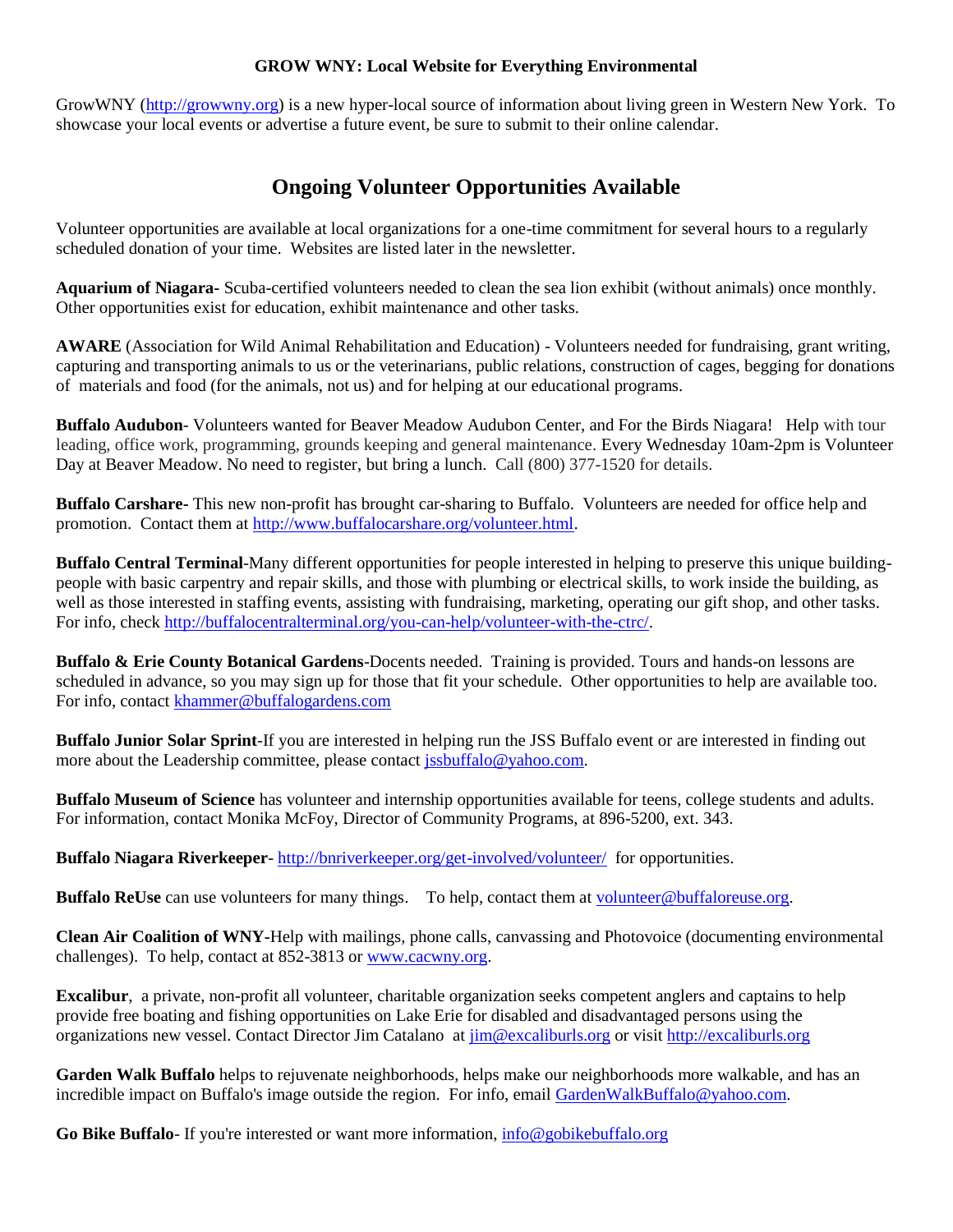**Habitat for Humanity** needs volunteers to help impact lives of families in the city of Buffalo by building simple, decent homes. Call 204-0740 or [volunteer@habitatbuffalo.org.](mailto:volunteer@habitatbuffalo.org)

**Hawk Creek Wildlife Center** is seeking volunteers for who would like to work with wildlife. 16 years or older. Call 716- 652-8646. Email [info@hawkcreek.org.](mailto:info@hawkcreek.org)

**HOME, Inc.** (Housing Opportunities Made Equal) seeks volunteers to work on various committees to further fair housing. For info/application, email [muj265@homeny.org](mailto:muj265@homeny.org) or visit their website at [www.homeny.org.](http://www.homeny.org/)

**Iroquois Observations** offers free nature programs in partnership with the Buffalo Audubon Society each spring and fall. Please contact Garner Light at 772-5110 o[r glight@rochester.rr.com](mailto:glight@rochester.rr.com) for more information.

**Junior Solar Sprint Buffalo**- If you are interested in helping run the JSS Buffalo event or are interested in finding out more about the leadership committee, please contact [jssbuffalo@yahoo.com](mailto:jssbuffalo@yahoo.com)

Lead Safe Erie County needs volunteers to help paint houses and prevent lead poisoning. For those who are interested, there is also free training for Lead Safe Work Practices Certification. Service learning students, block clubs and others are welcome. Call Mary at 716-833-2929, ext. 117.

**Massachusetts Avenue Project** needs volunteers from the 1st week in April through October on Saturdays from 10-1 PM. <http://mass-ave.org/>

**Olmsted Parks**-Volunteers are needed for tree plantings, special park events, office work and mailings. Please call (716) 838-1249 x. 33 for more info on becoming an Olmsted parks volunteer.

**Penn Dixie Paleontological and Outdoor Education Center**- Volunteers of all ages and backgrounds are needed. Have a few hours a month to help introduce children and adults to the natural sciences? Call (716) 627-4560.

**Queen City Farms**- Contact Meghan at [meghmccallum@gmail.com.](mailto:meghmccallum@gmail.com) Remember that families with children are always welcome with parental supervision.

**Preservation Buffalo Niagara**-Interns & volunteers welcome. [www.preservationbuffaloniagara.org.](http://www.preservationbuffaloniagara.org/)

**Reinstein Woods Nature Preserve** offers a variety of volunteer positions as well as internships for college students. For more info, call 683-5959 or visit [http://www.dec.ny.gov/education/1960.html.](http://www.dec.ny.gov/education/1960.html)

**Science Firsthand** needs adult mentors to work with children in learning about science. All materials are provided. Mentors and students meet one hour per week after school at a community center. For info, call 858-7548.

**Tifft Nature Preserve** also needs volunteers for their programs, communications, fund-raising and other events. Call 662-1342 or email [tifftfriends@yahoo.com.](mailto:tifftfriends@yahoo.com)

**Additional calendars with local events**<http://artvoice.com/calendar> [http://www.citybration.com](http://www.citybration.com/) <http://www.buffalospree.com/Buffalo-Spree/Events/> <http://www.exploreny.net/events.php3> <http://www.metrowny.com/events.php> <http://www.buffalo.edu/calendar> Re-Energize Buffalo Blog- <http://renewnrg.blogspot.com/> [http://buffalorising.com](http://buffalorising.com/) <http://www.buffalobarnraisers.com/> http://rochesterenvironment.com/calendar.htm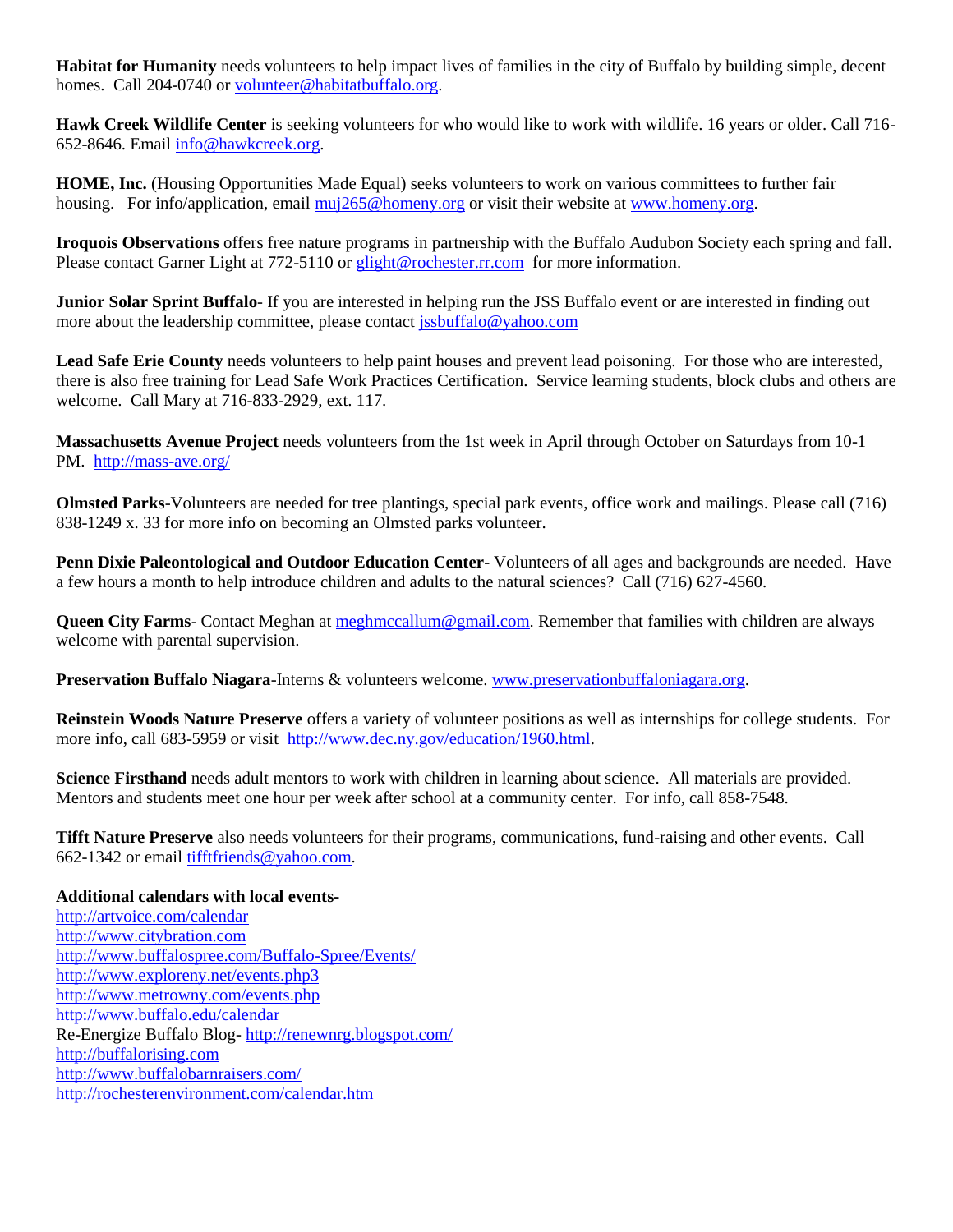#### **Additional local blogs and websites-**

Buffalo Barn Raisers- <http://www.buffalobarnraisers.com/> Buffalo Niagara Gardening - <http://www.buffalo-niagaragardening.com/> Buffalo Niagara Nature Almanac- <http://bnnatureblog.com/> Buffalo Issues Alert- <http://groups.yahoo.com/group/BfloIssueAlerts/> Buffalo Promise Neighborhoods- <http://buffalopromiseneighborhood.org/> Buffalo Tours- <http://buffalotours.blogspot.com/> Buffalo Green Fund[-http://www.buffalogreenfund.org/](http://www.buffalogreenfund.org/) Canning Tips for Food Preservation- [http://www.motherearthnews.com](http://www.motherearthnews.com/real-food/food-preservation/canning/canning-and-preserving-tips-zm0z15jjzmar.aspx?newsletter=1&utm_source=Sailthru&utm_medium=email&utm_term=RF%20eNews&utm_campaign=05.25.15%20MEN%20RFSR%20eNews) Campaign for Buffalo History, Architecture and Culture- <http://greaterbuffalo.blogs.com/> Chirps and Cheeps Bird Blog- <http://www.chirpsandcheeps.com/> Daily Public- <http://www.dailypublic.com/> Dept. Environmental Conservation Calendar- <http://www.dec.ny.gov/calendar/> DEC Green Living Tips**-** <http://www.dec.ny.gov/public/337.html> Edible Buffalo- <http://ediblebuffalo.wordpress.com/> Erie Cattaraugus Rail Trail- <http://www.ecattrail.org/> Fix Buffalo- <http://fixbuffalo.blogspot.com/> Gardening Speakers Bureau<http://gardentalkbuffalo.blogspot.com/p/blog-page.html> GBNRTC[-http://www.gbnrtc.org/blog/](http://www.gbnrtc.org/blog/) Guide to Urban Farming- <http://smallfarms.cornell.edu/resources/> Healthy Kids/Healthy Communities- <http://hkhcbuffalo.blogspot.com/> Learning Sustainability Campaign- <http://www.learningsustainability.com/> Parks and Trails NY Trailfinder Site- <http://www.ptny.org/trailfinder/Default.aspx> Reuse Action[-http://reuseaction.com/blog/](http://reuseaction.com/blog/) Rochester Environment- <http://www.rochesterenvironment.com/> WNY Enviro- <http://groups.yahoo.com/group/WNY-ENVIRO/> Outdoors Niagara- <http://www.outdoorsniagara.com/> Environmental Tips- <http://www.globalstewards.org/ecotips.htm> Good Neighborhood- <http://thegoodneighborhood.com/> Buffalo Architecture and History- <http://www.buffaloah.com/> Richardson-Olmsted<http://www.richardson-olmsted.com/> Times Beach Nature Preserve- [www.facebook.com/pages/Friends-of-Times-Beach-Nature-Preserve/283210257029](http://www.facebook.com/pages/Friends-of-Times-Beach-Nature-Preserve/283210257029) All about Nature- <http://www.meetup.com/All-About-Nature-in-WNY/> Black Dog Rescue- [www.blackdogsecondchance.org](http://www.blackdogsecondchance.org/)  Peace Weavers- [http://peaceweavers.org/](http://clicks.aweber.com/y/ct/?l=MZimB&m=1fjxbN23GvYS1z&b=hzCp53RqGFE4QEK1uKdMZg) Eco-Island Nature Center- [www.k12.ginet.org/resources.cfm?subpage=6518](http://www.k12.ginet.org/resources.cfm?subpage=6518) NY Sport Fishing- <http://www.fishny.com/> Erie Canal Trailway- [www.ptny.org/bikecanal](http://www.ptny.org/bikecanal) Niagara Watershed Alliance- <http://www.had-e-nuff.com/id6.html> Rochester Roots[-http://www.rochesterroots.org/](http://www.rochesterroots.org/) SOLE of Buffalo- <https://www.facebook.com/pages/SOLE-of-Buffalo/242409525795420> New York Times Green Energy & Environment[-http://green.blogs.nytimes.com/](http://green.blogs.nytimes.com/) South Buffalo CREW- <http://www.southbuffalocrew.com/> U Save Buffalo/Recycling- <http://www.facebook.com/USaveBuffalo> We Love Outdoors[-http://www.weloveoutdoors.com/](http://www.weloveoutdoors.com/) WNY Chapter/American Chemical Society- <http://wny.sites.acs.org/> Fishing Outdoors- <http://www.huntfishnyoutdoors.com/events.php>

# **Green Jobs, Internships and Opportunities**

Environmental Internships[-http://environmentalinterns.ncseonline.org/](http://environmentalinterns.ncseonline.org/) Green Careers[-http://www.greencareersny.com/](http://www.greencareersny.com/) Green Jobs- [http://www.greatgreencareers.com](http://www.greatgreencareers.com/) ,<http://www.greenjobs.com/> UB Green Job list- <http://www.ub-careers.buffalo.edu/green.php> Listing of websites[-www.tinyurl.com/SustainabilityAndGreenJobs](http://www.tinyurl.com/SustainabilityAndGreenJobs)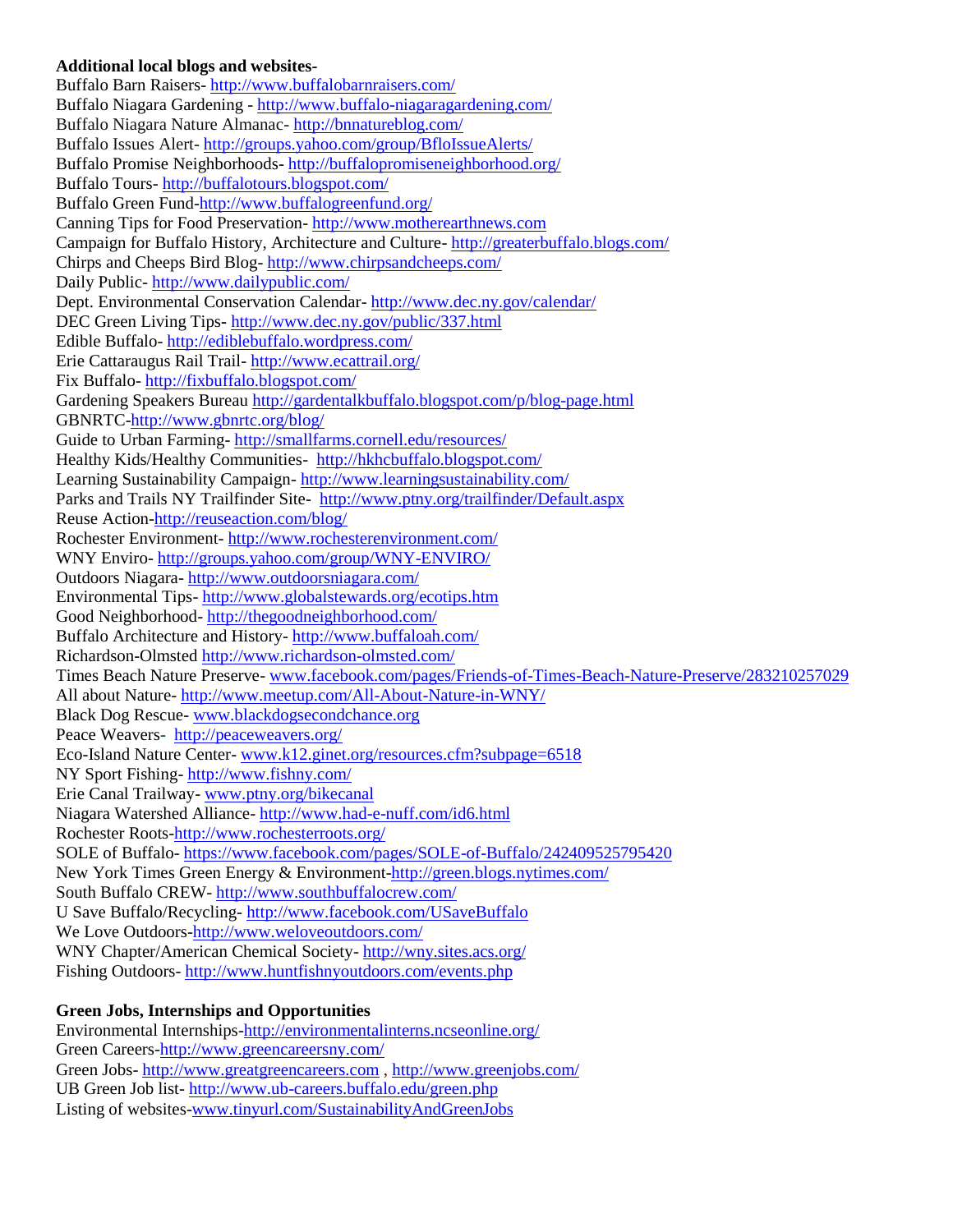#### **Education Resources**

[Green Education Foundation](http://r20.rs6.net/tn.jsp?f=0013RmLbmGlchArDJSZD8XM338WFfsI6ZauPCTJ3lOSbqBV_hiV1UikS35WmMaD84RuYkscTd_trguMk-ByKcdjUiwHLo8s9QGOYSnpqT-XX3alO9KCfRNwPtA-Rrou9KgbGtIGt9Ilgt2EMJSQAWJASK4xIS4tMtr0n724E09_lm3u8Mi7eCJKn8e_8xKSMGaJJJZ-NYLA2GVOLWYaouqwybjHagPAeULS5roykoLUCjzjj5FCOznSflcSHVjuU1fuliXsktBWgkwQCuW2FafPWFhR1M2QjVzcFNlmO7GQqi-FxvY3w9jaPTghfm4WLUa9b44CtvZjZUe-9AiMpyWMrMCGZcek7GJr9AgqCRRvXwZue5VAtW3EKWS1_y9h1TLVaxl5hFp5pde3XBhEav7C8mc67vnXhodo&c=jVONZGAwu8GVW1ac5yxF__hWQhg1Ez1XvEhZOGNBcw3guEr7KkGLFA==&ch=HZ1zpXopJ93c4mw04hlCwr1St0TLSO0kAiyIUCsEBwfVNZg829xV1w==) [Facing the Future](http://r20.rs6.net/tn.jsp?f=0013RmLbmGlchArDJSZD8XM338WFfsI6ZauPCTJ3lOSbqBV_hiV1UikS35WmMaD84Ru3l2DvE4lyO5buGf5imjoOebrCzq2J-DqyzEHzuJSJeQpl_Iudp9FZ45xoRIGFYDF96NQoe4MOeXo6WSA1zX_XtZSC8z-pUcBUeHnWRhzanhqzlfSbO7Likxvg_v7F0nIdGju4WvPQ41bggRr6_7eDNTVKh2OeEkDdH8Mtq6nCbNfr-WzmeSfWWxv0ahoW94wI2_JbzNiLbEpyv7QUu7_zAlVSuMxpZJtjFV-iB180qKE1OshSr-vihu-UcqE-9bQyecribZexAnGol7slgHWOJvBbJRWBtxS&c=jVONZGAwu8GVW1ac5yxF__hWQhg1Ez1XvEhZOGNBcw3guEr7KkGLFA==&ch=HZ1zpXopJ93c4mw04hlCwr1St0TLSO0kAiyIUCsEBwfVNZg829xV1w==) [Cloud Institute for Sustainable Education](http://r20.rs6.net/tn.jsp?f=0013RmLbmGlchArDJSZD8XM338WFfsI6ZauPCTJ3lOSbqBV_hiV1UikS35WmMaD84RuWh0FRFY4a38ddTjFpyiiQRx2aBq7lD6mAgG2OuhDsSc38wOO-8ibxzywBxyOJjf8RscXUkkzTQdOwm02-9nPRhMLt09CjzF4qa5tBJgc0JHcHaqfRL83NAfbf04-xg78-SdETmE-QE4I2F2zYPXewD2rfub4wvcoyJlRsw487b5BUerpB9KVGREr1nDPSrksEAmk8od4YlHNrGZStLUvIrTylYJ4tU_IBocOIqQlsUIIjhRki1NMBOSZ0zS3an_S1tUDsoRB5ygp8lnDjfv3Fg==&c=jVONZGAwu8GVW1ac5yxF__hWQhg1Ez1XvEhZOGNBcw3guEr7KkGLFA==&ch=HZ1zpXopJ93c4mw04hlCwr1St0TLSO0kAiyIUCsEBwfVNZg829xV1w==) [Sustainable Futures Institute](http://r20.rs6.net/tn.jsp?f=0013RmLbmGlchArDJSZD8XM338WFfsI6ZauPCTJ3lOSbqBV_hiV1UikS35WmMaD84Ruj-DU2XVbDhxANVeWAuY9DIHJWVvmpVtT04FpF7_SpwpvtwdJ2PMDG02hEIeMI40j_cwGzwLW1zHqBgu89wkPf9Ex_iDRFV_ffn06thpwM46dvhtVOaNPqHHmwKg1rkfL3EWAnk8DV0bcN6tzzT8l-lIzS0C_awqmgaq8ZNjXoU480LIgFZYfPeuFLQCR0-UeB-BGwVGVDfwP-oqlPqLr6aOaXJwb_a3T3uN9mrGFap6wgsaQvMgDxu9zGj9L_A0CZXIguEyxTnCLwi4N7Zid6w==&c=jVONZGAwu8GVW1ac5yxF__hWQhg1Ez1XvEhZOGNBcw3guEr7KkGLFA==&ch=HZ1zpXopJ93c4mw04hlCwr1St0TLSO0kAiyIUCsEBwfVNZg829xV1w==) [Nature Generation.](http://r20.rs6.net/tn.jsp?f=0013RmLbmGlchArDJSZD8XM338WFfsI6ZauPCTJ3lOSbqBV_hiV1UikS35WmMaD84Rusb6ZoWMKQD2TVFd6yiDIadVYTyjclzHxM_tgdg2dBqDqIQkcjO6w1Zg2Z4r2SzcG6W5p-QNR7zbuhsZoWUcFXtJs_hsSum5NZj1iRtxsrwmzzaQiQhqhBpHjFTl6nGzQTo76L0pS2QD46OaRii7TVvhAg-x3G1QfUTdSaqES-wZHo8nKak5SK-uFkEikgtUGB1aKjLJenbzxw2AVHKRDY_KPfrmNhpSvuuMS15bTHekq6262CbScFot_tZyJvBRncFbNeFc_SQ_x3VE_iv7SIA==&c=jVONZGAwu8GVW1ac5yxF__hWQhg1Ez1XvEhZOGNBcw3guEr7KkGLFA==&ch=HZ1zpXopJ93c4mw04hlCwr1St0TLSO0kAiyIUCsEBwfVNZg829xV1w==) [The Center for Ecoliteracy](http://r20.rs6.net/tn.jsp?f=0013RmLbmGlchArDJSZD8XM338WFfsI6ZauPCTJ3lOSbqBV_hiV1UikS35WmMaD84RuRirn8ZrJX4WdWTnkVqpqSu4Jfd7JsRLhBYZWYAr1cB1w5lhtBw4Cpt65zd7GCpnuZlRu5sCF4DkNmIe9cXM_S39cdIOXJe4GAmezCxAbYq4USsjmo60FzGkAryqRWljQTgQFEiwlRz66YRWiTF6-SbJGVU4Yz2110ffH_zNJozVK8G-I5gyadncbVCm-n0IFvoIrPGUIrBHgLU4sqlh0BX3x2sYeppuyfkCppnc6UxEhM_nmF6G8dDMO1B-2IfZPPr19YUZvy4DF5VDzdoQMqARWtOgNSguK&c=jVONZGAwu8GVW1ac5yxF__hWQhg1Ez1XvEhZOGNBcw3guEr7KkGLFA==&ch=HZ1zpXopJ93c4mw04hlCwr1St0TLSO0kAiyIUCsEBwfVNZg829xV1w==) Hamline's Center for [Global Environmental Education \(CGEE\)](http://r20.rs6.net/tn.jsp?f=0013RmLbmGlchArDJSZD8XM338WFfsI6ZauPCTJ3lOSbqBV_hiV1UikS35WmMaD84RuBIjXzmdUNs_9VYaZfQy8svfvno-TEkcFLl86aomM3WhR7e5LikHQr_oaaBj9Xl7dVMRexfYu5oKhX1d1Z7tlAVhoiS3qUfoF0n3hHLkSZLnF1qTsHXZqlimiGjg9RGOs2JJBc1McI9r4uGtekck_qs_LhJoMq2zhUe2Hxq58Xzh9WsWJBXCMECxWHqUnVxmVVHPxQBhJ3lr3KaLT2m0-_ahe6ShY_LDh1Z1hWXDOsfqJeZOqxo3jMRje1EnI5kR5zkKipwO9mDR58z54UjsG4tZhggPuU5OqoukArLV31NyRMx7oe_oqiCsPRqU28hKbrtfLibmwDKM=&c=jVONZGAwu8GVW1ac5yxF__hWQhg1Ez1XvEhZOGNBcw3guEr7KkGLFA==&ch=HZ1zpXopJ93c4mw04hlCwr1St0TLSO0kAiyIUCsEBwfVNZg829xV1w==) [The National Science Teachers Association Learning Centers](http://r20.rs6.net/tn.jsp?f=0013RmLbmGlchArDJSZD8XM338WFfsI6ZauPCTJ3lOSbqBV_hiV1UikS35WmMaD84RuDqiO4ru6uOpMjHI_NK7h8PPJtIgZbDz0cAsurTsl6yQJMfRVur20NCbNgHOcQ7uDEiB_-KNXJuYnDjDS2_d0KFk0i_wAOW91mdhwq3hA4sSKGdR22qCxtgC6kOYSKoBO4h7B0x4GikwLLR-AG18TCX4YA-2nWJ0-ak0CpreugV4GCvK1k1YD9CSrN1t3onOjtZe1jpzTtOVJ9rg7BVssWHfpja7qekOJudWGGHKW7FSP320Y8JUHCB9IO48scW7xTRddOjkrx2mIYN7org-U5HiJIoHvDZ3y&c=jVONZGAwu8GVW1ac5yxF__hWQhg1Ez1XvEhZOGNBcw3guEr7KkGLFA==&ch=HZ1zpXopJ93c4mw04hlCwr1St0TLSO0kAiyIUCsEBwfVNZg829xV1w==) [The US Partnership for Education for Sustainable Development](http://r20.rs6.net/tn.jsp?f=0013RmLbmGlchArDJSZD8XM338WFfsI6ZauPCTJ3lOSbqBV_hiV1UikS35WmMaD84RuW6t8HXUOnjAHjyfXjjvU9C_JW29uiofxZr3-sPnRcDOlUtzE8Hp_BkEAgs5pc7jaSHvnATdkYExEn5m7XfC6jcyqbPXPhOZlea1Aq1N0gVZNa2T33fmN_nK6KfRdf0iITBFCUbh-j5hiFZapO8eJi6cYXMqOn0s_nwOO2BObXJZyr3DqLN28-ztLSPY7R79J-7ymNv6FoagsEzCzrjtms3PbXWrit33kRPJ4nDo66v9LJAIVPafgVVGMcQ2US4QCKtrdJPaT-Qoh_kG22tHmy7lJxgME3aKr&c=jVONZGAwu8GVW1ac5yxF__hWQhg1Ez1XvEhZOGNBcw3guEr7KkGLFA==&ch=HZ1zpXopJ93c4mw04hlCwr1St0TLSO0kAiyIUCsEBwfVNZg829xV1w==)

# **Youth Summer/Holiday Camps/Home School Series**

[www.buffaloaudubon.org](http://www.buffaloaudubon.org/) [www.buffscience.org](http://www.buffscience.org/) www.tifft.org [www.buffalozoo.org](http://www.buffalozoo.org/) [www.penndixie.org](http://www.penndixie.org/)

# **Grant Opportunities**

<http://assembly.state.ny.us/gan/> [www.wnygrantmakers.org/](http://www.wnygrantmakers.org/) [www.grantstation.com](http://r20.rs6.net/tn.jsp?e=001Z0xk41Wbjdu0btgtDM0MkO_rSFS7eoy7i_iDbQltS8vxFoDJQpdX0RDfEZxTomRdPcIOohZEEWyUPaptPfDMye9vyjw1L7g4kKEYChBt3JqLJsa1ZbV6yw==) [www.grantwatch.com](http://r20.rs6.net/tn.jsp?e=001Z0xk41WbjdvKu8DwmiqXPsXhusHRsbo_PCodK5fRvxvEjs_EPL-4n2wdAqqTym-gdORo3MTsqBVp7UEtNqkMZjFfluoWGMDQAsCqgK8BMnIeHnaYUKgAHg==) [www.grantwrangler.com](http://r20.rs6.net/tn.jsp?e=001Z0xk41Wbjds6SrJnKrMocblpURMCcVkNspP37v7m048cviN0V1XJDkIq6nSZGXuu_XdoSK6qOdOSRCG5KH7VR19aI_Ylw7NO3cwLXPs8wx_9J9NA-NFTZA==) [www.grantsalert.com](http://r20.rs6.net/tn.jsp?e=001Z0xk41Wbjdt1EwJXY4tW479QBoTzQPEWFvealMmtDmLGfHOCkxd0AsMWJAIQQXvuJSa4n18CwnfcevhB_fhBM6fcOniu3fHelTJAJXJxoE2mOWqMGeTdjA==) <http://www.glrppr.org/funding/>

# **Urban Farms/ Composting/Rural Community-Supported Agriculture/Sustainable Practices**-

Arden Farm- <http://theardenfarm.com/> Becker Farms- <http://www.beckerfarms.com/csa> Busti Cider Mill- [www.busticidermill.com](file:///C:/Users/Brenda%20Young/AppData/Roaming/Microsoft/AppData/Local/Microsoft/Windows/Temporary%20Internet%20Files/Content.IE5/AppData/Local/Microsoft/Windows/Temporary%20Internet%20Files/Content.IE5/AppData/Local/Microsoft/Windows/Temporary%20Internet%20Files/Content.IE5/AppData/Local/Microsoft/Windows/Temporary%20Internet%20Files/Content.IE5/AppData/Local/Microsoft/Windows/Temporary%20Internet%20Files/Content.IE5/AppData/Local/AppData/Roaming/Microsoft/AppData/Local/AppData/Roaming/Microsoft/AppData/Local/Microsoft/Windows/Temporary%20Internet%20Files/Content.IE5/AppData/Local/AppData/Local/Microsoft/Windows/Temporary%20Internet%20Files/Content.IE5/AppData/Local/AppData/Local/Microsoft/Windows/Temporary%20Internet%20Files/Content.IE5/AppData/Local/AppData/Local/Microsoft/Windows/Temporary%20Internet%20Files/Low/Content.IE5/AppData/Local/Temp/www.busticidermill.com) Canticle Farms[-http://www.canticlefarm.org](http://www.canticlefarm.org/) Chicken Worth Eating[-http://www.chickenwortheating.com/](http://www.chickenwortheating.com/) Eastern Monarch Butterfly Farm- <https://www.facebook.com/EasternMonarchButterflyFarm> Erie County Farmers' Markets- <http://www.agriculture.ny.gov/AP/CommunityFarmersMarkets.asp#Erie County> Falkimmer Farms- <http://falkimmerfarms.com/> Farmer Pirates[-http://www.farmerpirates.com/](http://www.farmerpirates.com/) Farmers and Artisans- [http://farmersandartisans.com](http://farmersandartisans.com/) Farmthisway CSA - <http://www.farmthisway.com/> Fenton's Produce- [www.fentonsproduce.com](file:///C:/Users/Brenda%20Young/AppData/Roaming/Microsoft/AppData/Local/Microsoft/Windows/Temporary%20Internet%20Files/Content.IE5/AppData/Local/Microsoft/Windows/Temporary%20Internet%20Files/Content.IE5/AppData/Local/Microsoft/Windows/Temporary%20Internet%20Files/Content.IE5/AppData/Local/Microsoft/Windows/Temporary%20Internet%20Files/Content.IE5/AppData/Local/Microsoft/Windows/Temporary%20Internet%20Files/Content.IE5/AppData/Local/AppData/Roaming/Microsoft/AppData/Local/AppData/Roaming/Microsoft/AppData/Local/Microsoft/Windows/Temporary%20Internet%20Files/Content.IE5/AppData/Local/AppData/Local/Microsoft/Windows/Temporary%20Internet%20Files/Content.IE5/AppData/Local/AppData/Local/Microsoft/Windows/Temporary%20Internet%20Files/Content.IE5/AppData/Local/AppData/Local/Microsoft/Windows/Temporary%20Internet%20Files/Low/Content.IE5/AppData/Local/Temp/www.fentonsproduce.com) First Light Farm and Creamery- [http://www.first-light-farm.com](http://www.first-light-farm.com/) Five Loaves Farm- [Kauffman.m@gmail.com](mailto:Kauffman.m@gmail.com) Flavor Farm- [www.flavor-farm.com](http://www.flavor-farm.com/) Green Heron Growers- <http://www.greenherongrowers.com/> Green Shoots for New Americans[http://www.jersbuffalo.org/index.php/programs/category/Green\\_Shoots\\_for\\_New\\_Americans](http://www.jersbuffalo.org/index.php/programs/category/Green_Shoots_for_New_Americans) Good Food Farm- [www.goodfoodfarm.blogspot.com](file:///C:/Users/Brenda%20Young/AppData/Roaming/Microsoft/AppData/Local/Microsoft/Windows/Temporary%20Internet%20Files/Content.IE5/AppData/Local/Microsoft/Windows/Temporary%20Internet%20Files/Content.IE5/AppData/Local/Microsoft/Windows/Temporary%20Internet%20Files/Content.IE5/AppData/Local/Microsoft/Windows/Temporary%20Internet%20Files/Content.IE5/AppData/Local/Microsoft/Windows/Temporary%20Internet%20Files/Content.IE5/AppData/Local/AppData/Roaming/Microsoft/AppData/Local/AppData/Roaming/Microsoft/AppData/Local/Microsoft/Windows/Temporary%20Internet%20Files/Content.IE5/AppData/Local/AppData/Local/Microsoft/Windows/Temporary%20Internet%20Files/Content.IE5/AppData/Local/AppData/Local/Microsoft/Windows/Temporary%20Internet%20Files/Content.IE5/AppData/Local/AppData/Local/Microsoft/Windows/Temporary%20Internet%20Files/Low/Content.IE5/AppData/Local/Temp/www.goodfoodfarm.blogspot.com) Harvest Patch- <http://www.harvestpatch.com/> McCollum Orchards- <http://www.oldfarmnewlife.com/> Michigan Riley Farm- <http://michiganrileyfarm.wordpress.com/> Native Offerings- <http://nativeofferings.com/> Niagara Malt- [www.niagaramalt.com](http://www.niagaramalt.com/) Plato Dale Farm- <http://www.platodalefarm.org/> Porter Farms- http://porterfarms.org/ The Promised Land- <http://www.promisedlandcsa.com/produce.htm>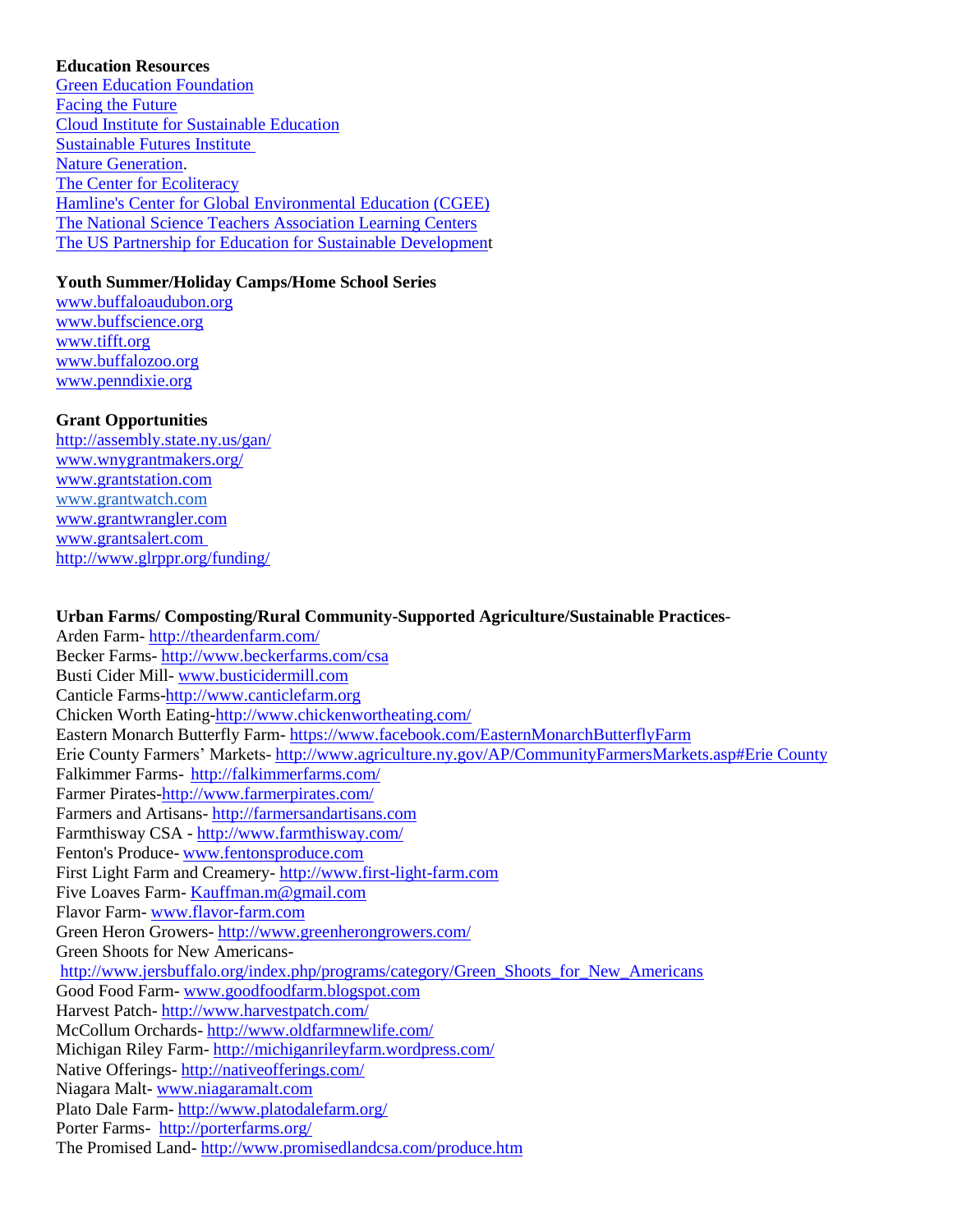Queen City Farm- [www.queencityfarm.org/](http://www.queencityfarm.org/) Reigle's on theRidge- <http://www.localharvest.org/reigles-on-the-ridge-M48650> Roots & Wings Family Farm- [http://www.rootsandwingsfamilyfarm.com](http://www.rootsandwingsfamilyfarm.com/rawff/Home.html) Root Down- [www.therootdownfarm.com](file:///C:/Users/Brenda%20Young/AppData/Roaming/Microsoft/AppData/Local/Microsoft/Windows/Temporary%20Internet%20Files/Content.IE5/AppData/Local/Microsoft/Windows/Temporary%20Internet%20Files/Content.IE5/AppData/Local/Microsoft/Windows/Temporary%20Internet%20Files/Content.IE5/AppData/Local/Microsoft/Windows/Temporary%20Internet%20Files/Content.IE5/AppData/Local/Microsoft/Windows/Temporary%20Internet%20Files/Content.IE5/AppData/Local/AppData/Roaming/Microsoft/AppData/Local/AppData/Roaming/Microsoft/AppData/Local/Microsoft/Windows/Temporary%20Internet%20Files/Content.IE5/AppData/Local/AppData/Local/Microsoft/Windows/Temporary%20Internet%20Files/Content.IE5/AppData/Local/AppData/Local/Microsoft/Windows/Temporary%20Internet%20Files/Content.IE5/AppData/Local/AppData/Local/Microsoft/Windows/Temporary%20Internet%20Files/Low/Content.IE5/AppData/Local/Temp/www.therootdownfarm.com) Sinemus Farms- <http://www.sinemusfarms.com/> Singer Farms Naturals[-www.singerfarmnaturals.com](http://www.singerfarmnaturals.com/) Thorpe's Organic Farm- [www.thorpesorganicfamilyfarm.com](http://www.thorpesorganicfamilyfarm.com/contact) T-Meadow Farms- [www.heritagebreedsusa.com/TMeadow.html](http://www.heritagebreedsusa.com/TMeadow.html) Wilson Street Urban Farm- http://wilsonstreeturbanfarm.wordpress.com/ NY Sustainable Agriculture Working Group- <http://www.farmtraveleronline.com/> NYSAWG Links to Farmers' Markets, CSA, Other farms- <http://www.nysawg.org/directory-of-farms.html> Local Harvest (resource site)[-http://www.localharvest.org/](http://www.localharvest.org/) NY Agri-women - <http://www.newyorkagriwomen.com/>

### **Local Tourism promoting Sustainability**

Buffalo Bites Food Tours- <http://www.buffalobitesfoodtours.com/> Buffalo Tours- <http://www.preservationbuffaloniagara.org/buffalo-tours/> Niagara Wine Trail - <http://www.niagarawinetrail.org/>

**Recycling, Reuse, Green Cleaning Options: (also check [www2.erie.gov/recycling/index.php?q=node\)](http://www2.erie.gov/recycling/index.php?q=node)**

Batteries- Twin Village Salvage Recycling, 4153 Broadway, Depew 683-5373 Batteries, rechargeable- drop offs at Office Depot, Best Buy , Target, Walmart, Radio Shack, Lowe's Bicycles- Buffalo Blue Bicycle<http://gobikebuffalo.org/> Books- [www.booksforafrica.org,](http://www.booksforafrica.org/) [www.operationpaperback.org](http://www.operationpaperback.org/) Bottle and jar caps-Weisenbach Recycled Products in Ohio. [CapsCando.com.](http://www.capscando.com/) Bras- [www.donateyourbra.com,](http://www.donateyourbra.com/) www.brarecycling.us Building materials- [www.buffaloreuse.org](http://www.buffaloreuse.org/) Carpet- WNY Professional Flooring, 864-3875 Cars- <http://www.donateacar.com/> Clothing, general-Goodwill, Amvets, Salvation Army, St. Vincent Depaul Society, Ladies of Charity, Goodwill, American Eagle Outfitters Clothing, formal/business- [www.donatemyweddingdress.org/,](http://www.donatemyweddingdress.org/) [www.careergear.org,](http://www.careergear.org/) [www.dressforsuccess.org](http://www.dressforsuccess.org/) Compact Fluorescent Light Bulbs-Accepted at all Home Depot stores, Lowe's Computer disks, tapes and misc. techno"trash"- <http://greendisk.com/> Computer equipment- local Goodwill stores and attended donation centers, Best Buy, Sunnking dropoffs Cell Phones-Buffalo Zoo, Aquarium of Niagara and other charities Drug disposal best practices- <http://www.dec.ny.gov/chemical/45083.html> Electronics- [www.greenergadgets.org/recycling-responsibly.html,](http://www.greenergadgets.org/recycling-responsibly.html) most electronics stores[, www.sunnking.com](http://www.sunnking.com/) City of Buffalo residents- 1120 Seneca Street, hours and inf[o here;](http://www.city-buffalo.com/files/1_2_1/city_departments/public_works_and_streets/pdfs/EngineeringGarage.pdf) Other residents, check with your towns. Envelopes, tyvek- < 25: Send to Tyvek Recycle, Attn. Shirley B. Wright, 8401 Fort Darling Road, Richmond, VA 23237. More than 25: call 866/33-TYVEK. Eyeglasses-Lions Club<http://donateglasses.net/search.html> for sites accepting donations Fishing line: Berkley Recycling, 1900 18th St., Spirit Lake, IA 51360. Fur coats (incl faux fur)- [http://coatsforcubs.com](http://coatsforcubs.com/) (used for animal rehab for young animals) Gift cards and customer loyalty cards- <http://www.earthworkssystem.com/consumers.html> Green Cleaning programs in the workplace[-https://greencleaning.ny.gov/Entry.asp](https://greencleaning.ny.gov/Entry.asp)  Greeting Cards- <http://www.stjudesranch.org/shop/recycled-card-program/> Hazardous Household materials- <http://www.hazmanusa.com/> Household Goods (Appliances, Furniture, Kitchenware)-Goodwill, Salvation Army, Ladies of Charity, St. Vincent DePaul Society (Main St.) 882-3600 Ink cartridges[-RecyclePlace.com](http://www.recycleplace.com/) and most manufacturers Mattresses- <http://www.triadrecycle.com/mattress.html> Medicines, expired or unused- [http://www.dec.ny.gov/docs/water\\_pdf/guidance3.pdf](http://www.dec.ny.gov/docs/water_pdf/guidance3.pdf) Needles, Syringes etc.- <http://www2.erie.gov/health/index.php?q=needle-disposal-amp-access> Packaging Materials (bubble wrap, peanuts)-UPS Store Pantyhose/tights- [NoNonsense.com/PantyhoseRecycling.aspx](http://www.nononsense.com/PantyhoseRecycling.aspx)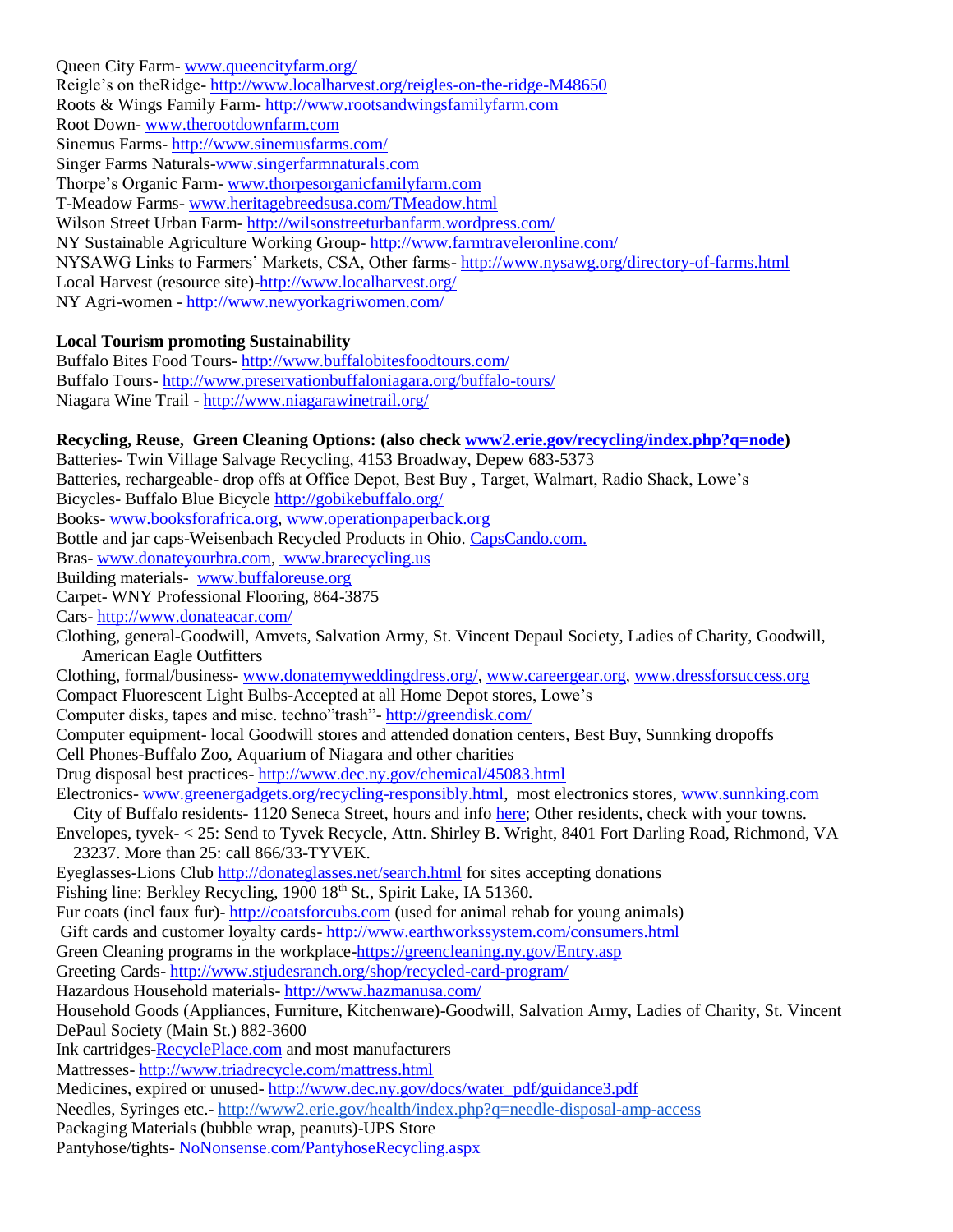Plant pots- Mischler's Florist and Nursery, Lavocats Nursery, Lockwood's Nursery, Lowes stores, Home Depot Plastic shopping bags, cereal liners, packing pillows-groceries, many retailers, [www.plasticfilmrecycling.org](http://www.plasticfilmrecycling.org/s01/s01dropoff.html) Plastics 1-7- dropoff at Great Lakes Recycling, 22 Mechanic St, North Tonawanda, 716-692-3448 Recycling A to  $Z$  - real simple Shoes, athletic[-NikeReuseAShoe.com,](http://www.nikereuseashoe.com/) [Souls4Souls.org](http://www.souls4souls.org/) and [OneWorldRunning.com](http://www.oneworldrunning.com/) Sports equipment-resell/trade at [www.playitagainsports.com](http://www.playitagainsports.com/) Tennis balls- <http://www.rebounces.com/recycle/> Toys, plastic- [http://dmpgreen.com/mail\\_in.html](http://dmpgreen.com/mail_in.html) Uses and reuses for many items- <http://www.world.org/weo/recycle> Water filters-Brita partners with [preserveproducts.com/recycling](http://www.preserveproducts.com/recycling)  Yoga mats- [RecycleYourMat.com](http://www.recycleyourmat.com/)

### **Eco-volunteering with Travel:**

<http://www.planetfriendly.net/learn.html> [http://www.globalteer.org](http://www.globalteer.org/) <http://www.ecovolunteer.org/> <http://www.goeco.org/> <http://www.wwoof.org/> <http://www.americanhiking.org/>

#### **Education Courses or Certificates:**

Energy University Website with Schneider Electric- [Courses](http://www2.schneider-electric.com/sites/corporate/en/products-services/training/energy-university/energy-university-course.page?tsk=&pc=&keycode=&promocode=&promo_key=) are free Green Classroom Professional Certificate- Online courses, info [here](http://centerforgreenschools.org/greenclassroom)

#### **Miscellaneous:**

Green America's guide to Socially Responsible Investing- <http://pubs.greenamerica.org/i/116105> Buffalo Relocation and Self-Promotion<http://www.wherelifeworks.com/>

#### **Links to area/state environmental/community sustainability organizations and regularly scheduled activities:**

| Adirondack Mountain Club-Niagara Frontier Chapter<br>Meetings 7:30, second Tues. from Sept.-June | http://adk-nfc.org/                              |
|--------------------------------------------------------------------------------------------------|--------------------------------------------------|
| Allegany Nature Pilgrimage                                                                       | http://alleganynaturepilgrimage.com/             |
| Alliance for the Great Lakes                                                                     | www.greatlakes.org                               |
| American Planning Association-WNY Section/Upstate                                                | www.wnyapa.com                                   |
| <b>Amherst Greenways</b>                                                                         | http://Amherstgreenways.org                      |
| <b>Amherst State Park Arboretum</b>                                                              | http://www.amherststatepark.org/ASP/Welcome.html |
| Animal Advocates of Western New York                                                             | http://www.animalswny.org/                       |
| Aquarium of Niagara                                                                              | www.aquariumofniagara.org                        |
| <b>Artfarms</b>                                                                                  | http://www.artfarms.org/                         |
| Asha Sanctuary for Rescued Farm Animals                                                          | http://www.ashasanctuary.com/                    |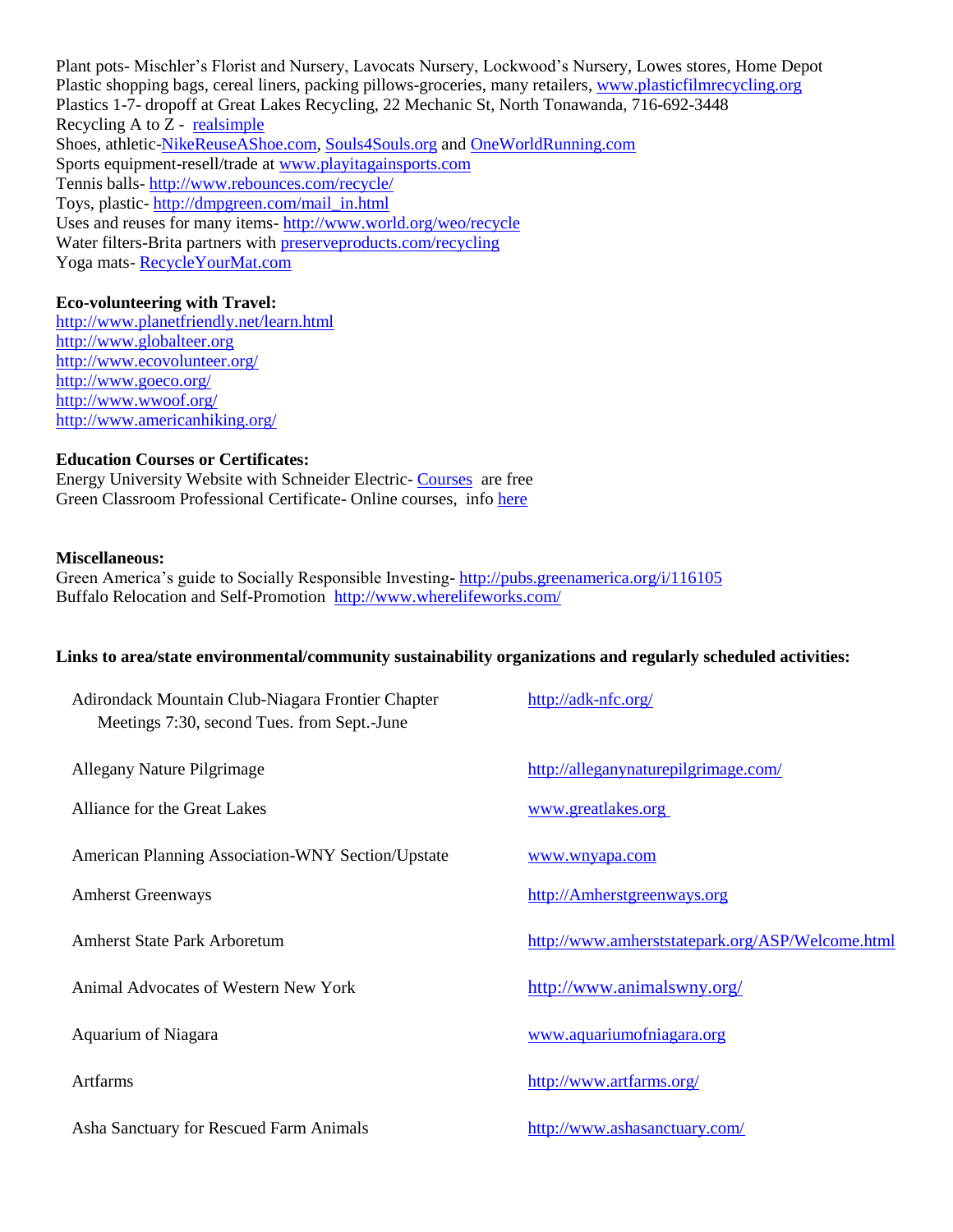#### AWARE-Assoc. for Wild Animal Rehabilitation & Education <http://www.awarewildlife.com/>

Bergen Swamp Preservation Society <http://www.bergenswamp.org/>

Bond Lake Environmental & Beautification Committee <http://www.freewebs.com/bondlake/>

Buffalo Audubon Society/Beaver Meadow Nature Center [www.buffaloaudubon.org](http://www.buffaloaudubon.com/) Volunteer Day every Wed. 10am-2pm at Beaver Meadow

Buffalo and Erie County Botanical Gardens [www.buffalogardens.com](http://www.buffalogardens.com/)

Buffalo Geological Society [www.bgsny.org](http://www.bgsny.org/) Meetings 7:30pm, first Fri. Oct-April, Parkside Lutheran

Buffalo Museum of Science [www.sciencebuff.org/](http://www.sciencebuff.org/)

Buffalo Niagara Riverkeeper [www.bnriverkeeper.org/](http://www.bnriverkeeper.org/)

Buffalo Niagara 2050 Transportation [www.buffaloniagara2050.com](http://r20.rs6.net/tn.jsp?llr=iubshugab&et=1107856846411&s=536&e=001Pw5GKHGWz0L1i_MZUL-YN2hYi3KKXrLsyoL79rbvdMcwEhf-IC2PTX2YNeO3nCEDFOdmBPKkTMm87DxGDs6AOwKxGPmFejcjjQqIi_CB33GXD1OEp4WJ7jYAlKCtLJKu)

Buffalo Olmsted Parks Conservancy [www.bfloparks.org](http://www.bfloparks.org/)

Bless the Beasts Foundation <http://blessthebeastsinc.webs.com/>

Buffalo Architecture Foundation <http://www.buffaloarchitecture.org/>

Braddock Bay Bird Observatory http://braddockbaybirdobservatory.wordpress.com/

Buffalo Astronomical Association <http://www.buffaloastronomy.com/>

Buffalo Bike Share [www.buffalobikeshare.org/](http://www.buffalobikeshare.org/)

Buffalo Brownfields Opportunities Areas <http://buffalobrownfieldopportunities.com/>

Buffalo Citybration <http://citybration.com/>

Buffalo Complete Streets <http://buffalocompletestreets.org/>

Buffalo First [www.buffalofirst.org/](http://www.buffalofirst.org/)

Buffalo Green Code <http://www.buffalogreencode.com/>

Buffalo in Bloom [www.buffaloinbloom.com/](http://www.buffaloinbloom.com/)

Buffalo Maritime Center <http://www.buffalomaritimecenter.org/>

Buffalo Microparks <http://www.buffalomicroparks.com/>

Buffalo Orienteering Club http://www.buffalo-orienteering.org/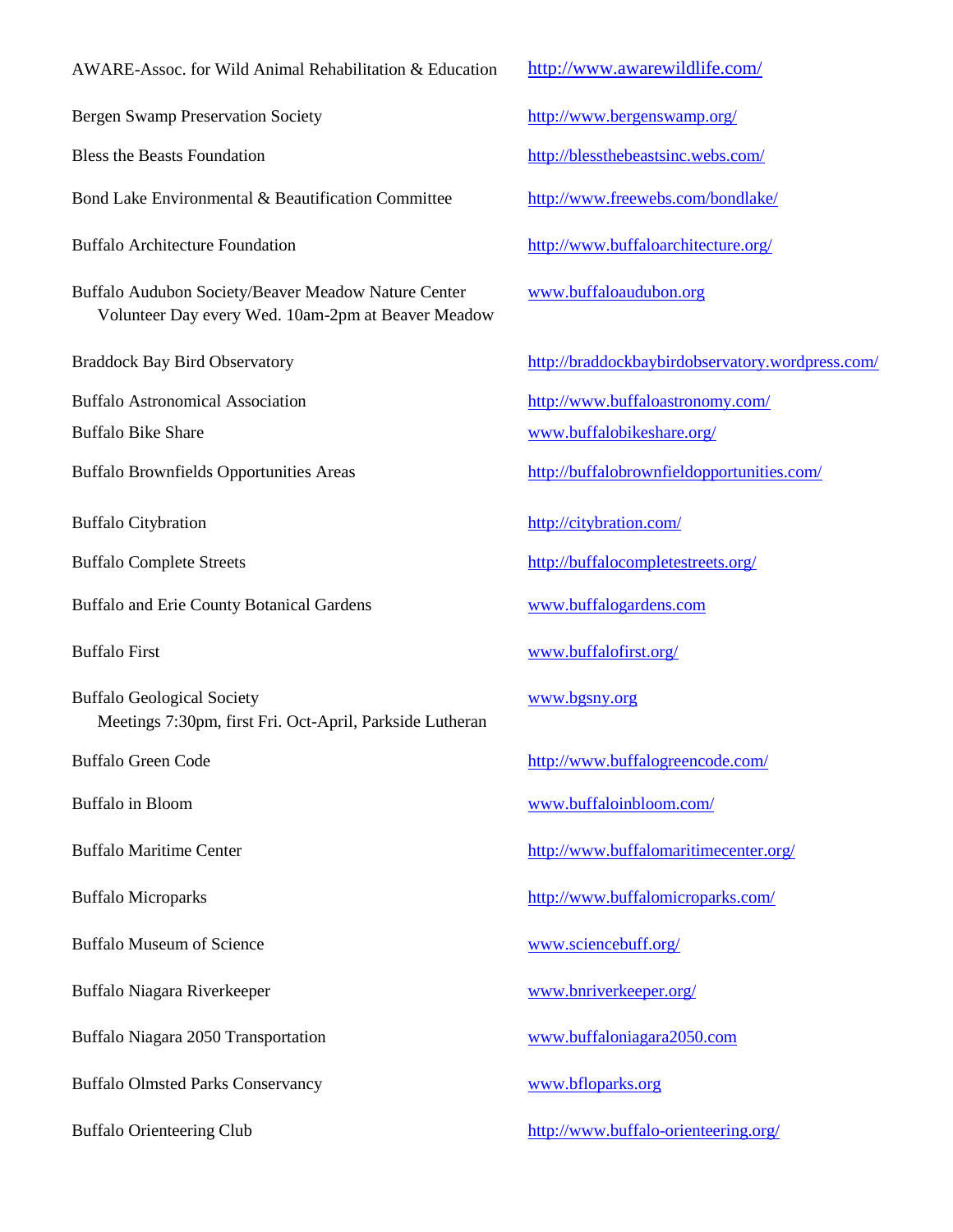Buffalo Ornithological Society http://www.buffaloornithologicalsociety.org/ Buffalo ReUse [www.buffaloreuse.org/](http://www.buffaloreuse.org/) Buffalo Urban Development Corp <http://budc.ecidany.com/> Buffalo Urban Outdoor Education [www.buoe.org](http://www.buoe.org/) Buffalo Zoo [www.buffalozoo.org](http://www.buffalozoo.org/) Cabelas [www.cabelas.com/stores/store\\_info.jsp?pageName=058#events](http://www.cabelas.com/stores/store_info.jsp?pageName=058#events) Center for Environmental Information (Rochester) <http://ceinfo.org/> Center for the Study of Art, Architecture, History and Nature <http://buffaloah.com/h/center/index.html> Chautauqua Watershed Conservancy <http://www.chautauquawatershed.org/> Citizens Campaign for the Environment [www.citizenscampaign.org](http://www.citizenscampaign.org/) Citizens' Environmental Coalition [www.cectoxic.org/index.html](http://www.cectoxic.org/index.html) Citizens for Regional Transit [www.citizenstransit.org/](http://www.citizenstransit.org/) Citizen Science Community Resources <http://www.airhugger.org/> Clarence Bluebird Trail [www.clarencebluebirdtrail.org](http://www.clarencebluebirdtrail.org/) Clean Air Coalition of Western New York <http://www.cacwny.org/> Clean Communities of Western New York <http://www.ccofwny.org/> Community Action Organization of Erie County <http://www.caoec.org/> Community Foundation for Greater Buffalo <http://www.cfgb.org/> Cornell Cooperative Extension for Cattaraugus County <https://chautauquacce.shutterfly.com/> Cornell Cooperative Extension for Erie County <http://counties.cce.cornell.edu/erie/> Cornell Cooperative Extension for Niagara County <http://counties.cce.cornell.edu/niagara/> Department of Environmental Conservation (NY State) [www.dec.ny.gov/index.html](http://www.dec.ny.gov/index.html)

Daemen College Center for Sustainable Communities www.daemen.edu/academics/centersinitiatives/CSCCE

Designing to Live Sustainably <http://www.d2lsbuffalo.com/>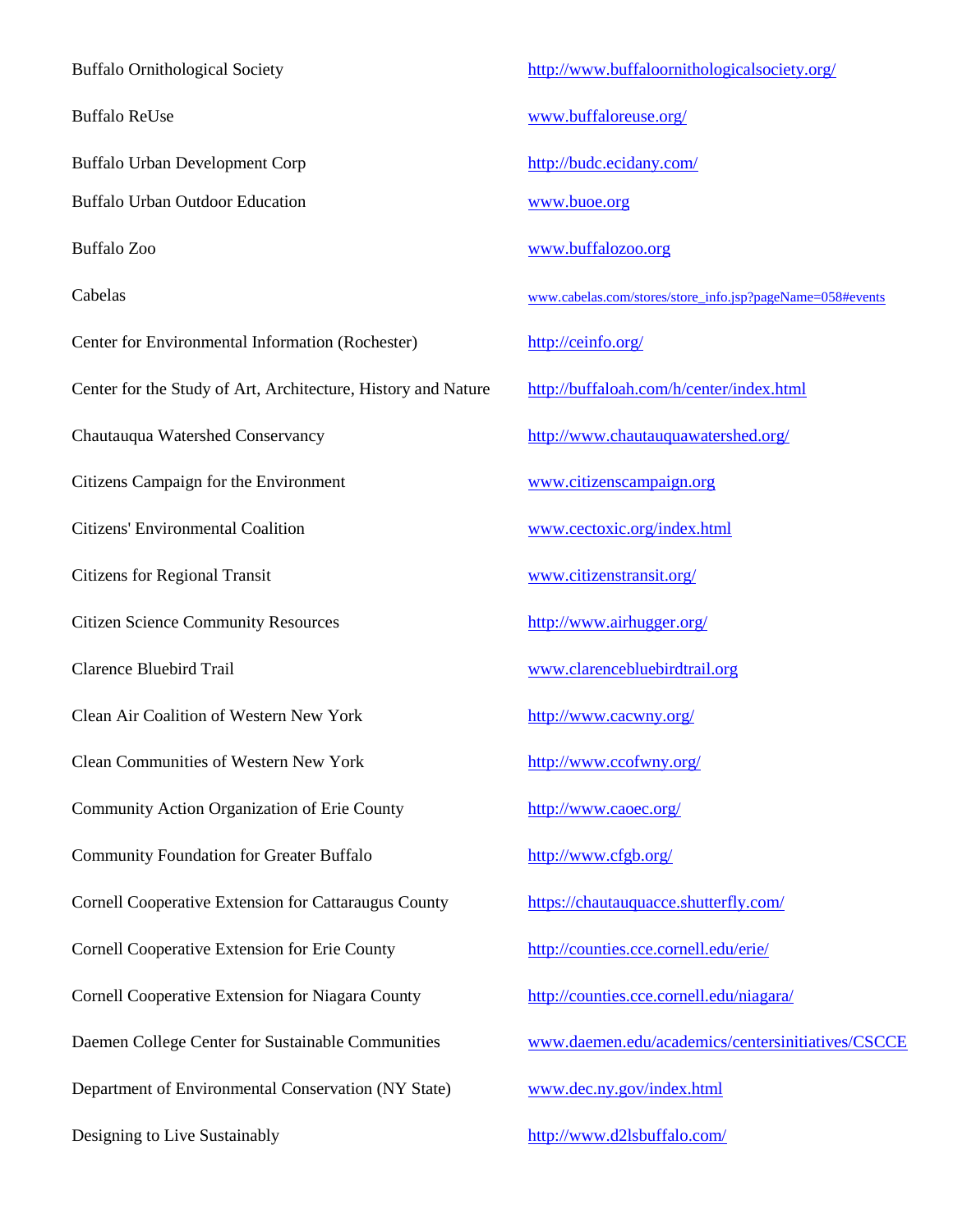| <b>Earth Spirit Educational Services</b>                              |
|-----------------------------------------------------------------------|
| <b>Environmental Education Associates</b>                             |
| Environmental Justice Action Group of Western New                     |
| <b>Environmental Protection Agency</b><br>Local Office (716) 551-4410 |
| Erie Canal Harbor Development                                         |
| Erie County Community College Going Green                             |
| <b>Erie County Conservation Society</b>                               |
| Erie County Department of Environment and Planning                    |
| Erie County Environment Management Council                            |
| Erie County Farm Bureau                                               |
| Erie County Federation of Sportsmen's Clubs                           |
| <b>Erie County Parks and Recreation</b>                               |
| Erie County Soil and Water Conservation                               |
| Evergreen-Buffalo State College                                       |
| <b>Excalibur Leisure Skills</b>                                       |
| Explore Buffalo                                                       |
| Farm2Curb                                                             |
| <b>Field and Fork Network</b>                                         |
| <b>First Hand Learning</b>                                            |
| Food is our Medicine Project                                          |
| Food Policy Council of Buffalo & Erie County                          |
| For A Clean Tonawanda Site                                            |
| Foundry                                                               |
| Friends of the Iroquois National Wildlife Refuge                      |

#### [www.earthspiritedu.org](http://www.earthspiritedu.org/)

<http://environmentaleducation.com/>

York http://weact.org/Coalitions/tabid/182/Default.aspx

<http://www2.epa.gov/aboutepa/epa-region-2>

http://www.eriecanalharbor.com/

<http://eccgoinggreen.ecc.edu/index.html>

http://eccs-club.org/

erie County 2.erie.gov/environment/

<http://www2.erie.gov/environment/>

<http://www.ecfarm.com/>

<http://www.eriectyfsc.org/>

<http://www.erie.gov/parks>

www.ecswcd.org/

[www.buffalostate.edu/orgs/evergreen](http://www.buffalostate.edu/orgs/evergreen)

[http://excaliburls.org](http://excaliburls.org/)

www.explorebuffalo.org

https://www.facebook.com/farmtocurb

http://fieldandforknetwork.com/

[www.firsthandlearning.org](http://www.firsthandlearning.org/)

[www.foodisourmedicine.org/](http://www.foodisourmedicine.org/)

<http://hkhcbuffalo.org/>

[www.factsofwny.com/](http://www.factsofwny.com/)

<http://thefoundrybuffalo.org/>

<http://www.friendsofiroquoisnwr.org/>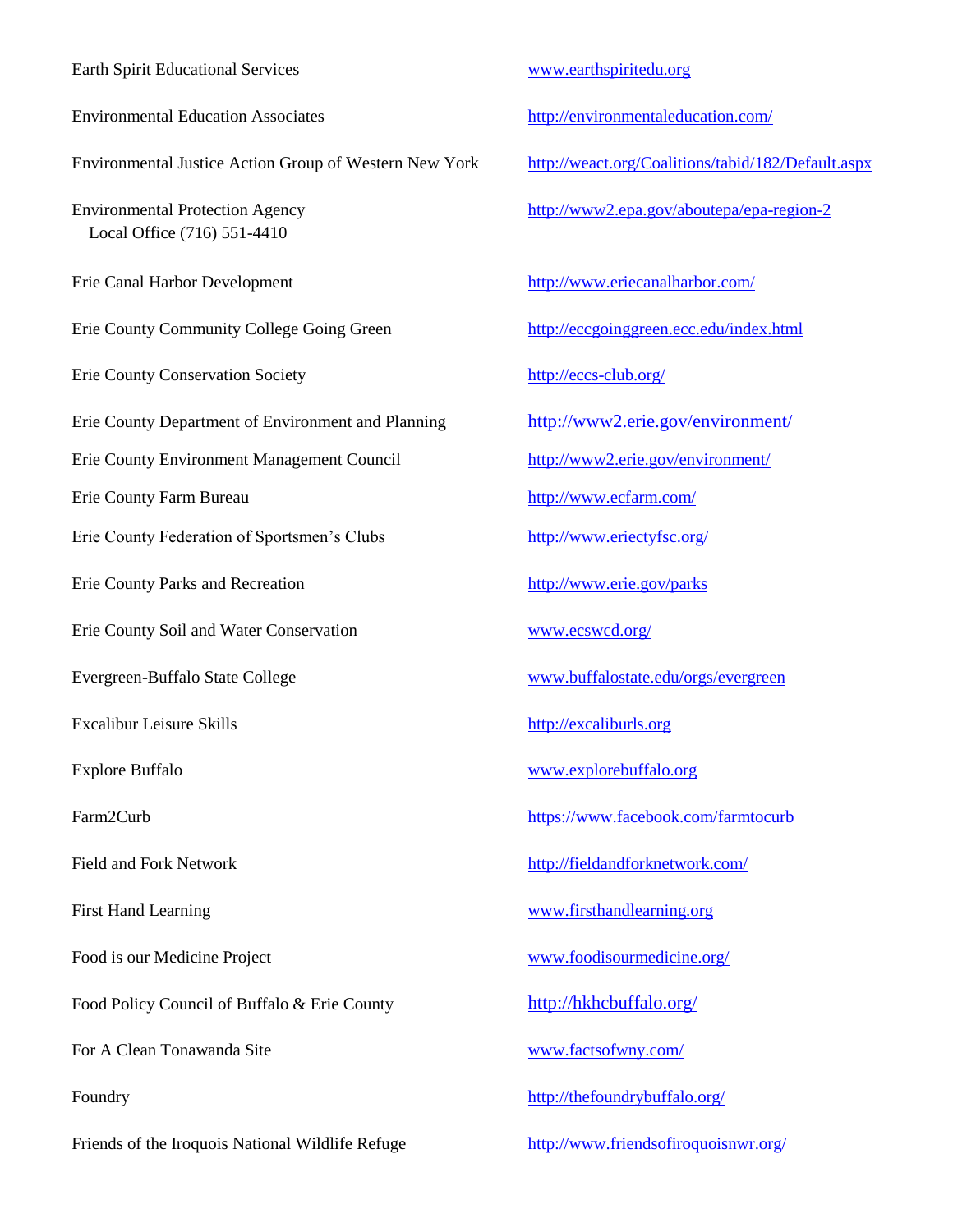Friends of Times Beach Nature Preserve <http://www.friendsoftimesbeachnp.org/> Foothills Trail Club [www.foothillstrailclub.org](http://www.foothillstrailclub.org/) Gander Mountain Store (seminar listings) http://www.gandermountain.com/store-locator/ Garden Clubs of WNY [www.gardenclubsofwny.com](http://www.gardenclubsofwny.com/) Garden Walk Buffalo **<http://gardenwalkbuffalo.com/>** http://gardenwalkbuffalo.com/ Genesee County Nature Center [www.gcv.org](http://www.gcv.org/) Go Bike Buffalo <http://gobikebuffalo.org/> Good Going WNY [www.goodgoingwny.com](http://www.goodgoingwny.com/) Gooseneck Hill Waterfowl Sanctuary [www.gooseneckhillwaterfowlfarm.com](http://www.gooseneckhillwaterfowlfarm.com/) Grassroots Gardens of Buffalo [www.grassrootsgardens.org/](http://www.grassrootsgardens.org/) Greater Buffalo-Niagara Regional Transportation Council [www.gbnrtc.org/](http://www.gbnrtc.org/) Great Lakes Beach Sweep <http://greatlakesbeachsweep.org/> Great Lakes Center at Buffalo State College <http://greatlakescenter.buffalostate.edu/> Great Lakes Experience [http://www.thegreatlakesexperience.org](http://www.thegreatlakesexperience.org/) Green Development Zone <http://greendevelopmentzone.org/> Green WNY <http://greenwny.com/> Groundwork Buffalo https://www.facebook.com/GroundworkBuffalo Habitat for Humanity Buffalo http://www.habitatbuffalo.org/ Intro to Volunteering 9am-3<sup>rd</sup> Saturday each month Heart of the City Neighborhoods, Inc. [www.hocn.org](http://www.hocn.org/) Iroquois National Wildlife Refuge <http://www.fws.gov/refuge/iroquois/> Jamestown Audubon Center & Sanctuary [www.jamestownaudubon.org](http://www.jamestownaudubon.org/) Jamestown Community College <http://www.sunyjcc.edu/sustainability>

<http://janeswalk.org/united-states/buffalo-ny/>

Jane's Walk-Buffalo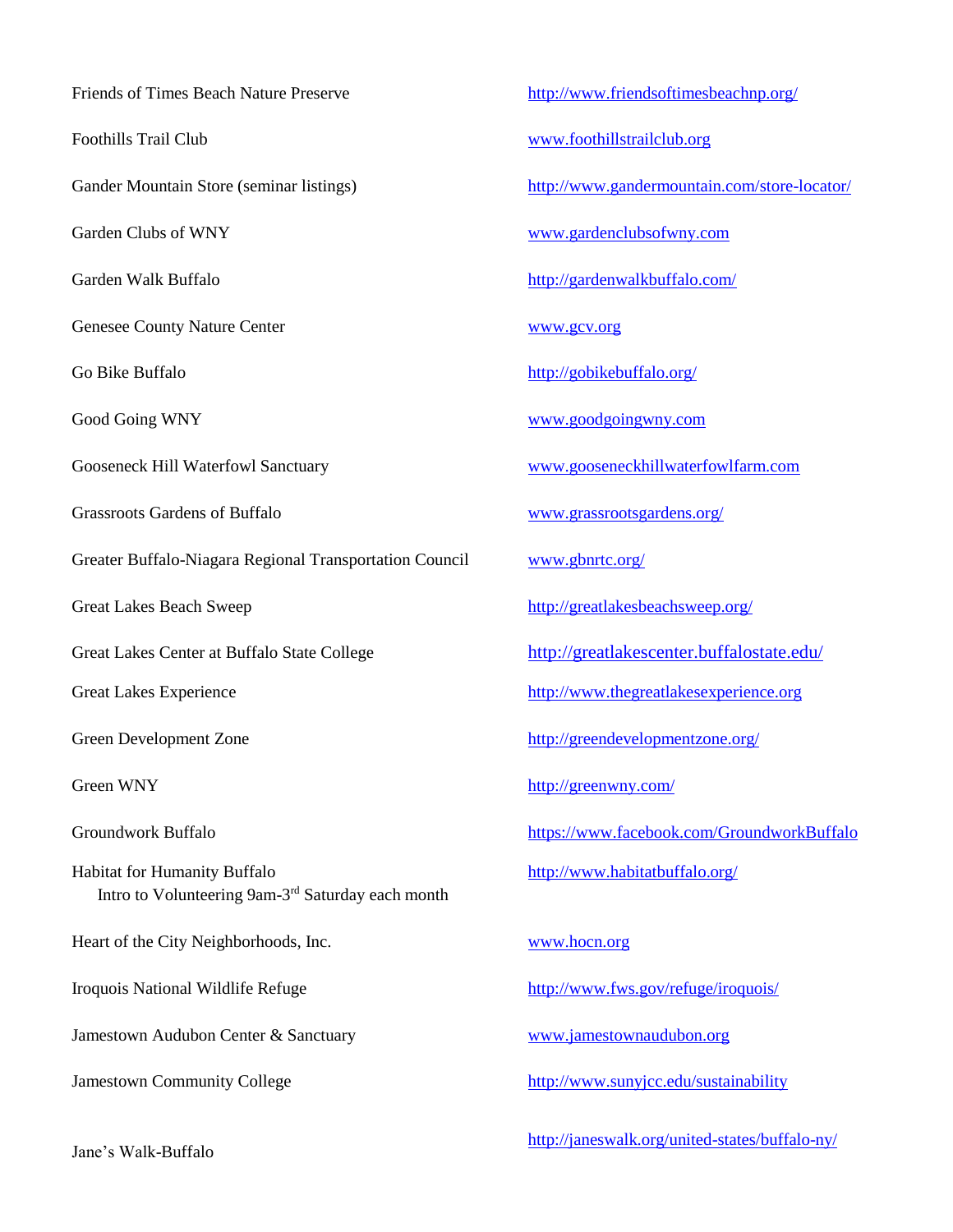Junior Solar Sprint Buffalo [www.jssbuffalo.com](http://www.jssbuffalo.com/) Lake Erie Forum <http://www.lakeerieforum.org/> Lake Erie Seaway Trail Center <http://lakeerieseawaytrail.org/> League of Women Voters of Buffalo Niagara http://www.lwvbn.org/ Learning Sustainability Campaign http://www.learningsustainability.com/ Local Initiatives Support Corporation [http://www.buffalolisc.org](http://www.buffalolisc.org/) Maddie's Pet Rescue Project <http://www.maddieseriecounty.org/> Massachusetts Avenue Project http://mass-ave.org/ Messinger Woods Wildlife Care and Education Center, Inc [www.messingerwoods.org](http://www.messingerwoods.org/) Nannen Arboretum <http://www.nannenarboretum.org/> National Buffalo Garden Festival [http://www.nationalgardenfestival.com](http://www.nationalgardenfestival.com/index.asp) Nature Conservancy-Central and Western New York Chapter [http://Nature.org/centralwestern](http://nature.org/centralwestern) Nature Ed-Ventures [www.natureed-ventures.com](http://www.natureed-ventures.com/) Nature Sanctuary of Western New York <http://nsswny.org/> Net+Positive [www.netpositivefoundation.org](http://www.netpositivefoundation.org/) New York Farm Bureau <http://www.nyfb.org/> New York Flora Association <http://www.nyflora.org/> New York Forest Owner's Association [www.nyfoa.org](http://www.nyfoa.org/) New York Interfaith Power and Light [www.newyorkipl.org/](http://www.newyorkipl.org/) New York Power Authority [www.nypa.gov](http://www.nypa.gov/) New York Public Interest Research Group <http://www.nypirg.org/> New York State Association of Conservation Commissions <http://www.nysaccny.org/index.php> New York State Ornithological Association <http://nybirds.org/index.html> New York State Outdoor Education Association <http://nysoea.org/>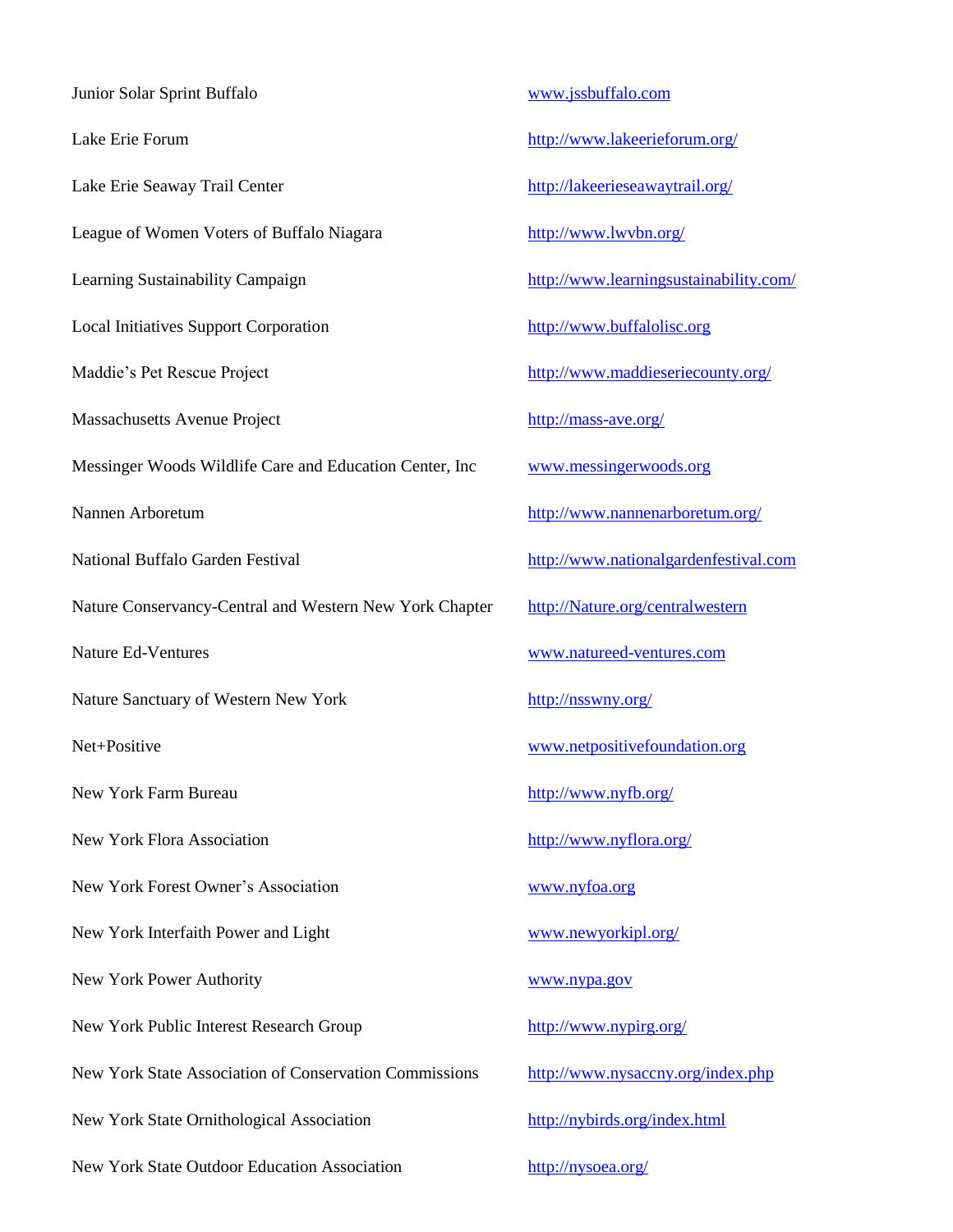New York State Parks [www.nysparks.com](http://www.nysparks.com/) New York State Sea Grant <http://www.seagrant.sunysb.edu/> New York State Soil and Water <http://www.nys-soilandwater.org/> New York State Sustainable Agriculture Working Group <http://www.ny-sawg.org/> New York Upstate Chapter of the Green Building Council http://www.greenupstateny.org/ New York State Wetlands Forum [http://www.wetlandsforum.org](http://www.wetlandsforum.org/) Niagara County Farm Bureau <http://www.niagaracountyfarmbureau.com/> Niagara County Landfill and Recycling <http://www.rethinkyourwaste.com/> Niagara County Parks <http://www.niagaracounty.com/Parks/> Niagara County Soil and Water Conservation District [www.niagaraswcd.com](http://www.niagaraswcd.com/) Niagara Frontier Botanical Society <https://sites.google.com/a/niagarafrontierbotanicalsociety.org/niagara-frontier-botanical-society/home> Niagara Frontier Wildlife Habitat Council http://www.nfwhc.org/ Niagara Heritage Partnership <http://www.niagaraheritage.org/> Niagara Restoration Council [www.niagararestoration.org/](http://www.niagararestoration.org/) Niagara River Anglers Association [http://www.niagarariveranglers.com](http://www.niagarariveranglers.com/) Niagara River Greenway Commission [www.niagaragreenway.org](http://www.niagaragreenway.org/) Niagara University Sustainability <http://www.niagara.edu/green/> Northeast Organic Farming Association of New York [http://nofany.org](http://nofany.org/) Oakmossed Education [http://oakmossed.com](http://webmailpro.localnethosting.com/hwebmail/services/go.php?url=http%3A%2F%2Foakmossed.com) One Region Forward <http://www.oneregionforward.org/> Partnership for the Public Good [www.ppgbuffalo.org](http://www.ppgbuffalo.org/) Paths, Peaks and Paddles [www.pathspeakspaddles.com](http://www.pathspeakspaddles.com/) Penn Dixie Paleontological and Outdoor Education Center www.penndixie.org Open Sat. 9am-4pm May-Oct. for fossil collecting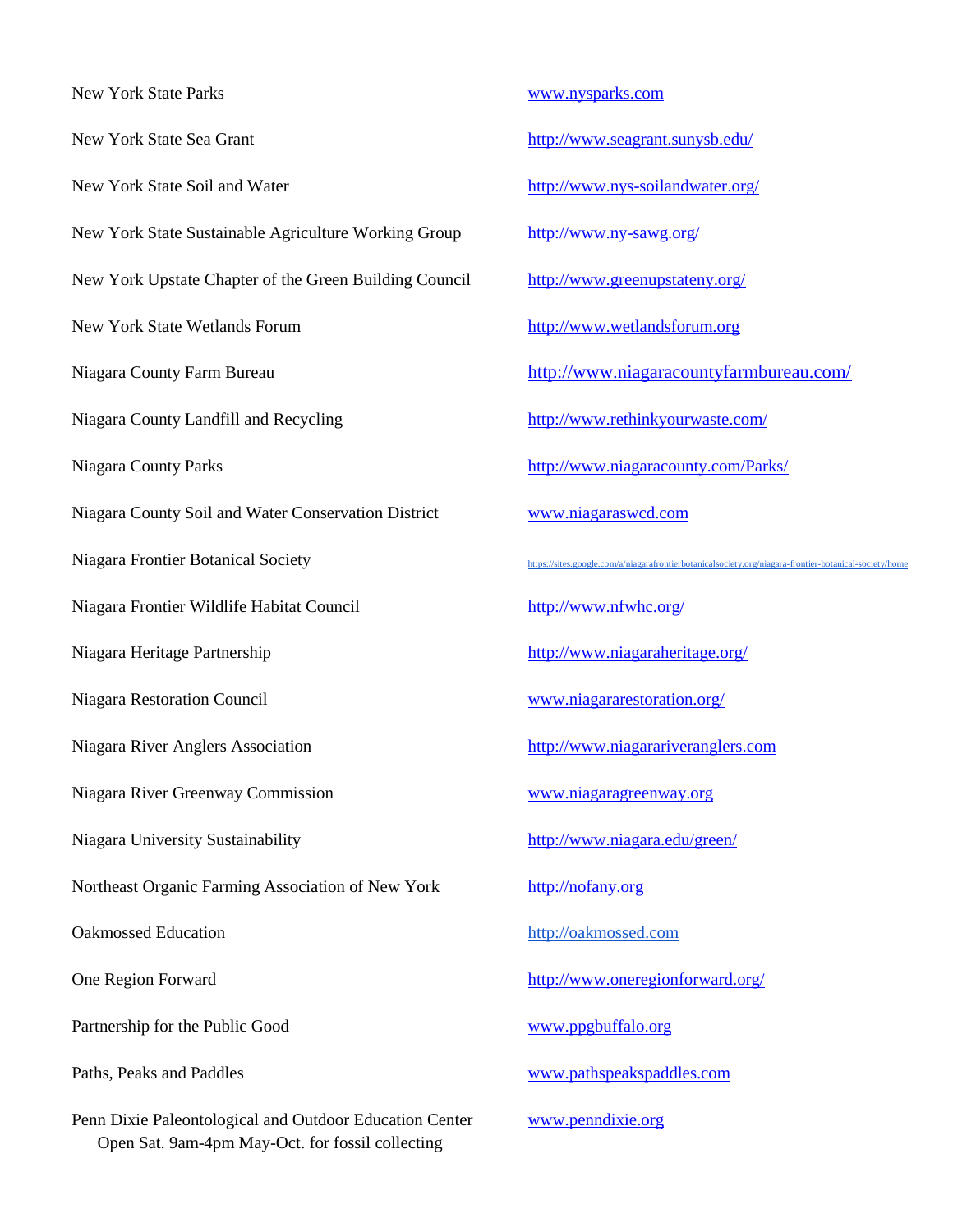| Pfeiffer Nature Center (Portville)                          | $\overline{I}$ |
|-------------------------------------------------------------|----------------|
| People United for Sustainable Housing                       | ļ              |
| Preservation Buffalo Niagara                                | $\overline{1}$ |
| <b>Primate Sanctuary</b>                                    | ļ              |
| <b>Regional Councils NYS</b>                                | $\overline{1}$ |
| Reinstein Woods Nature Preserve                             |                |
| ReNU Niagara                                                | $\overline{1}$ |
| Reptile Adoption, Rehabilitation and Education, Inc. (RARE) | Ī              |
| Restore our Community Coalition                             | $\overline{1}$ |
| <b>Retree Western New York</b>                              |                |
| <b>ReUse Action</b>                                         | $\overline{1}$ |
| Roger Tory Peterson Institute                               |                |
| Service Collaborative of WNY                                | $\overline{1}$ |
| Sierra Club (Niagara Group of Atlantic Chapter)             | ļ              |
| Slow Roll Buffalo                                           | ļ              |
| South Buffalo Alive                                         | <u>t</u>       |
| <b>SPCA</b> serving Erie County                             |                |
| <b>Street Synergy</b>                                       | <u>}</u>       |
| <b>SUNY Fredonia</b>                                        | <u>}</u>       |
| <b>Sustainable Earth Solutions</b>                          |                |
| <b>Tifft Nature Preserve</b>                                | <u>}</u>       |
| <b>Tuscarora Environmental Task Force</b>                   | <u>l</u>       |
| 21 <sup>st</sup> Century Park on the Outer Harbor           | <u>l</u>       |
| <b>UB Student Association Environmental Affairs</b>         |                |

[www.pfeiffernaturecenter.org](http://www.pfeiffernaturecenter.org/)

http://www.pushbuffalo.org

http://www.preservationbuffaloniagara.org/

[http://theprimatesanctuary.com](http://theprimatesanctuary.com/)

[http://regionalcouncils.ny.gov](http://regionalcouncils.ny.gov/)

[www.dec.ny.gov/education/1837.html](http://www.dec.ny.gov/education/1837.html)

<http://www.niagara.edu/renu/>

<http://rarerehab.org/>

<http://roccbuffalo.org/>

[www.re-treewny.org](http://www.re-treewny.org/main.html)

<http://reuseaction.com/>

<u>[www.rtpi.org](http://www.rtpi.org/)</u>

<http://www.tscwny.org/>

<http://niagarasierraclub.com/>

<http://slowrollbuffalo.org/>

<http://www.southbuffaloalive.com/>

[www.yourspca.org](http://www.yourspca.org/)

<http://www.streetsynergy.org/>

<http://www.fredonia.edu/gogreen/>

[www.sustainableearthsolutions.com](http://www.sustainableearthsolutions.com/)

<http://www.tifft.org/tifft/>

[http://www.tuscaroraenvironment.com](http://www.tuscaroraenvironment.com/)

<http://21stcenturypark.org/>

<http://www.sa.buffalo.edu/environmental>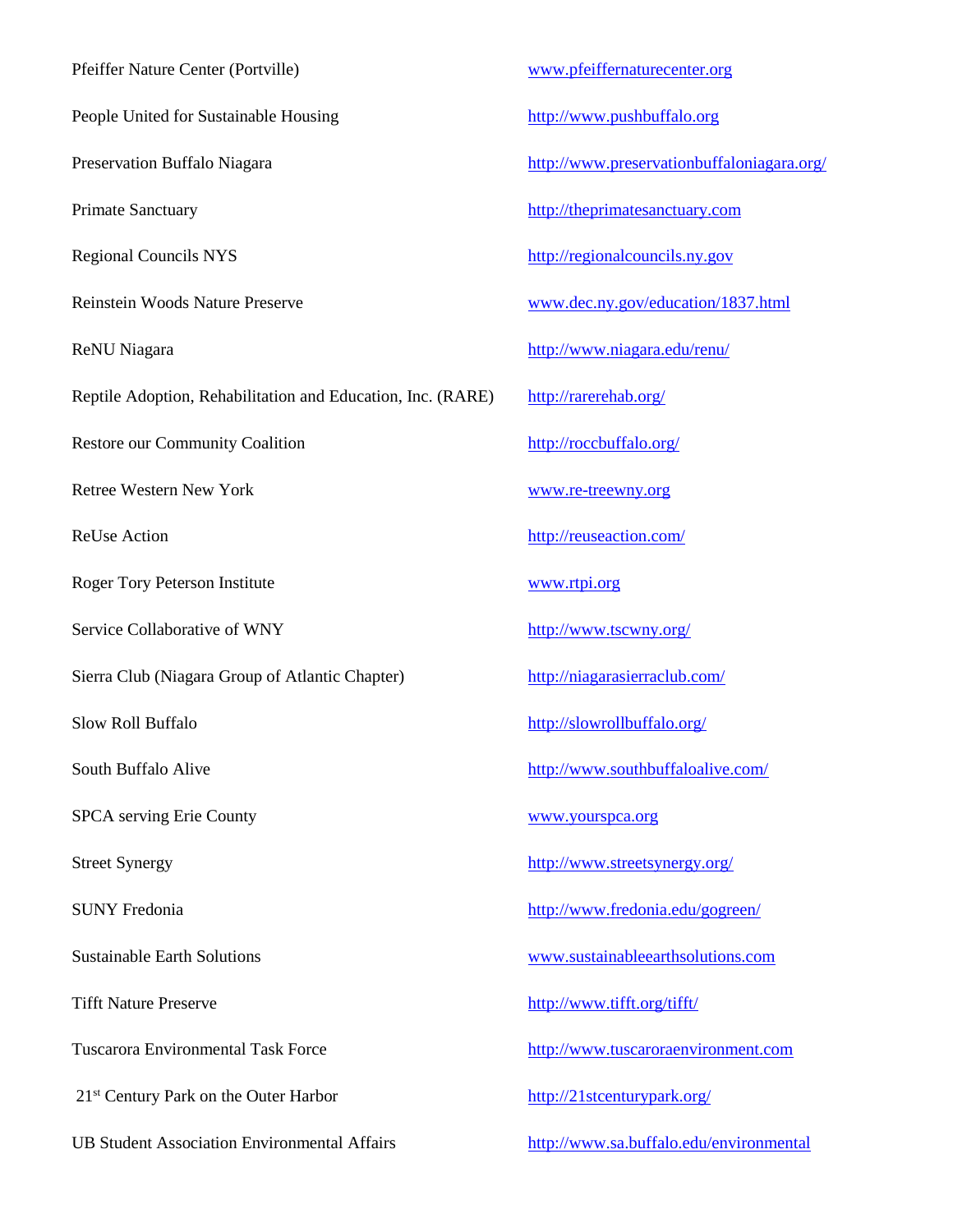UB Engineers for a Sustainable World <http://www.eng.buffalo.edu/esw> UB ERIE Program http://www.erie.buffalo.edu/ UB Office of Sustainability <http://www.buffalo.edu/sustainability.html> UB Regional Institute <http://regional-institute.buffalo.edu/> UnwasteNY [http://www.unwasteny.org](http://www.unwasteny.org/) Urban Land Institute <http://newyork.uli.org/regional/> Urban Roots [www.urbanroots.org/](http://www.urbanroots.org/) US Army Corps of Engineers-Buffalo District <http://www.lrb.usace.army.mil/> US Coast Guard-Boating Safety <http://www.wnyboatsafe.org/> Voice-Buffalo <http://www.voice-buffalo.org/index.html> Western Chapter New York Water Environment Association http://nywea.org/ Western New York AmeriCorps (Service Collaborative) <http://www.tscwny.org/> Western New York Earth Day <http://www.wnyearthday.org/> Western New York Environmental Alliance <http://www.growwny.org/> Western New York Herpetological Society http://www.wnyherpsociety.org/ Western New York Hiking Trails and resources www.wnyhikes.com Western New York Land Conservancy http://www.wnylc.org/ WNY Nursery and Landscape Association (PLANT WNY) <http://www.plantwny.com/> WNY Partnership for Invasive Species Mgmt (PRISM) [www.wnyprism.org](http://www.wnyprism.org/) Western New York Science Congress <http://wnysc.org/> Western New York Service Learning Coalition [www.wnyslc.org](http://www.wnyslc.org/) Western New York Stormwater Coalition <http://www2.erie.gov/environment/> Western New York Sustainable Business Roundtable <http://www.wnysustainablebusiness.org/> Western New York Sustainable Energy Association <https://www.facebook.com/WNYSEA>